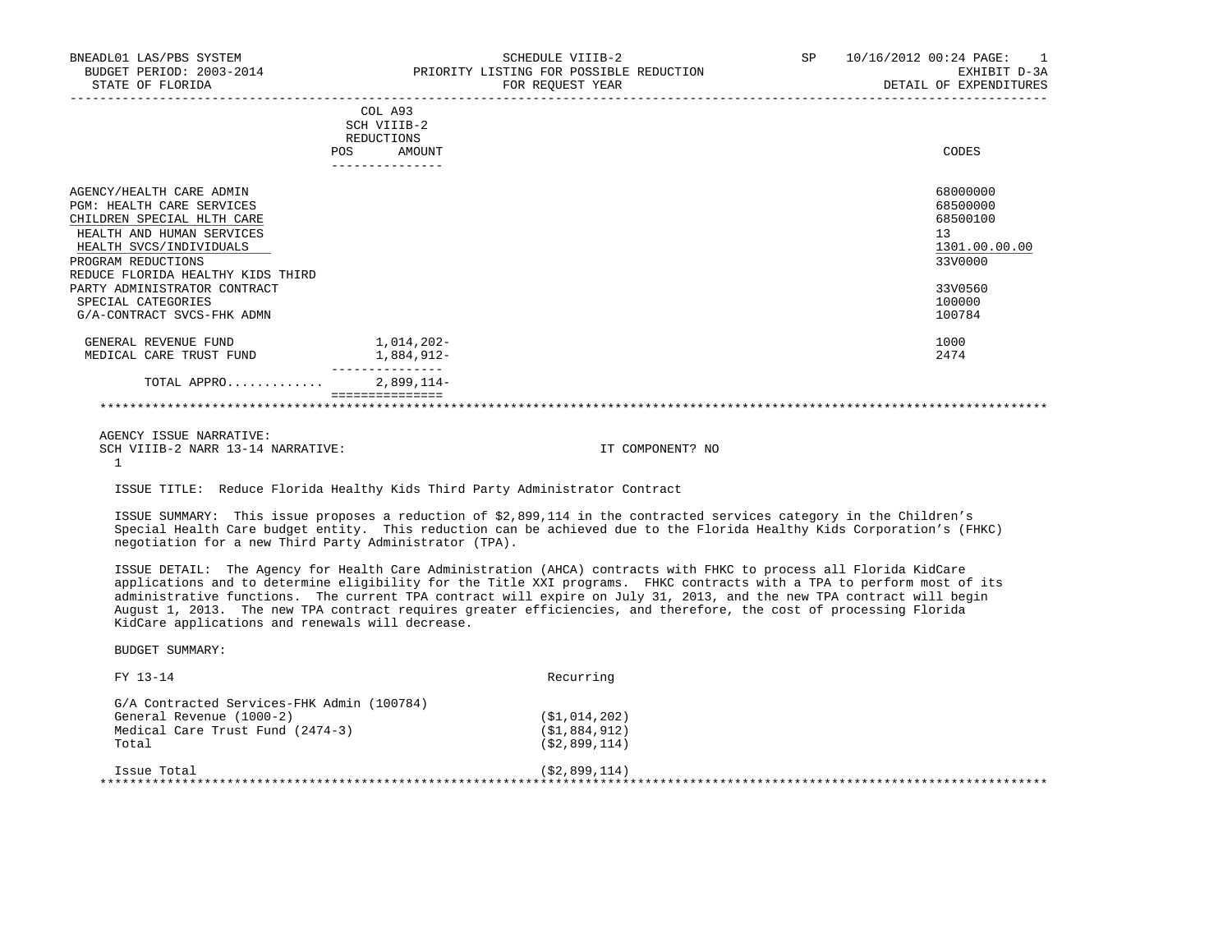-----------------------------------------------------------------------------------------------------------------------------------

|             | COL A93          |       |
|-------------|------------------|-------|
| SCH VIIIB-2 |                  |       |
| REDUCTIONS  |                  |       |
| POS         | AMOUNT           | CODES |
|             | ---------------- |       |
|             |                  |       |

| AGENCY/HEALTH CARE ADMIN<br>PGM: HEALTH CARE SERVICES<br>CHILDREN SPECIAL HLTH CARE<br>HEALTH AND HUMAN SERVICES<br>HEALTH SVCS/INDIVIDUALS |                | 68000000<br>68500000<br>68500100<br>13<br>1301.00.00.00 |
|---------------------------------------------------------------------------------------------------------------------------------------------|----------------|---------------------------------------------------------|
| TOTAL: HEALTH SVCS/INDIVIDUALS<br>BY FUND TYPE                                                                                              |                | 1301.00.00.00                                           |
| GENERAL REVENUE FUND                                                                                                                        | 1,014,202-     | 1000                                                    |
| TRUST FUNDS                                                                                                                                 | 1,884,912-     | 2000                                                    |
| TOTAL PROG COMP                                                                                                                             | 2,899,114-     |                                                         |
|                                                                                                                                             | ============== |                                                         |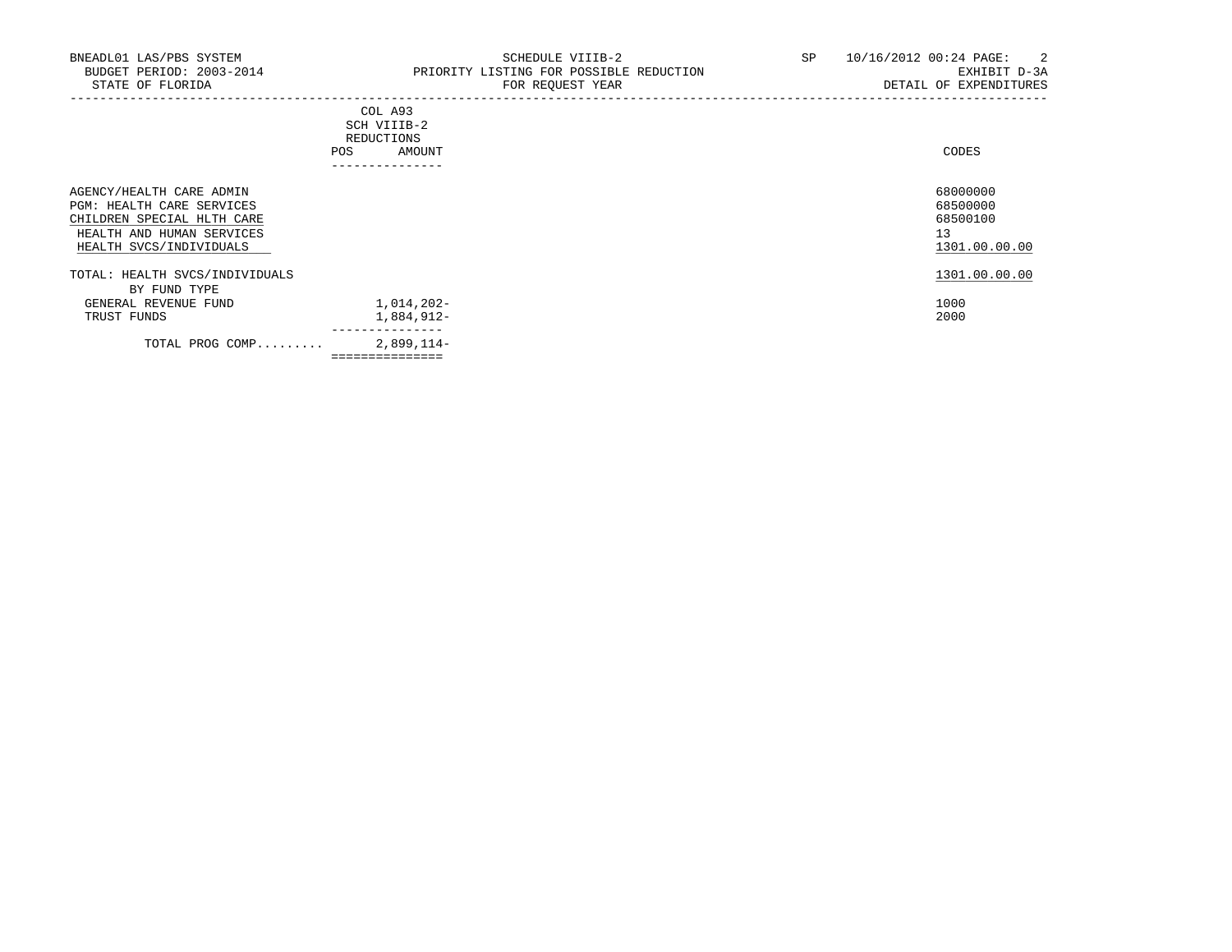| BUDGET PERIOD: 2003-2014<br>STATE OF FLORIDA                |                           | PRIORITY LISTING FOR POSSIBLE REDUCTION<br>FOR REOUEST YEAR                                                                                                                                                                                        | EXHIBIT D-3A<br>DETAIL OF EXPENDITURES |
|-------------------------------------------------------------|---------------------------|----------------------------------------------------------------------------------------------------------------------------------------------------------------------------------------------------------------------------------------------------|----------------------------------------|
|                                                             |                           |                                                                                                                                                                                                                                                    |                                        |
|                                                             | COL A93                   |                                                                                                                                                                                                                                                    |                                        |
|                                                             | SCH VIIIB-2<br>REDUCTIONS |                                                                                                                                                                                                                                                    |                                        |
|                                                             | AMOUNT<br>POS             |                                                                                                                                                                                                                                                    | CODES                                  |
|                                                             | ---------------           |                                                                                                                                                                                                                                                    |                                        |
| AGENCY/HEALTH CARE ADMIN                                    |                           |                                                                                                                                                                                                                                                    | 68000000                               |
| PGM: HEALTH CARE SERVICES                                   |                           |                                                                                                                                                                                                                                                    | 68500000                               |
| EXECUTIVE DIR/SUPPORT SVCS                                  |                           |                                                                                                                                                                                                                                                    | 68500200                               |
| GOV OPERATIONS/SUPPORT                                      |                           |                                                                                                                                                                                                                                                    | 16                                     |
| EXEC LEADERSHIP/SUPPRT SVC                                  |                           |                                                                                                                                                                                                                                                    | 1602.00.00.00                          |
| PROGRAM REDUCTIONS                                          |                           |                                                                                                                                                                                                                                                    | 33V0000                                |
| ADMINISTRATIVE REDUCTION IN OTHER                           |                           |                                                                                                                                                                                                                                                    |                                        |
| PERSONAL SERVICES CATEGORY                                  |                           |                                                                                                                                                                                                                                                    | 33V0510                                |
| OTHER PERSONAL SERVICES                                     |                           |                                                                                                                                                                                                                                                    | 030000                                 |
| MEDICAL CARE TRUST FUND 1,176,650-                          |                           |                                                                                                                                                                                                                                                    | 2474                                   |
|                                                             | ===============           |                                                                                                                                                                                                                                                    |                                        |
|                                                             |                           |                                                                                                                                                                                                                                                    |                                        |
| AGENCY ISSUE NARRATIVE:                                     |                           |                                                                                                                                                                                                                                                    |                                        |
| SCH VIIIB-2 NARR 13-14 NARRATIVE:                           |                           | IT COMPONENT? NO                                                                                                                                                                                                                                   |                                        |
| 3                                                           |                           |                                                                                                                                                                                                                                                    |                                        |
|                                                             |                           | ISSUE TITLE: Administrative Reduction in Other Personal Services Category                                                                                                                                                                          |                                        |
| category.                                                   |                           | ISSUE SUMMARY: This issue proposes to reduce \$1,211,650 in trust fund authority from the Other Personal Services (OPS)                                                                                                                            |                                        |
| share) and Health Care Regulation budget entity (\$35,000). |                           | ISSUE DETAIL: This proposed reduction of \$1,211,650 would result in a cutback in OPS staffing. This issue proposes to<br>reduce funding in the Executive Direction/Support Services budget entity (\$1,176,650 includes the proportionate federal |                                        |
| <b>BUDGET SUMMARY:</b>                                      |                           |                                                                                                                                                                                                                                                    |                                        |
| FY 13-14                                                    |                           | Recurring                                                                                                                                                                                                                                          |                                        |
| Other Personnel Services (030000)                           |                           |                                                                                                                                                                                                                                                    |                                        |
| Health Care Trust Fund (2003-1)                             |                           | $(S \t 35,000)$                                                                                                                                                                                                                                    |                                        |
| Medical Care Trust Fund (2474-2)                            |                           | (S 328, 234)                                                                                                                                                                                                                                       |                                        |
| Medical Care Trust Fund (2474-3)                            |                           | (5848, 416)                                                                                                                                                                                                                                        |                                        |
| Total                                                       |                           | ( \$1, 211, 650)                                                                                                                                                                                                                                   |                                        |

\*\*\*\*\*\*\*\*\*\*\*\*\*\*\*\*\*\*\*\*\*\*\*\*\*\*\*\*\*\*\*\*\*\*\*\*\*\*\*\*\*\*\*\*\*\*\*\*\*\*\*\*\*\*\*\*\*\*\*\*\*\*\*\*\*\*\*\*\*\*\*\*\*\*\*\*\*\*\*\*\*\*\*\*\*\*\*\*\*\*\*\*\*\*\*\*\*\*\*\*\*\*\*\*\*\*\*\*\*\*\*\*\*\*\*\*\*\*\*\*\*\*\*\*\*\*\*

Issue Total (\$1,211,650)

BNEADL01 LAS/PBS SYSTEM SCHEDULE VIIIB-2 SEE 10/16/2012 00:24 PAGE: 3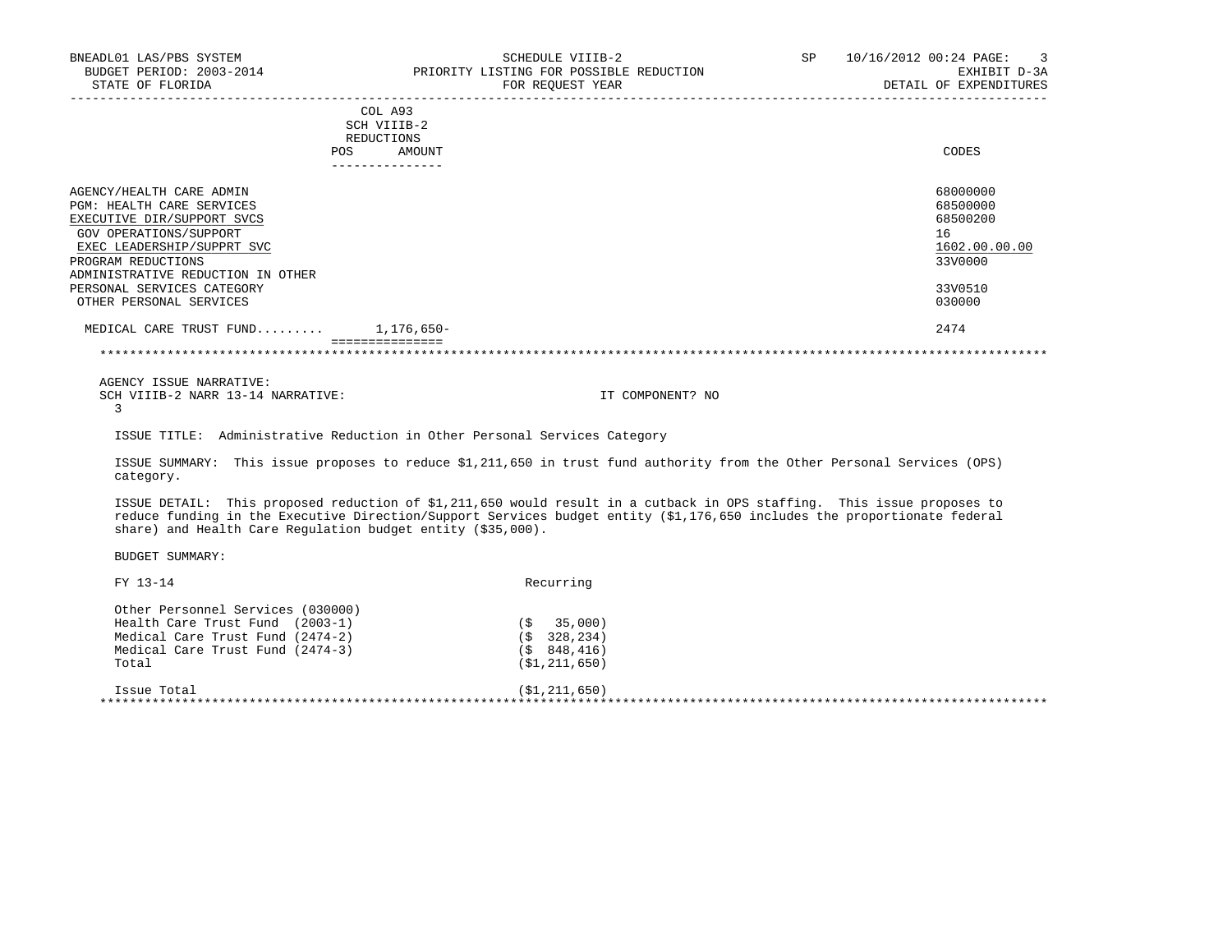| BNEADL01 LAS/PBS SYSTEM<br>BUDGET PERIOD: 2003-2014 PRIORITY LISTING FOR POSSIBLE REDUCTION<br>STATE OF FLORIDA                                                                                                                                                       |                                                                          | SCHEDULE VIIIB-2<br>FOR REOUEST YEAR | SP | 10/16/2012 00:24 PAGE: 4<br>EXHIBIT D-3A<br>DETAIL OF EXPENDITURES                                |
|-----------------------------------------------------------------------------------------------------------------------------------------------------------------------------------------------------------------------------------------------------------------------|--------------------------------------------------------------------------|--------------------------------------|----|---------------------------------------------------------------------------------------------------|
|                                                                                                                                                                                                                                                                       | COL A93<br>SCH VIIIB-2<br>REDUCTIONS<br>POS<br>AMOUNT<br>--------------- |                                      |    | CODES                                                                                             |
| AGENCY/HEALTH CARE ADMIN<br><b>PGM: HEALTH CARE SERVICES</b><br>EXECUTIVE DIR/SUPPORT SVCS<br>GOV OPERATIONS/SUPPORT<br>EXEC LEADERSHIP/SUPPRT SVC<br>PROGRAM REDUCTIONS<br>REDUCTION IN CONTRACTED SERVICES<br>CATEGORY<br>SPECIAL CATEGORIES<br>CONTRACTED SERVICES |                                                                          |                                      |    | 68000000<br>68500000<br>68500200<br>16<br>1602.00.00.00<br>33V0000<br>33V0550<br>100000<br>100777 |
| GENERAL REVENUE FUND<br>MEDICAL CARE TRUST FUND                                                                                                                                                                                                                       | 278,404-<br>$278,405-$                                                   |                                      |    | 1000<br>2474                                                                                      |
| TOTAL APPRO                                                                                                                                                                                                                                                           | ________________<br>$556.809 -$                                          |                                      |    |                                                                                                   |
|                                                                                                                                                                                                                                                                       |                                                                          |                                      |    |                                                                                                   |
| AGENCY ISSUE NARRATIVE:<br>SCH VIIIB-2 NARR 13-14 NARRATIVE:<br>4                                                                                                                                                                                                     |                                                                          | IT COMPONENT? NO                     |    |                                                                                                   |
| ISSUE TITLE: Reduction in Contracted Services Category                                                                                                                                                                                                                |                                                                          |                                      |    |                                                                                                   |

 ISSUE SUMMARY: This issue proposes to reduce \$556,809 (\$278,404 in General Revenue and \$278,405 in Medical Care Trust Fund) from the Contracted Services category.

 ISSUE DETAIL: This proposed reduction would result in a cutback in the contracted services category. This issue proposes to reduce funding in the Executive Direction/Support Services budget entity in the amount of \$556,809, which includes the proportionate federal share.

| FY 13-14                         | Recurring     |  |
|----------------------------------|---------------|--|
| Special Categories:              |               |  |
| Contracted Services (100777)     |               |  |
| General Revenue (1000-2)         | ( \$278, 404) |  |
| Medical Care Trust Fund (2474-3) | ( \$278, 405) |  |
| Total                            | ( \$556, 809) |  |
| Issue Total                      | ( \$556, 809) |  |
|                                  |               |  |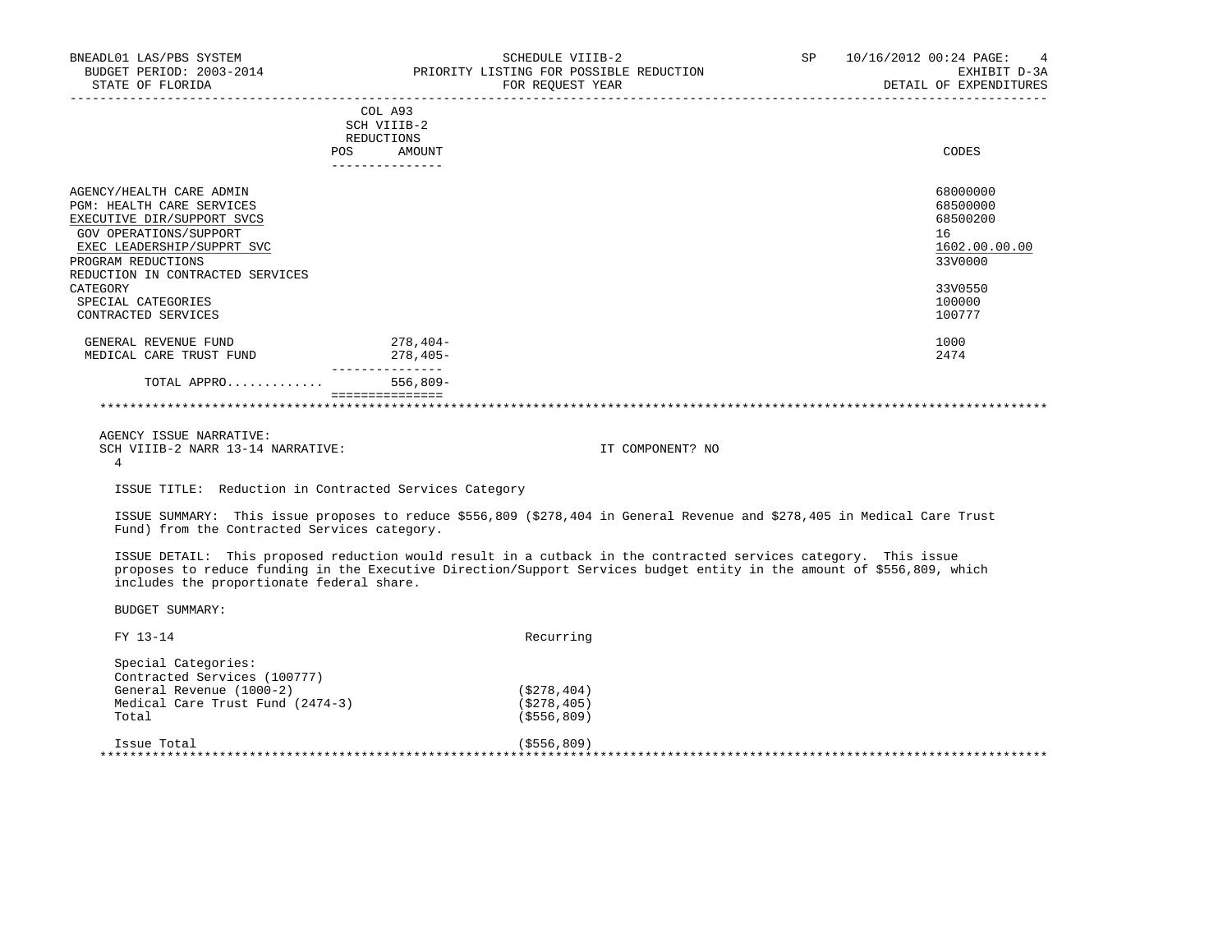| POS                                                                                                                                         | COL A93<br>SCH VIIIB-2<br>REDUCTIONS<br>AMOUNT | CODES                                                   |
|---------------------------------------------------------------------------------------------------------------------------------------------|------------------------------------------------|---------------------------------------------------------|
|                                                                                                                                             | ----------------                               |                                                         |
| AGENCY/HEALTH CARE ADMIN<br>PGM: HEALTH CARE SERVICES<br>EXECUTIVE DIR/SUPPORT SVCS<br>GOV OPERATIONS/SUPPORT<br>EXEC LEADERSHIP/SUPPRT SVC |                                                | 68000000<br>68500000<br>68500200<br>16<br>1602.00.00.00 |
| TOTAL: EXEC LEADERSHIP/SUPPRT SVC                                                                                                           |                                                | 1602.00.00.00                                           |
| BY FUND TYPE                                                                                                                                |                                                |                                                         |
| GENERAL REVENUE FUND                                                                                                                        | $278,404-$                                     | 1000                                                    |
| TRUST FUNDS                                                                                                                                 | 1,455,055-                                     | 2000                                                    |
| TOTAL PROG COMP                                                                                                                             | ______________<br>1,733,459-                   |                                                         |
|                                                                                                                                             | ===============                                |                                                         |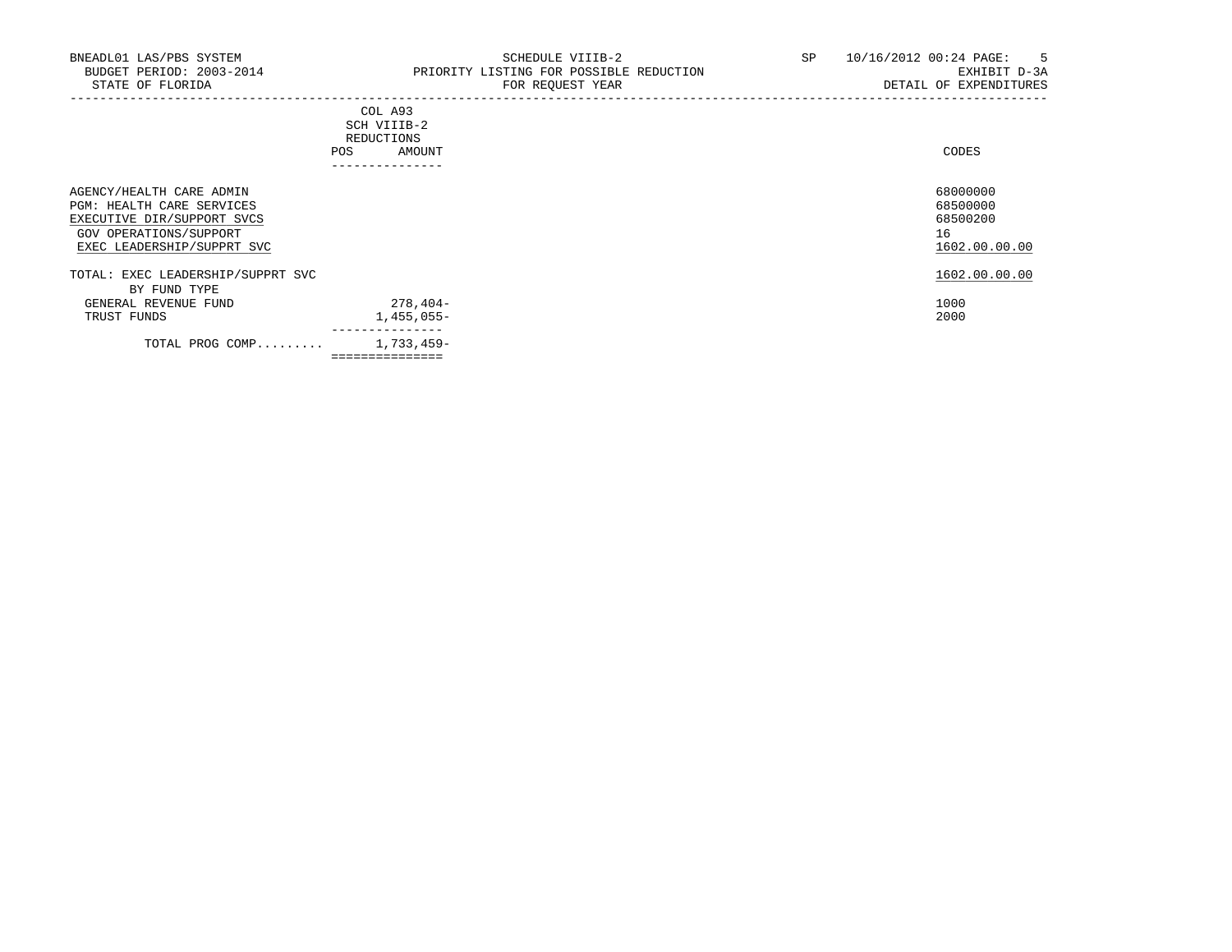| BNEADL01 LAS/PBS SYSTEM<br>BUDGET PERIOD: 2003-2014<br>STATE OF FLORIDA |     |                        | SCHEDULE VIIIB-2<br>PRIORITY LISTING FOR POSSIBLE REDUCTION<br>FOR REQUEST YEAR | SP | 10/16/2012 00:24 PAGE:<br>6<br>EXHIBIT D-3A<br>DETAIL OF EXPENDITURES |
|-------------------------------------------------------------------------|-----|------------------------|---------------------------------------------------------------------------------|----|-----------------------------------------------------------------------|
|                                                                         |     | COL A93<br>SCH VIIIB-2 |                                                                                 |    |                                                                       |
|                                                                         | POS | REDUCTIONS<br>AMOUNT   |                                                                                 |    | CODES                                                                 |
| AGENCY/HEALTH CARE ADMIN                                                |     |                        |                                                                                 |    | 68000000                                                              |
| PGM: HEALTH CARE SERVICES                                               |     |                        |                                                                                 |    | 68500000                                                              |
| MEDICAID SERV/INDIVIDUALS                                               |     |                        |                                                                                 |    | 68501400                                                              |
| HEALTH AND HUMAN SERVICES                                               |     |                        |                                                                                 |    | 13                                                                    |
| HEALTH SVCS/INDIVIDUALS                                                 |     |                        |                                                                                 |    | 1301.00.00.00                                                         |
| PROGRAM REDUCTIONS                                                      |     |                        |                                                                                 |    | 33V0000                                                               |
| OCCUPATIONAL THERAPY SERVICES RATE                                      |     |                        |                                                                                 |    |                                                                       |
| REDUCTION                                                               |     |                        |                                                                                 |    | 33V0320                                                               |
| SPECIAL CATEGORIES                                                      |     |                        |                                                                                 |    | 100000                                                                |
| OCCUPATIONAL THERAPY SVCS                                               |     |                        |                                                                                 |    | 103740                                                                |
| GENERAL REVENUE FUND                                                    |     | 260,433-               |                                                                                 |    | 1000                                                                  |
| MEDICAL CARE TRUST FUND                                                 |     | 368,944-               |                                                                                 |    | 2474                                                                  |
| REFUGEE ASSISTANCE TF                                                   |     | $14-$                  |                                                                                 |    | 2579                                                                  |
| TOTAL APPRO                                                             |     | $629,391-$             |                                                                                 |    |                                                                       |
|                                                                         |     | ===============        |                                                                                 |    |                                                                       |

 AGENCY ISSUE NARRATIVE: SCH VIIIB-2 NARR 13-14 NARRATIVE: IT COMPONENT? NO 6

ISSUE TITLE: Occupational Therapy Services Rate Reduction

 ISSUE SUMMARY: This issue proposes to reduce the occupational therapy services fee by two percent. This rate reduction for occupational therapy services would result in a budgetary reduction of \$629,391, which includes the proportionate federal share.

 ISSUE DETAIL: Occupational therapy addresses the functional needs of an individual related to the performance of self-help skills, adaptive behavior, and sensory, motor, and postural development. Medicaid reimburses for occupational therapy services provided by licensed, Medicaid-participating occupational therapists and by supervised occupational therapy assistants. Medicaid reimbursable services include evaluation and treatment to prevent or correct physical and emotional deficits, or to minimize the disabling effect of these deficits. Typical activities are perceptual motor activity exercises to enhance functional performance, kinetic movement, guidance in the use of adaptive equipment and other techniques related to improving motor development. Services are available in the home or other appropriate setting.

 For Fiscal Year 2013-2014, there will be an estimated 959,055 individuals eligible to use these services. This issue proposes a two percent rate reduction to the occupational therapy services fee. This change in policy would be effective August 1, 2013.

| FY 13-14                              | Recurring   |
|---------------------------------------|-------------|
| Occupational Therapy Service (103740) |             |
| General Revenue (1000-2)              | (5260, 433) |
| Medical Care Trust Fund (2474-3)      | (S368, 944) |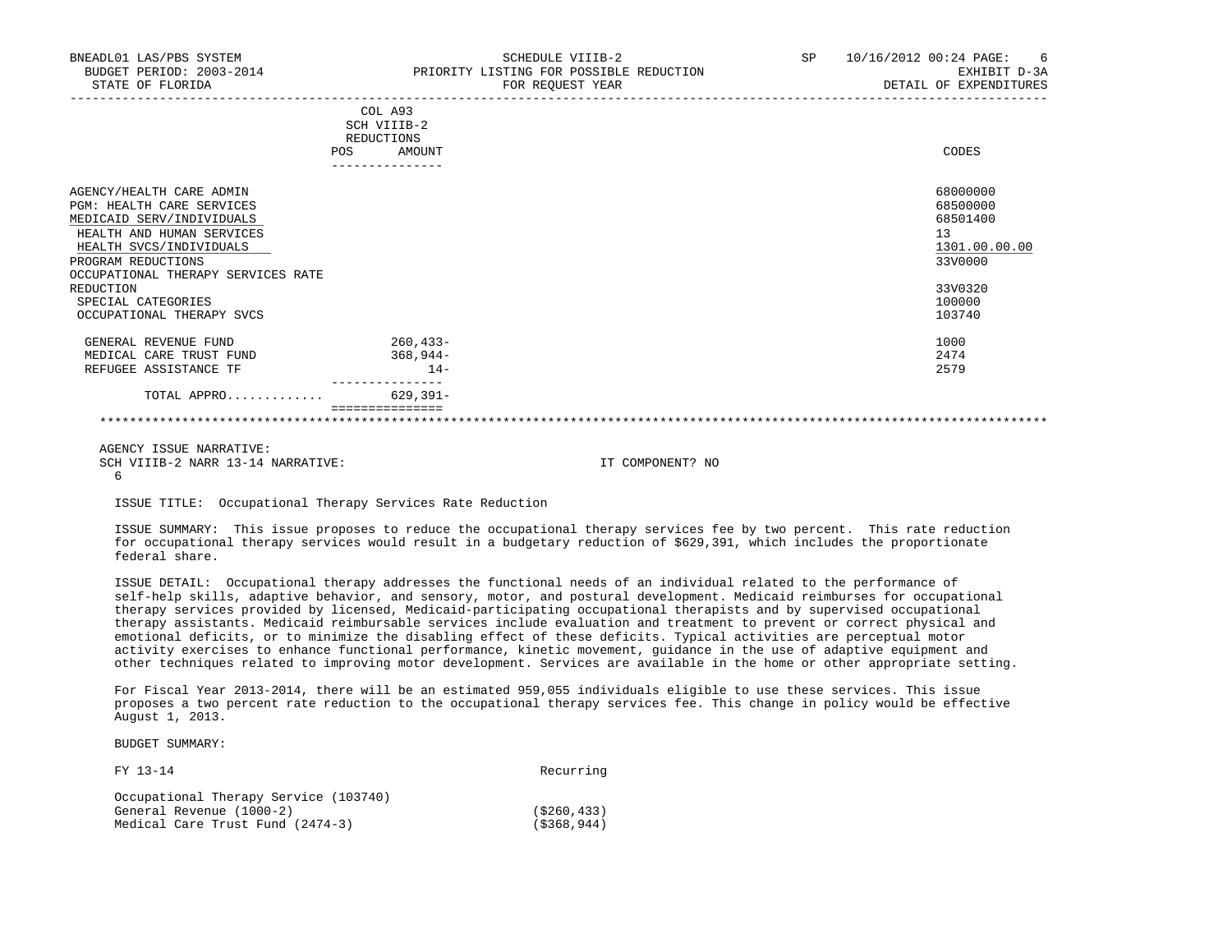| BNEADL01 LAS/PBS SYSTEM<br>BUDGET PERIOD: 2003-2014<br>STATE OF FLORIDA |                                                                                                                                        | SCHEDULE VIIIB-2<br>PRIORITY LISTING FOR POSSIBLE REDUCTION<br>FOR REQUEST YEAR | SP 10/16/2012 00:24 PAGE: 7<br>EXHIBIT D-3A<br>DETAIL OF EXPENDITURES |
|-------------------------------------------------------------------------|----------------------------------------------------------------------------------------------------------------------------------------|---------------------------------------------------------------------------------|-----------------------------------------------------------------------|
|                                                                         | COL A93                                                                                                                                |                                                                                 |                                                                       |
|                                                                         | SCH VIIIB-2                                                                                                                            |                                                                                 |                                                                       |
|                                                                         | REDUCTIONS<br>POS FOR THE POST OF THE STATE STATE STATE STATE STATE STATE STATE STATE STATE STATE STATE STATE STATE STATE ST<br>AMOUNT |                                                                                 | CODES                                                                 |
|                                                                         | _______________                                                                                                                        |                                                                                 |                                                                       |
| AGENCY/HEALTH CARE ADMIN                                                |                                                                                                                                        |                                                                                 | 68000000                                                              |
| PGM: HEALTH CARE SERVICES                                               |                                                                                                                                        |                                                                                 | 68500000                                                              |
| MEDICAID SERV/INDIVIDUALS                                               |                                                                                                                                        |                                                                                 | 68501400                                                              |
| HEALTH AND HUMAN SERVICES                                               |                                                                                                                                        |                                                                                 | 13                                                                    |
| HEALTH SVCS/INDIVIDUALS                                                 |                                                                                                                                        |                                                                                 | 1301.00.00.00                                                         |
| PROGRAM REDUCTIONS                                                      |                                                                                                                                        |                                                                                 | 33V0000                                                               |
| OCCUPATIONAL THERAPY SERVICES RATE<br>REDUCTION                         |                                                                                                                                        |                                                                                 | 33V0320                                                               |
| Refugee Assistance Trust Fund (2579-3)                                  |                                                                                                                                        | (S14)                                                                           |                                                                       |
| Total                                                                   |                                                                                                                                        | ( \$629, 391)                                                                   |                                                                       |
| Issue Total                                                             |                                                                                                                                        | ( \$629, 391)                                                                   |                                                                       |
|                                                                         |                                                                                                                                        |                                                                                 |                                                                       |
| RESPIRATORY THERAPY SERVICES RATE                                       |                                                                                                                                        |                                                                                 |                                                                       |
| REDUCTION                                                               |                                                                                                                                        |                                                                                 | 33V0330                                                               |
| SPECIAL CATEGORIES                                                      |                                                                                                                                        |                                                                                 | 100000                                                                |
| RESPIRATORY THERAPY SVCS                                                |                                                                                                                                        |                                                                                 | 101938                                                                |
| GENERAL REVENUE FUND                                                    | 145,320-                                                                                                                               |                                                                                 | 1000                                                                  |
| MEDICAL CARE TRUST FUND                                                 | $205,901-$                                                                                                                             |                                                                                 | 2474                                                                  |
| REFUGEE ASSISTANCE TF                                                   | $9-$<br>---------------                                                                                                                |                                                                                 | 2579                                                                  |
| TOTAL APPRO                                                             | 351,230-                                                                                                                               |                                                                                 |                                                                       |
|                                                                         | ===============                                                                                                                        |                                                                                 |                                                                       |
| AGENCY ISSUE NARRATIVE:                                                 |                                                                                                                                        |                                                                                 |                                                                       |
| SCH VIIIB-2 NARR 13-14 NARRATIVE:                                       |                                                                                                                                        | IT COMPONENT? NO                                                                |                                                                       |
| 7                                                                       |                                                                                                                                        |                                                                                 |                                                                       |
| ISSUE TITLE: Respiratory Therapy Services Rate Reduction                |                                                                                                                                        |                                                                                 |                                                                       |

 ISSUE SUMMARY: This issue proposes to reduce the respiratory therapy services fee by two percent. This rate reduction for respiratory therapy services would result in a budgetary reduction of \$351,230, which includes the proportionate federal share.

 ISSUE DETAIL: Respiratory therapy is the evaluation and treatment of pulmonary dysfunction. Medicaid reimbursable services include ventilator support, therapeutic use of medical gases, respiratory rehabilitation, management of life support systems, bronchopulmonary drainage, breathing exercises, and chest physiotherapy. Medicaid reimburses for respiratory therapy services that are personally rendered by licensed registered respiratory therapists. These services are available in the home or other appropriate setting.

 For Fiscal Year 2013-2014, there will be an estimated 959,055 individuals eligible to use these services. This issue proposes a two percent rate reduction to the respiratory therapy services fee. The change in policy would be effective August 1, 2013.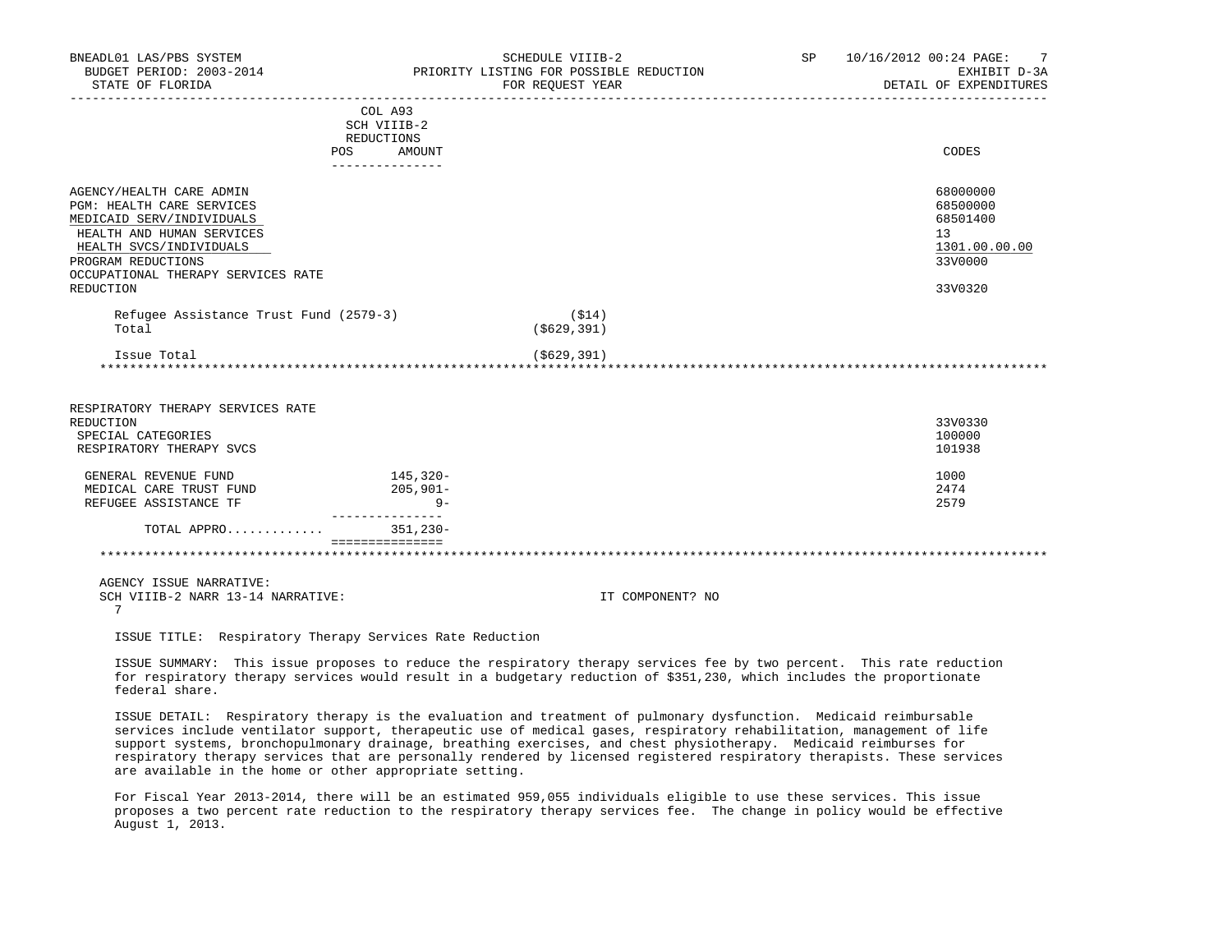| BNEADL01 LAS/PBS SYSTEM<br>BUDGET PERIOD: 2003-2014<br>STATE OF FLORIDA                                                                                                                                            |                                                                       | SCHEDULE VIIIB-2<br>PRIORITY LISTING FOR POSSIBLE REDUCTION<br>FOR REQUEST YEAR                                                                                                                                                              | SP | 10/16/2012 00:24 PAGE:<br>8<br>EXHIBIT D-3A<br>DETAIL OF EXPENDITURES         |
|--------------------------------------------------------------------------------------------------------------------------------------------------------------------------------------------------------------------|-----------------------------------------------------------------------|----------------------------------------------------------------------------------------------------------------------------------------------------------------------------------------------------------------------------------------------|----|-------------------------------------------------------------------------------|
|                                                                                                                                                                                                                    | COL A93<br>SCH VIIIB-2<br>REDUCTIONS<br>POS AMOUNT<br>--------------- |                                                                                                                                                                                                                                              |    | CODES                                                                         |
| AGENCY/HEALTH CARE ADMIN<br>PGM: HEALTH CARE SERVICES<br>MEDICAID SERV/INDIVIDUALS<br>HEALTH AND HUMAN SERVICES<br>HEALTH SVCS/INDIVIDUALS<br>PROGRAM REDUCTIONS<br>RESPIRATORY THERAPY SERVICES RATE<br>REDUCTION |                                                                       |                                                                                                                                                                                                                                              |    | 68000000<br>68500000<br>68501400<br>13<br>1301.00.00.00<br>33V0000<br>33V0330 |
| <b>BUDGET SUMMARY:</b>                                                                                                                                                                                             |                                                                       |                                                                                                                                                                                                                                              |    |                                                                               |
| FY 13-14                                                                                                                                                                                                           |                                                                       | Recurring                                                                                                                                                                                                                                    |    |                                                                               |
| Respiratory Therapy Service (101938)<br>General Revenue (1000-2)<br>Medical Care Trust Fund (2474-3)<br>Refugee Assistance Trust Fund (2579-3)<br>Total                                                            |                                                                       | ( \$145, 320)<br>( \$205, 901)<br>$(\$9)$<br>( \$351, 230)                                                                                                                                                                                   |    |                                                                               |
| Issue Total                                                                                                                                                                                                        |                                                                       | $($ \$351,230)                                                                                                                                                                                                                               |    |                                                                               |
| SPEECH THERAPY SERVICES RATE<br>REDUCTION<br>SPECIAL CATEGORIES<br>SPEECH THERAPY SERVICES<br>GENERAL REVENUE FUND<br>MEDICAL CARE TRUST FUND<br>REFUGEE ASSISTANCE TF                                             | 398,363-<br>564,351-<br>$33 -$                                        |                                                                                                                                                                                                                                              |    | 33V0340<br>100000<br>103529<br>1000<br>2474<br>2579                           |
| TOTAL APPRO                                                                                                                                                                                                        | ________________<br>962,747-                                          |                                                                                                                                                                                                                                              |    |                                                                               |
|                                                                                                                                                                                                                    | ----------------                                                      |                                                                                                                                                                                                                                              |    |                                                                               |
| AGENCY ISSUE NARRATIVE:<br>SCH VIIIB-2 NARR 13-14 NARRATIVE:<br>8                                                                                                                                                  |                                                                       | IT COMPONENT? NO                                                                                                                                                                                                                             |    |                                                                               |
| ISSUE TITLE: Speech Therapy Services Rate Reduction                                                                                                                                                                |                                                                       |                                                                                                                                                                                                                                              |    |                                                                               |
| share.                                                                                                                                                                                                             |                                                                       | ISSUE SUMMARY: This issue proposes to reduce the speech therapy services fee by two percent. This rate reduction for<br>speech therapy services would result in a budgetary reduction of \$962,747, which includes the proportionate federal |    |                                                                               |

ISSUE DETAIL: Speech-language pathology services involve the evaluation and treatment of speech-language disorders.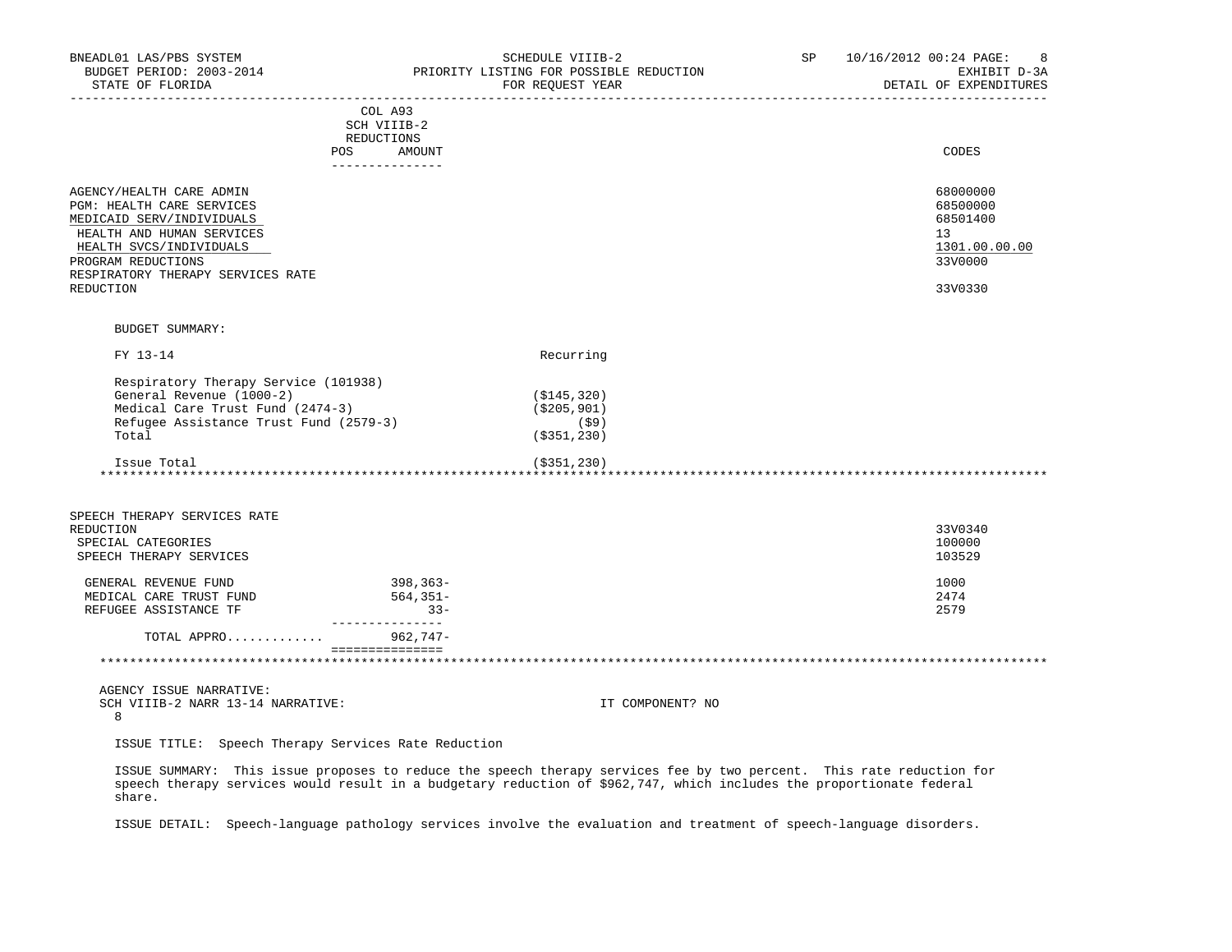|            | COL A93<br>SCH VIIIB-2 |       |
|------------|------------------------|-------|
|            | REDUCTIONS             |       |
| <b>POS</b> | AMOUNT                 | CODES |
|            | ---------------        |       |

| AGENCY/HEALTH CARE ADMIN     | 68000000      |
|------------------------------|---------------|
| PGM: HEALTH CARE SERVICES    | 68500000      |
| MEDICAID SERV/INDIVIDUALS    | 68501400      |
| HEALTH AND HUMAN SERVICES    | 13            |
| HEALTH SVCS/INDIVIDUALS      | 1301.00.00.00 |
| PROGRAM REDUCTIONS           | 33V0000       |
| SPEECH THERAPY SERVICES RATE |               |
| REDUCTION                    | 33V0340       |

-----------------------------------------------------------------------------------------------------------------------------------

 Medicaid reimburses for speech-language pathology services provided by licensed, Medicaid-participating speech-language pathologists and by supervised speech-language pathologist assistants. These services are available in the home or other appropriate setting and may be rendered to a group of children.

 For Fiscal Year 2013-2014, there will be an estimated 959,055 individuals eligible to use these services. This issue proposes a two percent rate reduction to the speech therapy services fee. This change in policy would be effective August 1, 2013.

| FY 13-14                               | Recurring     |  |
|----------------------------------------|---------------|--|
| Speech Therapy Service (103529)        |               |  |
| General Revenue (1000-2)               | ( \$398, 363) |  |
| Medical Care Trust Fund (2474-3)       | ( \$564, 351) |  |
| Refugee Assistance Trust Fund (2579-3) | (533)         |  |
| Total                                  | ( \$962, 747) |  |
| Issue Total                            | ( \$962, 747) |  |
|                                        |               |  |

| POVERTY LEVEL | LIMIT ELIGIBILITY FOR MEDICALLY<br>NEEDY TO 138 PERCENT OF THE FEDERAL<br>SPECIAL CATEGORIES<br>HOSPITAL INPATIENT SERVICE |                                                    | 33V0630<br>100000<br>101582 |
|---------------|----------------------------------------------------------------------------------------------------------------------------|----------------------------------------------------|-----------------------------|
|               | GENERAL REVENUE FUND<br>MEDICAL CARE TRUST FUND                                                                            | 27,381,972-<br>38,790,025-                         | 1000<br>2474                |
|               | TOTAL APPRO                                                                                                                | ----------------<br>66,171,997-<br>=============== |                             |
|               | HOSPITAL OUTPATIENT SVCS                                                                                                   |                                                    | 101596                      |
|               | GENERAL REVENUE FUND<br>MEDICAL CARE TRUST FUND                                                                            | 8,329,289-<br>11,799,490-                          | 1000<br>2474                |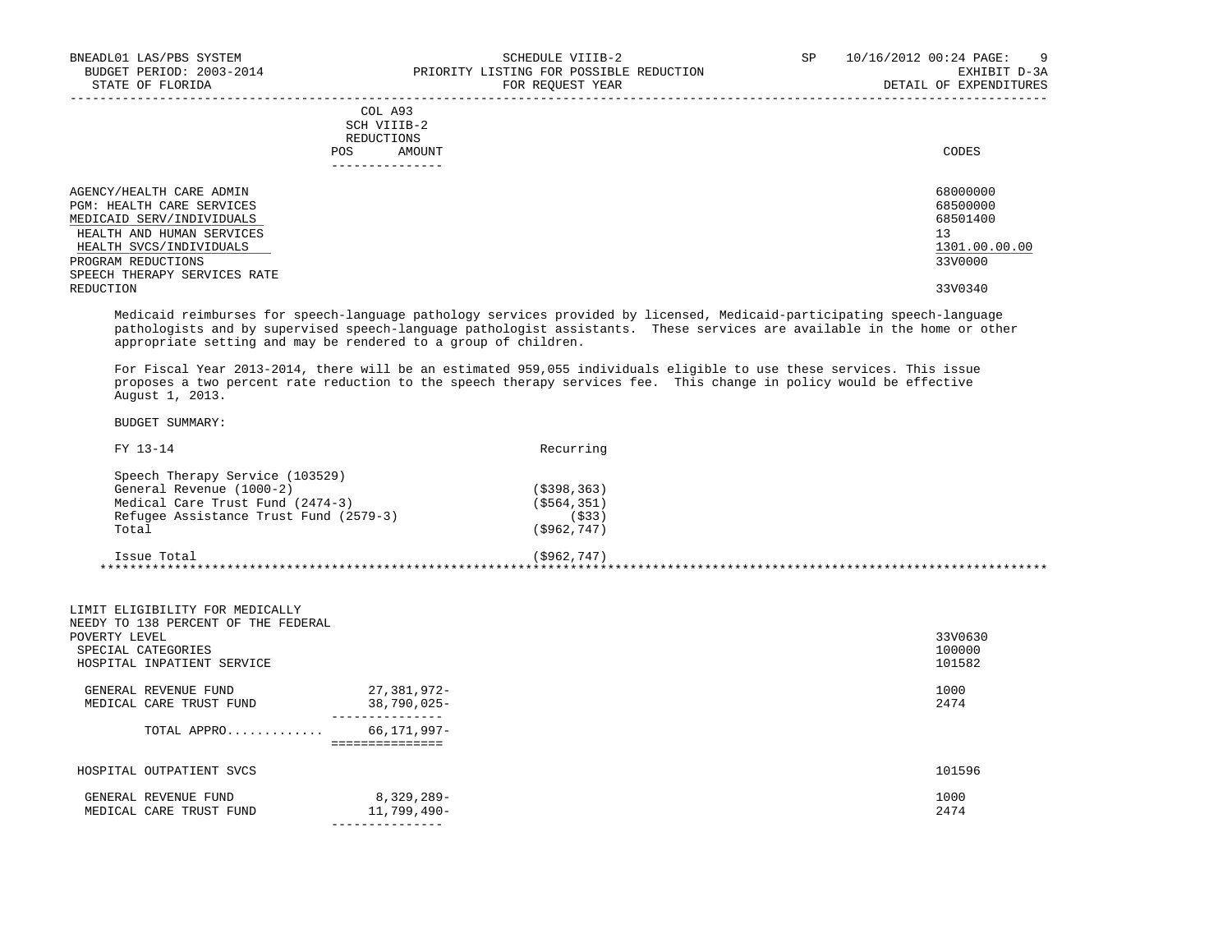| BNEADL01 LAS/PBS SYSTEM<br>BUDGET PERIOD: 2003-2014<br>STATE OF FLORIDA |                                | SCHEDULE VIIIB-2<br>PRIORITY LISTING FOR POSSIBLE REDUCTION<br>FOR REQUEST YEAR | SP | 10/16/2012 00:24 PAGE: 10<br>EXHIBIT D-3A<br>DETAIL OF EXPENDITURES |
|-------------------------------------------------------------------------|--------------------------------|---------------------------------------------------------------------------------|----|---------------------------------------------------------------------|
|                                                                         | COL A93                        |                                                                                 |    |                                                                     |
|                                                                         | SCH VIIIB-2                    |                                                                                 |    |                                                                     |
|                                                                         | REDUCTIONS                     |                                                                                 |    | CODES                                                               |
|                                                                         | POS AMOUNT<br>_______________  |                                                                                 |    |                                                                     |
| AGENCY/HEALTH CARE ADMIN                                                |                                |                                                                                 |    | 68000000                                                            |
| PGM: HEALTH CARE SERVICES                                               |                                |                                                                                 |    | 68500000                                                            |
| MEDICAID SERV/INDIVIDUALS                                               |                                |                                                                                 |    | 68501400                                                            |
| HEALTH AND HUMAN SERVICES                                               |                                |                                                                                 |    | 13                                                                  |
| HEALTH SVCS/INDIVIDUALS                                                 |                                |                                                                                 |    | 1301.00.00.00                                                       |
| PROGRAM REDUCTIONS                                                      |                                |                                                                                 |    | 33V0000                                                             |
| LIMIT ELIGIBILITY FOR MEDICALLY                                         |                                |                                                                                 |    |                                                                     |
| NEEDY TO 138 PERCENT OF THE FEDERAL                                     |                                |                                                                                 |    |                                                                     |
| POVERTY LEVEL                                                           |                                |                                                                                 |    | 33V0630                                                             |
| SPECIAL CATEGORIES                                                      |                                |                                                                                 |    | 100000                                                              |
| HOSPITAL OUTPATIENT SVCS                                                |                                |                                                                                 |    | 101596                                                              |
| TOTAL APPRO 20, 128, 779-                                               |                                |                                                                                 |    |                                                                     |
|                                                                         | ===============                |                                                                                 |    |                                                                     |
| PHYSICIAN SERVICES                                                      |                                |                                                                                 |    | 102541                                                              |
| GENERAL REVENUE FUND                                                    | 5,674,206-                     |                                                                                 |    | 1000                                                                |
| MEDICAL CARE TRUST FUND                                                 | 8,038,230-                     |                                                                                 |    | 2474                                                                |
|                                                                         | _______________                |                                                                                 |    |                                                                     |
| TOTAL APPRO 13,712,436-                                                 | ===============                |                                                                                 |    |                                                                     |
|                                                                         |                                |                                                                                 |    |                                                                     |
| PRESCRIBED MEDICINE/DRUGS                                               |                                |                                                                                 |    | 102681                                                              |
| GENERAL REVENUE FUND                                                    | 3,971,789-                     |                                                                                 |    | 1000                                                                |
| GRANTS AND DONATIONS TF                                                 | 9,912,843-                     |                                                                                 |    | 2339                                                                |
| MEDICAL CARE TRUST FUND                                                 | 5,626,541-<br>________________ |                                                                                 |    | 2474                                                                |
| TOTAL APPRO 19,511,173-                                                 |                                |                                                                                 |    |                                                                     |
| TOTAL: LIMIT ELIGIBILITY FOR MEDICALLY                                  | ===============                |                                                                                 |    | 33V0630                                                             |
| NEEDY TO 138 PERCENT OF THE FEDERAL<br>POVERTY LEVEL                    |                                |                                                                                 |    |                                                                     |
| TOTAL ISSUE 119,524,385-                                                |                                |                                                                                 |    |                                                                     |
|                                                                         | ===============                |                                                                                 |    |                                                                     |
|                                                                         |                                |                                                                                 |    |                                                                     |
| AGENCY ISSUE NARRATIVE:                                                 |                                |                                                                                 |    |                                                                     |

SCH VIIIB-2 NARR 13-14 NARRATIVE: IT COMPONENT? NO 15

ISSUE TITLE: Limit Eligibility for Medically Needy to 138 Percent of the Federal Poverty Level

 ISSUE SUMMARY: This issue proposes to reduce the Medically Needy Program to 138 percent of the Federal Poverty Level (FPL). This limitation in eligibility would have a budgetary impact of \$119,524,385, which includes the proportionate federal share. This issue would be effective January 1, 2014.

ISSUE DETAIL: This issue proposes that coverage for those beneficiaries in the Medically Needy Eligibility group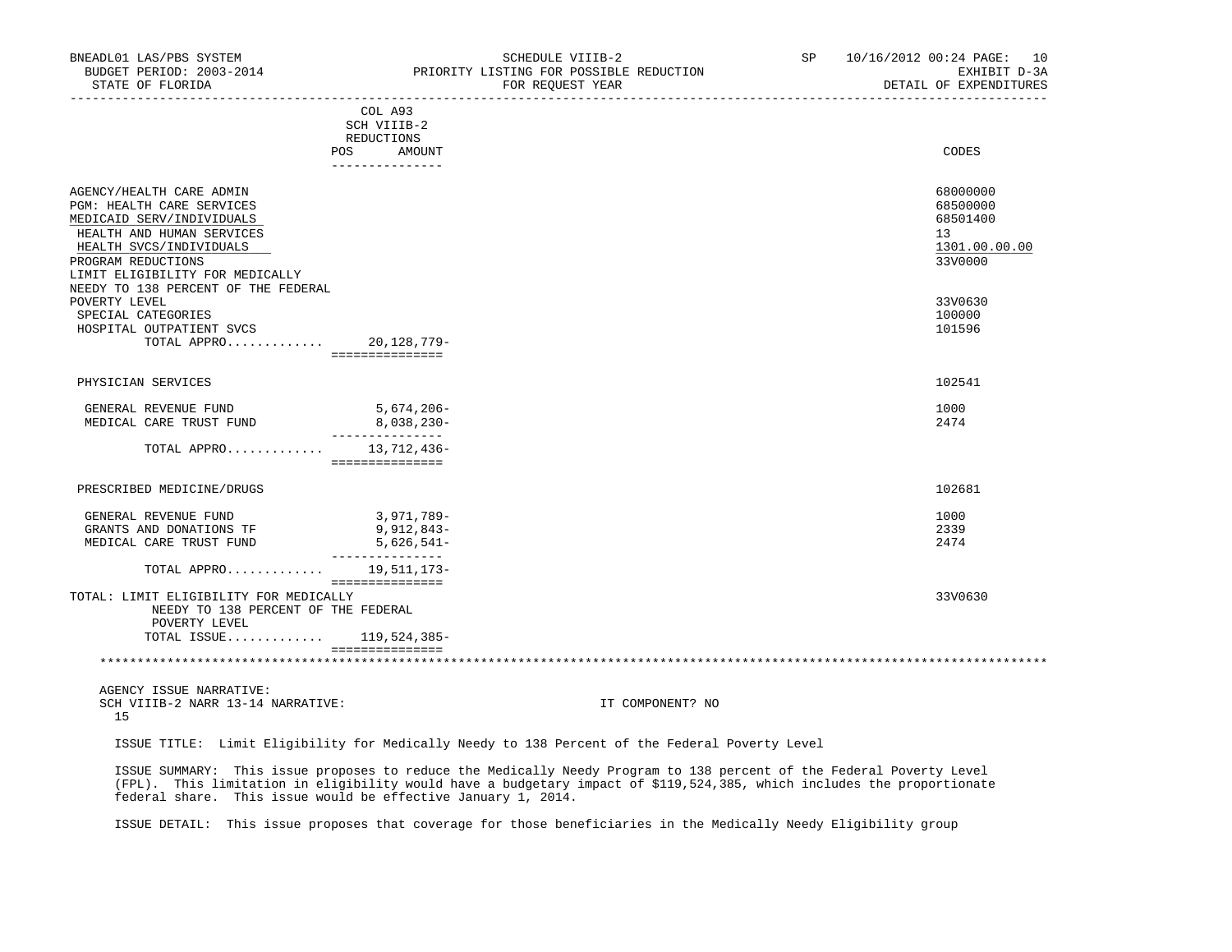| AGENCY/HEALTH CARE ADMIN            | 68000000      |
|-------------------------------------|---------------|
| <b>PGM: HEALTH CARE SERVICES</b>    | 68500000      |
| MEDICAID SERV/INDIVIDUALS           | 68501400      |
| HEALTH AND HUMAN SERVICES           | 13            |
| HEALTH SVCS/INDIVIDUALS             | 1301.00.00.00 |
| PROGRAM REDUCTIONS                  | 33V0000       |
| LIMIT ELIGIBILITY FOR MEDICALLY     |               |
| NEEDY TO 138 PERCENT OF THE FEDERAL |               |
| POVERTY LEVEL                       | 33V0630       |
|                                     |               |

 currently above 138% of the FPL be eliminated since they will become a part of the insurance clearinghouse, known as a health exchange, effective January 1, 2014. As part of the health exchange, the impacted beneficiaries will be able to purchase their own insurance and not be enrolled in Medicaid. There will be an estimated 10,417 beneficiaries who would utilize this service and whose Medicaid eligibility would be eliminated.

 The top 93.12 percent of the projected reduction in expenditures for Fiscal Year 2013-2014 under the Medically Needy program for current eligibles are as follows:

|       | Hospital Inpatient - \$57,948,289 - 48.48%  |                          |  |
|-------|---------------------------------------------|--------------------------|--|
|       | Hospital Outpatient - \$20,128,779 - 16.84% |                          |  |
|       | Prescribed Medicine - $$19.511.173 - 16.33$ |                          |  |
|       | Physician Services $- $13.712.436 - 11.478$ |                          |  |
| Other |                                             | $-$ \$ 8,223,708 - 6.88% |  |

The "Other" portion of this funding has been included in Hospital Inpatient for ease of presentation below.

 Legislative Authority is needed to achieve this reduction. Also, it should be noted that federal authorization, likely through a specific waiver of federal regulation, may be needed to enact this change.

| FY 13-14                                                                                                                                        | Recurring                                                              |
|-------------------------------------------------------------------------------------------------------------------------------------------------|------------------------------------------------------------------------|
| Hospital Inpatient Service (101582)<br>General Revenue (1000-2)<br>Medical Care Trust Fund (2474-3)<br>Total                                    | (527, 381, 972)<br>( \$38, 790, 025)<br>(566, 171, 997)                |
| Hospital Outpatient Service (101596)<br>General Revenue (1000-2)<br>Medical Care Trust Fund (2474-3)<br>Total                                   | (S8, 329, 289)<br>(S11,799,490)<br>( \$20, 128, 779)                   |
| Prescribed Medicine (102683)<br>General Revenue (1000-2)<br>Grants & Donations Trust Fund (2339-2)<br>Medical Care Trust Fund (2474-3)<br>Total | ( \$3, 971, 789)<br>(59, 912, 843)<br>(55, 626, 541)<br>(\$19,511,173) |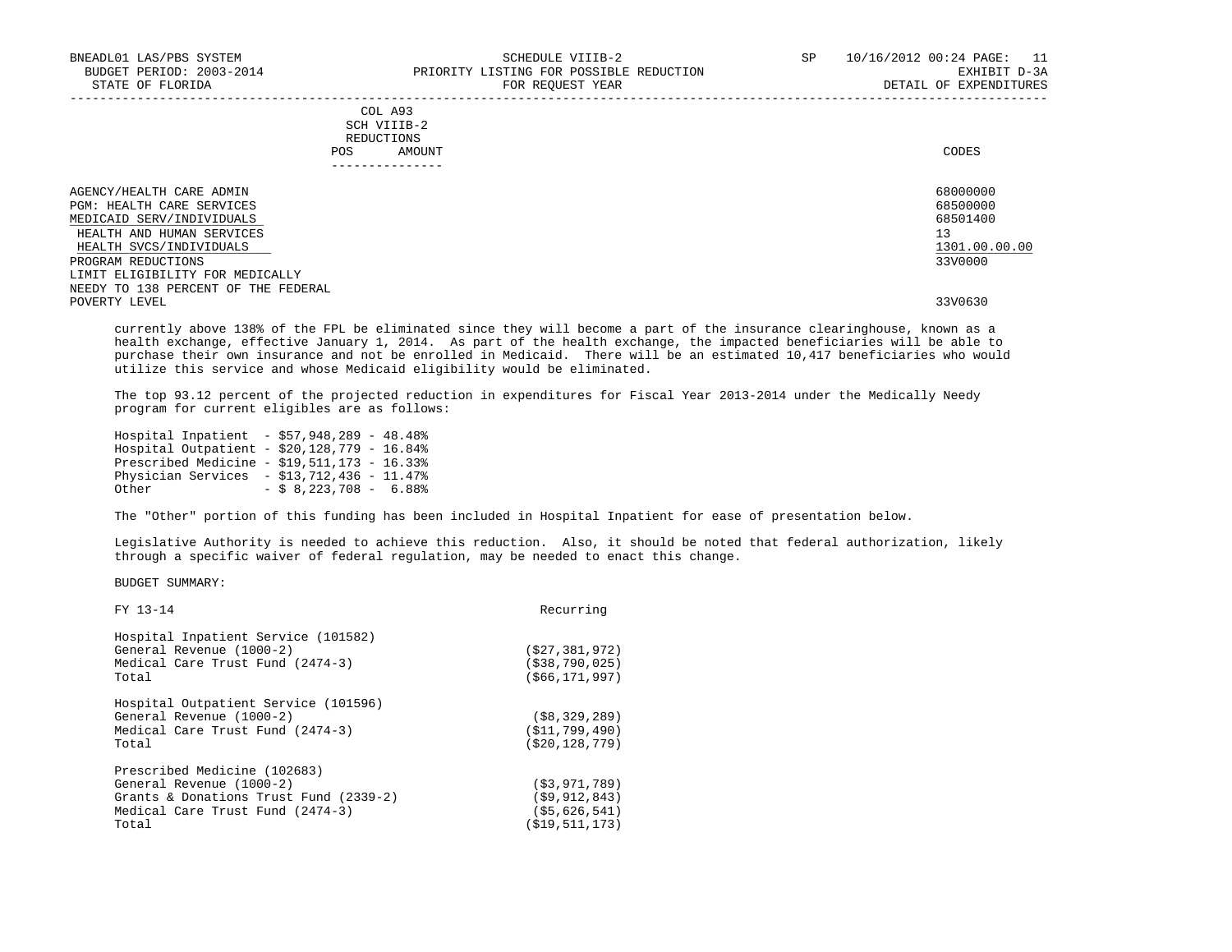| BNEADL01 LAS/PBS SYSTEM                                               |                                  | SCHEDULE VIIIB-2                        | SP | 10/16/2012 00:24 PAGE: 12 |
|-----------------------------------------------------------------------|----------------------------------|-----------------------------------------|----|---------------------------|
| BUDGET PERIOD: 2003-2014                                              |                                  | PRIORITY LISTING FOR POSSIBLE REDUCTION |    | EXHIBIT D-3A              |
| STATE OF FLORIDA                                                      |                                  | FOR REQUEST YEAR                        |    | DETAIL OF EXPENDITURES    |
|                                                                       |                                  |                                         |    |                           |
|                                                                       | COL A93                          |                                         |    |                           |
|                                                                       | SCH VIIIB-2<br>REDUCTIONS        |                                         |    |                           |
|                                                                       | POS AMOUNT                       |                                         |    | CODES                     |
|                                                                       | _______________                  |                                         |    |                           |
|                                                                       |                                  |                                         |    |                           |
| AGENCY/HEALTH CARE ADMIN                                              |                                  |                                         |    | 68000000                  |
| PGM: HEALTH CARE SERVICES                                             |                                  |                                         |    | 68500000                  |
| MEDICAID SERV/INDIVIDUALS                                             |                                  |                                         |    | 68501400                  |
| HEALTH AND HUMAN SERVICES                                             |                                  |                                         |    | 13                        |
| HEALTH SVCS/INDIVIDUALS                                               |                                  |                                         |    | 1301.00.00.00             |
| PROGRAM REDUCTIONS                                                    |                                  |                                         |    | 33V0000                   |
| LIMIT ELIGIBILITY FOR MEDICALLY                                       |                                  |                                         |    |                           |
| NEEDY TO 138 PERCENT OF THE FEDERAL<br>POVERTY LEVEL                  |                                  |                                         |    | 33V0630                   |
|                                                                       |                                  |                                         |    |                           |
|                                                                       |                                  |                                         |    |                           |
| Physician Service (102541)                                            |                                  |                                         |    |                           |
| General Revenue (1000-2)                                              |                                  | (\$5,674,206)                           |    |                           |
| Medical Care Trust Fund (2474-3)                                      |                                  | ( \$8,038,230)                          |    |                           |
| Total                                                                 |                                  | ( \$13, 712, 436)                       |    |                           |
| Issue Total                                                           |                                  |                                         |    |                           |
| General Revenue (1000-2)                                              |                                  | (\$45,357,256)                          |    |                           |
| Grants & Donations Trust Fund (2339-2)                                |                                  | (\$9,912,843)                           |    |                           |
| Medical Care Trust Fund (2474-3)                                      |                                  | (\$64,254,286)                          |    |                           |
| Total                                                                 |                                  | (\$119,524,385)                         |    |                           |
|                                                                       |                                  |                                         |    |                           |
|                                                                       |                                  |                                         |    |                           |
|                                                                       |                                  |                                         |    |                           |
| LIMIT ELIGIBILITY FOR PREGNANT<br>WOMEN TO 150 PERCENT OF THE FEDERAL |                                  |                                         |    |                           |
| POVERTY LEVEL                                                         |                                  |                                         |    | 33V0640                   |
| SPECIAL CATEGORIES                                                    |                                  |                                         |    | 100000                    |
| HOSPITAL INPATIENT SERVICE                                            |                                  |                                         |    | 101582                    |
|                                                                       |                                  |                                         |    |                           |
| GENERAL REVENUE FUND                                                  | 8,313,042-                       |                                         |    | 1000                      |
| MEDICAL CARE TRUST FUND                                               | 11,776,475–                      |                                         |    | 2474                      |
|                                                                       | _______________                  |                                         |    |                           |
| TOTAL APPRO                                                           | $20,089,517-$<br>=============== |                                         |    |                           |
|                                                                       |                                  |                                         |    |                           |
| HOSPITAL OUTPATIENT SVCS                                              |                                  |                                         |    | 101596                    |
|                                                                       |                                  |                                         |    |                           |
| GENERAL REVENUE FUND                                                  | 1,863,114-                       |                                         |    | 1000                      |
| MEDICAL CARE TRUST FUND                                               | $2,639,336-$<br>---------------  |                                         |    | 2474                      |
| TOTAL APPRO                                                           | 4,502,450-                       |                                         |    |                           |
|                                                                       | ===============                  |                                         |    |                           |
|                                                                       |                                  |                                         |    |                           |
| OTHER LAB & X-RAY SERVICES                                            |                                  |                                         |    | 102324                    |
|                                                                       |                                  |                                         |    |                           |
| GENERAL REVENUE FUND                                                  | 849,397-                         |                                         |    | 1000                      |
| MEDICAL CARE TRUST FUND                                               | 1,203,278-                       |                                         |    | 2474                      |
|                                                                       | ________________                 |                                         |    |                           |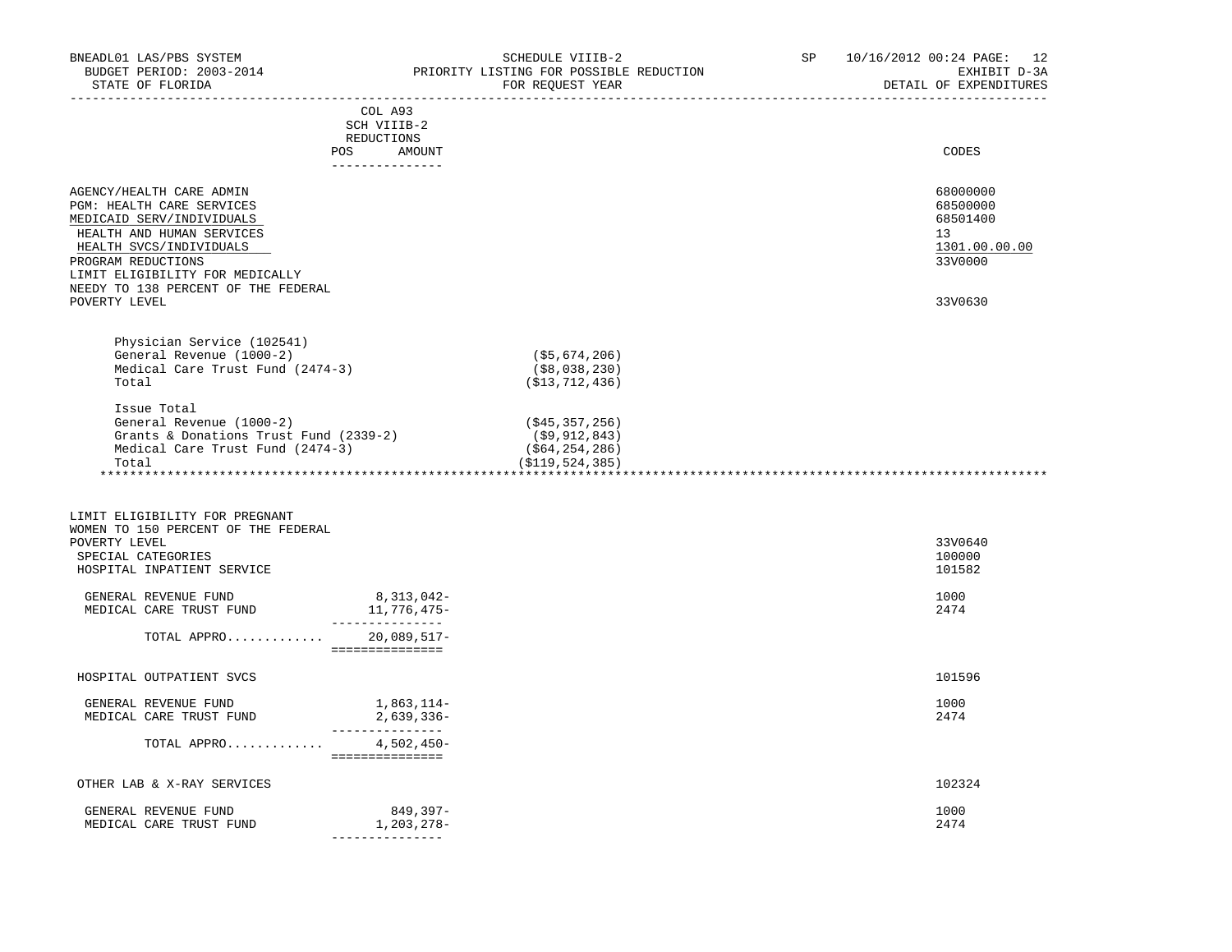| BNEADL01 LAS/PBS SYSTEM<br>BUDGET PERIOD: 2003-2014<br>STATE OF FLORIDA<br>_______________ |                                                  | SCHEDULE VIIIB-2<br>PRIORITY LISTING FOR POSSIBLE REDUCTION<br>FOR REQUEST YEAR | SP and the set of the set of the set of the set of the set of the set of the set of the set of the set of the set of the set of the set of the set of the set of the set of the set of the set of the set of the set of the se | 10/16/2012 00:24 PAGE: 13<br>EXHIBIT D-3A<br>DETAIL OF EXPENDITURES |
|--------------------------------------------------------------------------------------------|--------------------------------------------------|---------------------------------------------------------------------------------|--------------------------------------------------------------------------------------------------------------------------------------------------------------------------------------------------------------------------------|---------------------------------------------------------------------|
|                                                                                            | COL A93<br>SCH VIIIB-2                           |                                                                                 |                                                                                                                                                                                                                                |                                                                     |
|                                                                                            | REDUCTIONS                                       |                                                                                 |                                                                                                                                                                                                                                |                                                                     |
|                                                                                            | POS AMOUNT                                       |                                                                                 |                                                                                                                                                                                                                                | CODES                                                               |
|                                                                                            | ---------------                                  |                                                                                 |                                                                                                                                                                                                                                |                                                                     |
|                                                                                            |                                                  |                                                                                 |                                                                                                                                                                                                                                |                                                                     |
| AGENCY/HEALTH CARE ADMIN<br>PGM: HEALTH CARE SERVICES                                      |                                                  |                                                                                 |                                                                                                                                                                                                                                | 68000000<br>68500000                                                |
| MEDICAID SERV/INDIVIDUALS                                                                  |                                                  |                                                                                 |                                                                                                                                                                                                                                | 68501400                                                            |
| HEALTH AND HUMAN SERVICES                                                                  |                                                  |                                                                                 |                                                                                                                                                                                                                                | 13                                                                  |
| HEALTH SVCS/INDIVIDUALS                                                                    |                                                  |                                                                                 |                                                                                                                                                                                                                                | 1301.00.00.00                                                       |
| PROGRAM REDUCTIONS                                                                         |                                                  |                                                                                 |                                                                                                                                                                                                                                | 33V0000                                                             |
| LIMIT ELIGIBILITY FOR PREGNANT                                                             |                                                  |                                                                                 |                                                                                                                                                                                                                                |                                                                     |
| WOMEN TO 150 PERCENT OF THE FEDERAL                                                        |                                                  |                                                                                 |                                                                                                                                                                                                                                |                                                                     |
| POVERTY LEVEL                                                                              |                                                  |                                                                                 |                                                                                                                                                                                                                                | 33V0640                                                             |
| SPECIAL CATEGORIES                                                                         |                                                  |                                                                                 |                                                                                                                                                                                                                                | 100000                                                              |
| OTHER LAB & X-RAY SERVICES                                                                 |                                                  |                                                                                 |                                                                                                                                                                                                                                | 102324                                                              |
| TOTAL APPRO 2,052,675-                                                                     |                                                  |                                                                                 |                                                                                                                                                                                                                                |                                                                     |
|                                                                                            | ===============                                  |                                                                                 |                                                                                                                                                                                                                                |                                                                     |
| PHYSICIAN SERVICES                                                                         |                                                  |                                                                                 |                                                                                                                                                                                                                                | 102541                                                              |
| GENERAL REVENUE FUND                                                                       | $3,168,280-$                                     |                                                                                 |                                                                                                                                                                                                                                | 1000                                                                |
| MEDICAL CARE TRUST FUND                                                                    | 4,488,268-                                       |                                                                                 |                                                                                                                                                                                                                                | 2474                                                                |
| TOTAL APPRO                                                                                | _______________<br>7,656,548–<br>=============== |                                                                                 |                                                                                                                                                                                                                                |                                                                     |
| PRESCRIBED MEDICINE/DRUGS                                                                  |                                                  |                                                                                 |                                                                                                                                                                                                                                | 102681                                                              |
|                                                                                            |                                                  |                                                                                 |                                                                                                                                                                                                                                |                                                                     |
| GENERAL REVENUE FUND                                                                       | 225,716-                                         |                                                                                 |                                                                                                                                                                                                                                | 1000                                                                |
| GRANTS AND DONATIONS TF                                                                    | 602,466-                                         |                                                                                 |                                                                                                                                                                                                                                | 2339                                                                |
| MEDICAL CARE TRUST FUND                                                                    | 319,756-<br>----------------                     |                                                                                 |                                                                                                                                                                                                                                | 2474                                                                |
| TOTAL APPRO                                                                                | 1,147,938-<br>===============                    |                                                                                 |                                                                                                                                                                                                                                |                                                                     |
| TOTAL: LIMIT ELIGIBILITY FOR PREGNANT                                                      |                                                  |                                                                                 |                                                                                                                                                                                                                                | 33V0640                                                             |
| WOMEN TO 150 PERCENT OF THE FEDERAL                                                        |                                                  |                                                                                 |                                                                                                                                                                                                                                |                                                                     |
| POVERTY LEVEL                                                                              |                                                  |                                                                                 |                                                                                                                                                                                                                                |                                                                     |
| TOTAL ISSUE 35,449,128-                                                                    |                                                  |                                                                                 |                                                                                                                                                                                                                                |                                                                     |
|                                                                                            | ================                                 |                                                                                 |                                                                                                                                                                                                                                |                                                                     |
| AGENCY ISSUE NARRATIVE:                                                                    |                                                  |                                                                                 |                                                                                                                                                                                                                                |                                                                     |
| SCH VIIIB-2 NARR 13-14 NARRATIVE:<br>16                                                    |                                                  | IT COMPONENT? NO                                                                |                                                                                                                                                                                                                                |                                                                     |

ISSUE TITLE: Limit the Pregnant Women Eligibility to 150 Percent of Federal Poverty Level

 ISSUE SUMMARY: This issue proposes to reduce the eligibility for pregnant women to 150 percent of the Federal Poverty Level (FPL). This limitation in eligibility would have a budgetary impact of \$35,449,128, which includes the proportionate federal share. This issue would be effective January 1, 2014.

ISSUE DETAIL: This issue proposes that coverage for those beneficiaries in the pregnant women greater than 100% FPL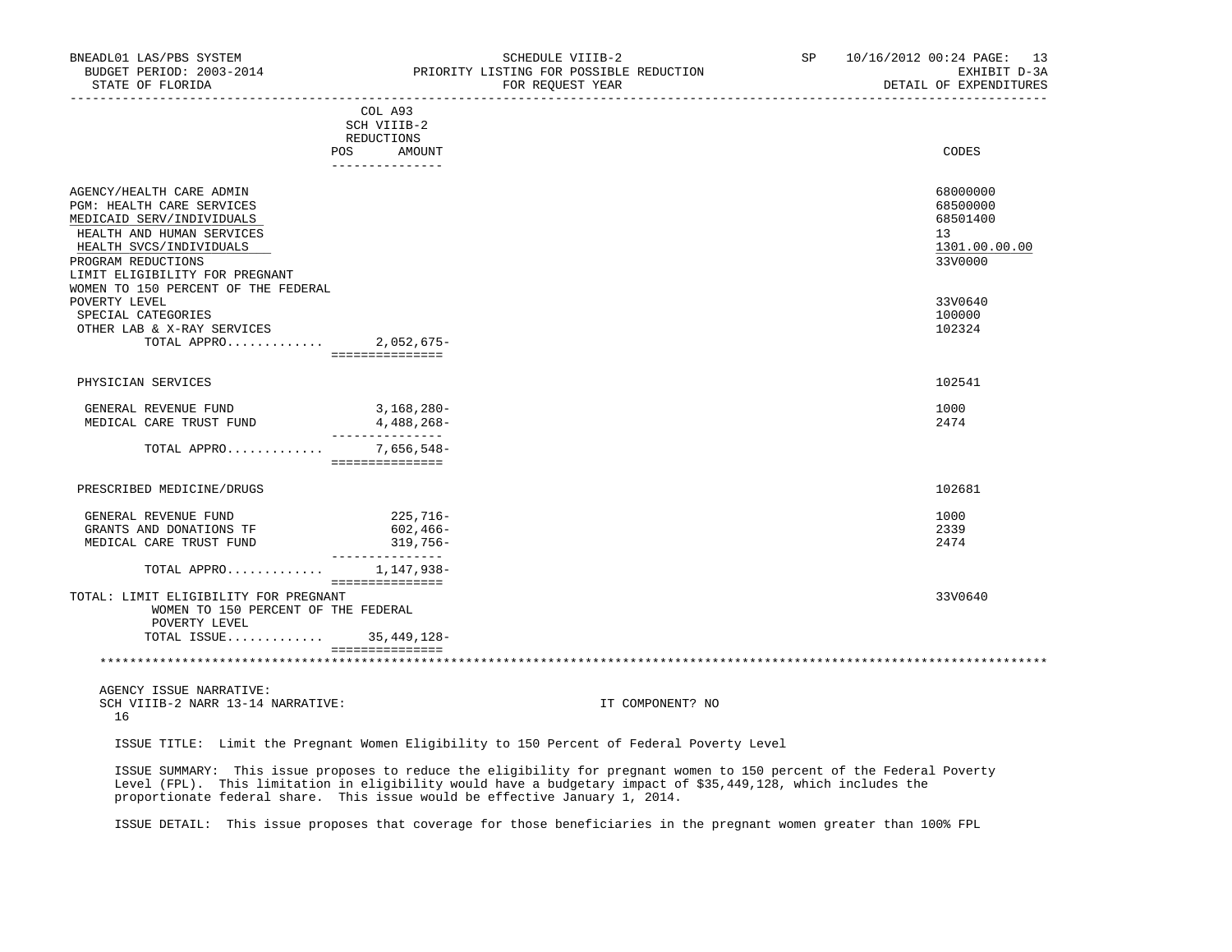| BNEADL01 LAS/PBS SYSTEM<br>BUDGET PERIOD: 2003-2014<br>STATE OF FLORIDA                                         | SCHEDULE VIIIB-2<br>PRIORITY LISTING FOR POSSIBLE REDUCTION<br>FOR REOUEST YEAR | 10/16/2012 00:24 PAGE: 14<br>SP.<br>EXHIBIT D-3A<br>DETAIL OF EXPENDITURES |
|-----------------------------------------------------------------------------------------------------------------|---------------------------------------------------------------------------------|----------------------------------------------------------------------------|
|                                                                                                                 | COL A93<br>SCH VIIIB-2<br>REDUCTIONS<br>POS<br>AMOUNT<br>-------------          | CODES                                                                      |
| AGENCY/HEALTH CARE ADMIN<br>PGM: HEALTH CARE SERVICES<br>MEDICAID SERV/INDIVIDUALS<br>HEALTH AND HUMAN SERVICES |                                                                                 | 68000000<br>68500000<br>68501400<br>13                                     |

HEALTH SVCS/INDIVIDUALS 1301.00.00.00 EXCREMENT SYCS/INDIVIDUALS 1301.00.00.00 EXCREMENT SYCS/INDIVIDUALS 1301.00.00 EXCREMENT SYCS/INDIVIDUALS 1300.00 EXCREMENT SYCS/INDIVIDUALS 130000 EXCREMENT SYCS PROGRAM REDUCTIONS LIMIT ELIGIBILITY FOR PREGNANT WOMEN TO 150 PERCENT OF THE FEDERAL<br>POVERTY LEVEL POVERTY LEVEL 33V0640

 eligibility category currently above 150% of the FPL be eliminated since they will become a part of the insurance clearinghouse, known as a health exchange, effective January 1, 2014. As part of the health exchange, the eliminated beneficiaries will be able to purchase their own insurance and not be enrolled in Medicaid. There will be an estimated 7,389 beneficiaries who would utilize this service and whose eligibility would be eliminated.

 The top 94.18% of the projected reduction in expenditures for FY 2013-14 under the pregnant women eligibility for current eligibles are as follows:

 Hospital Inpatient - \$18,026,714 - 50.85% Physician Services - \$ 7,656,548 - 21.60% Hospital Outpatient - \$ 4,502,450 - 12.70% Other Lab and X-Ray - \$ 2,052,675 - 5.79% Prescribed Medicine - \$ 1,147,938 - 3.24%<br>Other - \$ 2.062.803 - 5.82%  $-$  \$ 2,062,803 - 5.82%

The "Other" portion of this funding has been included in Hospital Inpatient for ease of presentation below.

Legislative Authority is needed to achieve reduction.

| FY 13-14                                                                                                      | Recurring                                              |
|---------------------------------------------------------------------------------------------------------------|--------------------------------------------------------|
| Hospital Inpatient Service (101582)<br>General Revenue (1000-2)<br>Medical Care Trust Fund (2474-3)<br>Total  | $($ \$8,313,042)<br>(S11, 776, 475)<br>( \$20,089,517) |
| Physician Service (102541)<br>General Revenue (1000-2)<br>Medical Care Trust Fund (2474-3)<br>Total           | ( \$3, 168, 280)<br>(S4, 488, 268)<br>(57, 656, 548)   |
| Hospital Outpatient Service (101596)<br>General Revenue (1000-2)<br>Medical Care Trust Fund (2474-3)<br>Total | ( \$1, 863, 114)<br>( \$2,639,336)<br>( \$4, 502, 450) |
| Other Lab and X-Ray (102324)<br>General Revenue (1000-2)                                                      | (\$849,397)                                            |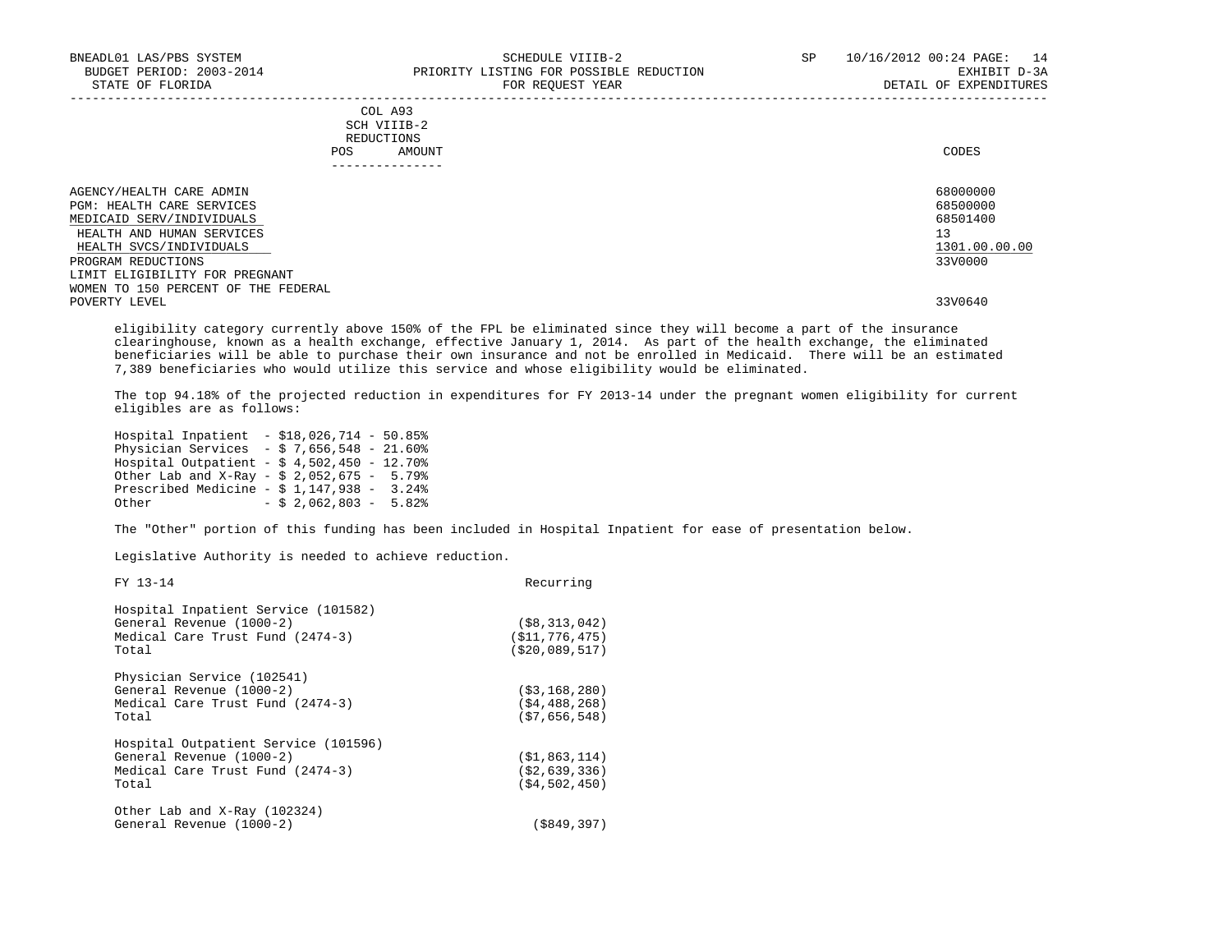| BNEADL01 LAS/PBS SYSTEM<br>BUDGET PERIOD: 2003-2014<br>STATE OF FLORIDA                                                                                                                                                                   |                                                                                              | SCHEDULE VIIIB-2<br>PRIORITY LISTING FOR POSSIBLE REDUCTION<br>FOR REQUEST YEAR | SP <sub>2</sub> | 10/16/2012 00:24 PAGE: 15<br>EXHIBIT D-3A<br>DETAIL OF EXPENDITURES |
|-------------------------------------------------------------------------------------------------------------------------------------------------------------------------------------------------------------------------------------------|----------------------------------------------------------------------------------------------|---------------------------------------------------------------------------------|-----------------|---------------------------------------------------------------------|
|                                                                                                                                                                                                                                           | ______________________________________<br>COL A93<br>SCH VIIIB-2<br>REDUCTIONS<br>POS AMOUNT |                                                                                 |                 | CODES                                                               |
|                                                                                                                                                                                                                                           | ---------------                                                                              |                                                                                 |                 |                                                                     |
| AGENCY/HEALTH CARE ADMIN<br>PGM: HEALTH CARE SERVICES<br>MEDICAID SERV/INDIVIDUALS<br>HEALTH AND HUMAN SERVICES<br>HEALTH SVCS/INDIVIDUALS<br>PROGRAM REDUCTIONS<br>LIMIT ELIGIBILITY FOR PREGNANT<br>WOMEN TO 150 PERCENT OF THE FEDERAL |                                                                                              |                                                                                 |                 | 68000000<br>68500000<br>68501400<br>13<br>1301.00.00.00<br>33V0000  |
| POVERTY LEVEL                                                                                                                                                                                                                             |                                                                                              |                                                                                 |                 | 33V0640                                                             |
| Medical Care Trust Fund (2474-3)<br>Total                                                                                                                                                                                                 |                                                                                              | ( \$1, 203, 278 )<br>( \$2,052,675)                                             |                 |                                                                     |
| Prescribed Medicine (102683)<br>General Revenue (1000-2)<br>Grants & Donations Trust Fund (2339-2)<br>Medical Care Trust Fund (2474-3)<br>Total                                                                                           |                                                                                              | (\$225,716)<br>(\$602,466)<br>(\$319,756)<br>(\$1,147,938)                      |                 |                                                                     |
| Issue Total<br>General Revenue (1000-2)<br>Grants & Donations Trust Fund (2339-2)<br>Medical Care Trust Fund $(2474-3)$<br>Total                                                                                                          |                                                                                              | (\$14,419,549)<br>(\$602,466)<br>(\$20,427,113)<br>(\$35,449,128)               |                 |                                                                     |
|                                                                                                                                                                                                                                           |                                                                                              |                                                                                 |                 |                                                                     |
| ELIMINATION OF THE CHIROPRACTIC<br>PROGRAM<br>SPECIAL CATEGORIES<br>PHYSICIAN SERVICES                                                                                                                                                    |                                                                                              |                                                                                 |                 | 33V4015<br>100000<br>102541                                         |
| GENERAL REVENUE FUND<br>MEDICAL CARE TRUST FUND<br>REFUGEE ASSISTANCE TF                                                                                                                                                                  | 312,814-<br>443,141-<br>$2,216-$<br>---------------                                          |                                                                                 |                 | 1000<br>2474<br>2579                                                |
| TOTAL APPRO                                                                                                                                                                                                                               | 758,171-                                                                                     |                                                                                 |                 |                                                                     |
|                                                                                                                                                                                                                                           | ________________________                                                                     |                                                                                 |                 |                                                                     |
| AGENCY ISSUE NARRATIVE:<br>SCH VIIIB-2 NARR 13-14 NARRATIVE:<br>9                                                                                                                                                                         |                                                                                              | IT COMPONENT? NO                                                                |                 |                                                                     |
| ISSUE TITLE: Elimination of the Chiropractic Program                                                                                                                                                                                      |                                                                                              |                                                                                 |                 |                                                                     |
|                                                                                                                                                                                                                                           | .                                                                                            |                                                                                 | .               |                                                                     |

 ISSUE SUMMARY: This issue proposes the elimination of chiropractic services as a covered Medicaid benefit. The elimination of chiropractic services would result in a budgetary reduction of \$758,171, which includes the proportionate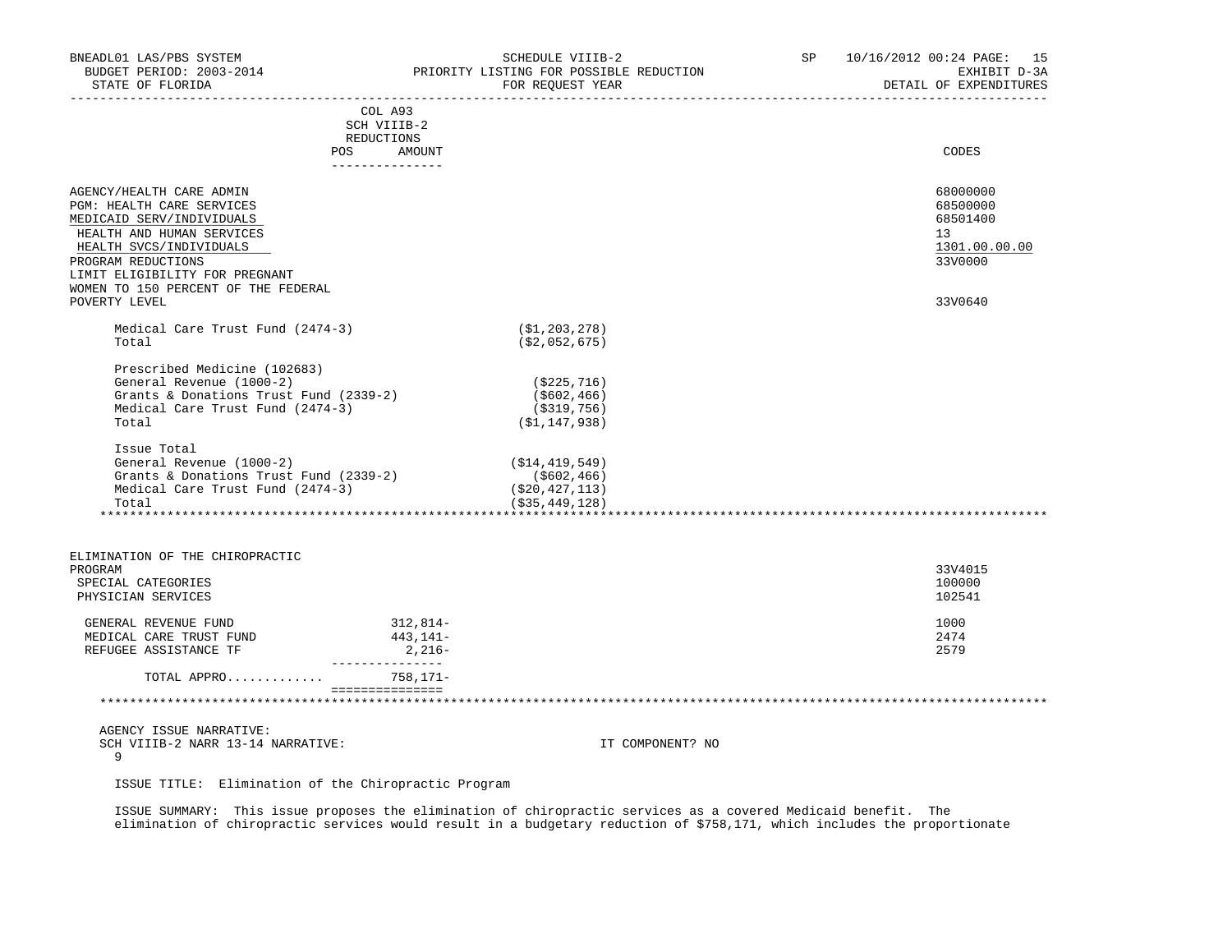|                                                                                                                                            | COL A93<br>SCH VIIIB-2<br>REDUCTIONS<br>AMOUNT<br>POS.<br>------------- | CODES                                                   |
|--------------------------------------------------------------------------------------------------------------------------------------------|-------------------------------------------------------------------------|---------------------------------------------------------|
| AGENCY/HEALTH CARE ADMIN<br>PGM: HEALTH CARE SERVICES<br>MEDICAID SERV/INDIVIDUALS<br>HEALTH AND HUMAN SERVICES<br>HEALTH SVCS/INDIVIDUALS |                                                                         | 68000000<br>68500000<br>68501400<br>13<br>1301.00.00.00 |
| PROGRAM REDUCTIONS<br>ELIMINATION OF THE CHIROPRACTIC                                                                                      |                                                                         | 33V0000                                                 |
| PROGRAM                                                                                                                                    |                                                                         | 33V4015                                                 |

## federal share.

 ISSUE DETAIL: Chiropractors treat neuromusculoskeletal disorders and related clinical conditions including back pain, neck pain, and headaches. Under Medicaid, chiropractic services are not a mandatory benefit, but rather an optional service. It is within each state's discretion whether to include chiropractic services as a covered Medicaid benefit. Currently 30 state Medicaid programs cover chiropractic services. Chiropractic care does not take the place of medically necessary physician services such as orthopedic, neurological, and pain management services utilized by beneficiaries with chronic conditions such as headache, neck and back pain.

 For Fiscal Year 2013-2014, there will be an estimated 8,779 adult beneficiaries who would utilize this optional service and that would be impacted by this elimination of chiropractic services. This would require amendment of the Florida Medicaid State Plan and legislative approval including a revision to Florida Statutes. Additionally, this would require a change to Florida Administrative Code for deletion of the Chiropractic Services Coverage and Limitations Handbook rule. This change in policy would be effective October 1, 2013.

Legislative authority is needed to achieve this reduction.

| FY 13-14                               | Recurring     |  |
|----------------------------------------|---------------|--|
| Physician Services (102541)            |               |  |
| General Revenue (1000-2)               | ( \$312, 814) |  |
| Medical Care Trust Fund (2474-3)       | ( \$443, 141) |  |
| Refugee Assistance Trust Fund (2579-3) | ( \$2, 216)   |  |
| Total                                  | ( \$758, 171) |  |
| Issue Total                            | ( \$758, 171) |  |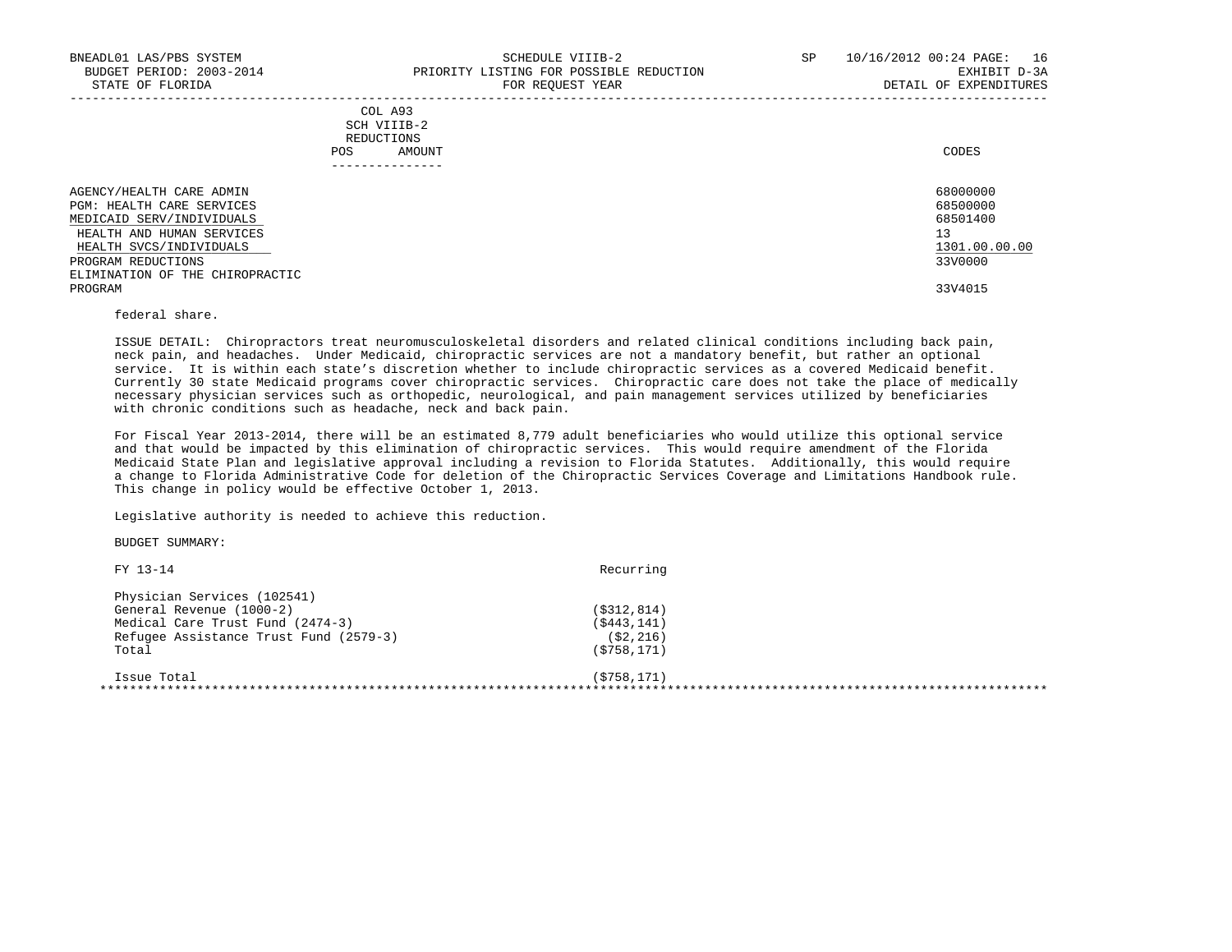| BNEADL01 LAS/PBS SYSTEM<br>BUDGET PERIOD: 2003-2014 PRIORITY LISTING FOR POSSIBLE REDUCTION<br>STATE OF FLORIDA                                                                            | SCHEDULE VIIIB-2<br>FOR REQUEST YEAR                                                                                                                                                                                                             | SP and the set of the set of the set of the set of the set of the set of the set of the set of the set of the set of the set of the set of the set of the set of the set of the set of the set of the set of the set of the se | 10/16/2012 00:24 PAGE: 17<br>DETAIL OF EXPENDITURES                |
|--------------------------------------------------------------------------------------------------------------------------------------------------------------------------------------------|--------------------------------------------------------------------------------------------------------------------------------------------------------------------------------------------------------------------------------------------------|--------------------------------------------------------------------------------------------------------------------------------------------------------------------------------------------------------------------------------|--------------------------------------------------------------------|
|                                                                                                                                                                                            | COL A93<br>SCH VIIIB-2<br>REDUCTIONS<br>POS FOR<br>AMOUNT<br>_______________                                                                                                                                                                     |                                                                                                                                                                                                                                | CODES                                                              |
| AGENCY/HEALTH CARE ADMIN<br>PGM: HEALTH CARE SERVICES<br>MEDICAID SERV/INDIVIDUALS<br>HEALTH AND HUMAN SERVICES<br>HEALTH SVCS/INDIVIDUALS<br>PROGRAM REDUCTIONS<br>REDUCE CLINIC SERVICES |                                                                                                                                                                                                                                                  |                                                                                                                                                                                                                                | 68000000<br>68500000<br>68501400<br>13<br>1301.00.00.00<br>33V0000 |
| REIMBURSEMENT RATES<br>SPECIAL CATEGORIES<br>PREPAID HEALTH PLANS                                                                                                                          |                                                                                                                                                                                                                                                  |                                                                                                                                                                                                                                | 33V4290<br>100000<br>102673                                        |
| GENERAL REVENUE FUND<br>MEDICAL CARE TRUST FUND<br>REFUGEE ASSISTANCE TF                                                                                                                   | 2,052,978-<br>$2,908,561-$<br>$21,758-$                                                                                                                                                                                                          |                                                                                                                                                                                                                                | 1000<br>2474<br>2579                                               |
| TOTAL APPRO                                                                                                                                                                                | _______________<br>4,983,297-<br>===============                                                                                                                                                                                                 |                                                                                                                                                                                                                                |                                                                    |
| CLINIC SERVICES                                                                                                                                                                            |                                                                                                                                                                                                                                                  |                                                                                                                                                                                                                                | 103742                                                             |
| GENERAL REVENUE FUND 4,576,987-<br>MEDICAL CARE TRUST FUND<br>REFUGEE ASSISTANCE TF                                                                                                        | 6,483,879-<br>63,131-<br>________________                                                                                                                                                                                                        |                                                                                                                                                                                                                                | 1000<br>2474<br>2579                                               |
| TOTAL APPRO 11,123,997-                                                                                                                                                                    | ===============                                                                                                                                                                                                                                  |                                                                                                                                                                                                                                |                                                                    |
| TOTAL: REDUCE CLINIC SERVICES<br>REIMBURSEMENT RATES<br>TOTAL ISSUE 16, 107, 294-                                                                                                          |                                                                                                                                                                                                                                                  |                                                                                                                                                                                                                                | 33V4290                                                            |
|                                                                                                                                                                                            | ================                                                                                                                                                                                                                                 |                                                                                                                                                                                                                                |                                                                    |
| AGENCY ISSUE NARRATIVE:<br>SCH VIIIB-2 NARR 13-14 NARRATIVE:<br>14                                                                                                                         |                                                                                                                                                                                                                                                  | IT COMPONENT? NO                                                                                                                                                                                                               |                                                                    |
| ISSUE TITLE: Reduce Clinic Services Reimbursement Rates                                                                                                                                    |                                                                                                                                                                                                                                                  |                                                                                                                                                                                                                                |                                                                    |
| the proportionate federal share.                                                                                                                                                           | ISSUE SUMMARY: This issue proposes a reduction to the reimbursement rates for county health department services by 8.8<br>percent. This rate reduction for clinic services would result in a budgetary reduction of \$16,107,294, which includes |                                                                                                                                                                                                                                |                                                                    |
|                                                                                                                                                                                            | ISSUE DETAIL: The Agency for Health Care Administration is recommending that a price level reduction adjustment of 8.8<br>percent be made to reduce the county health departments' reimbursement rates.                                          |                                                                                                                                                                                                                                |                                                                    |

The following details reflect the calculations used as the basis for developing this issue:

CLINIC SERVICES 8.8% Reduction 13-14 Reduction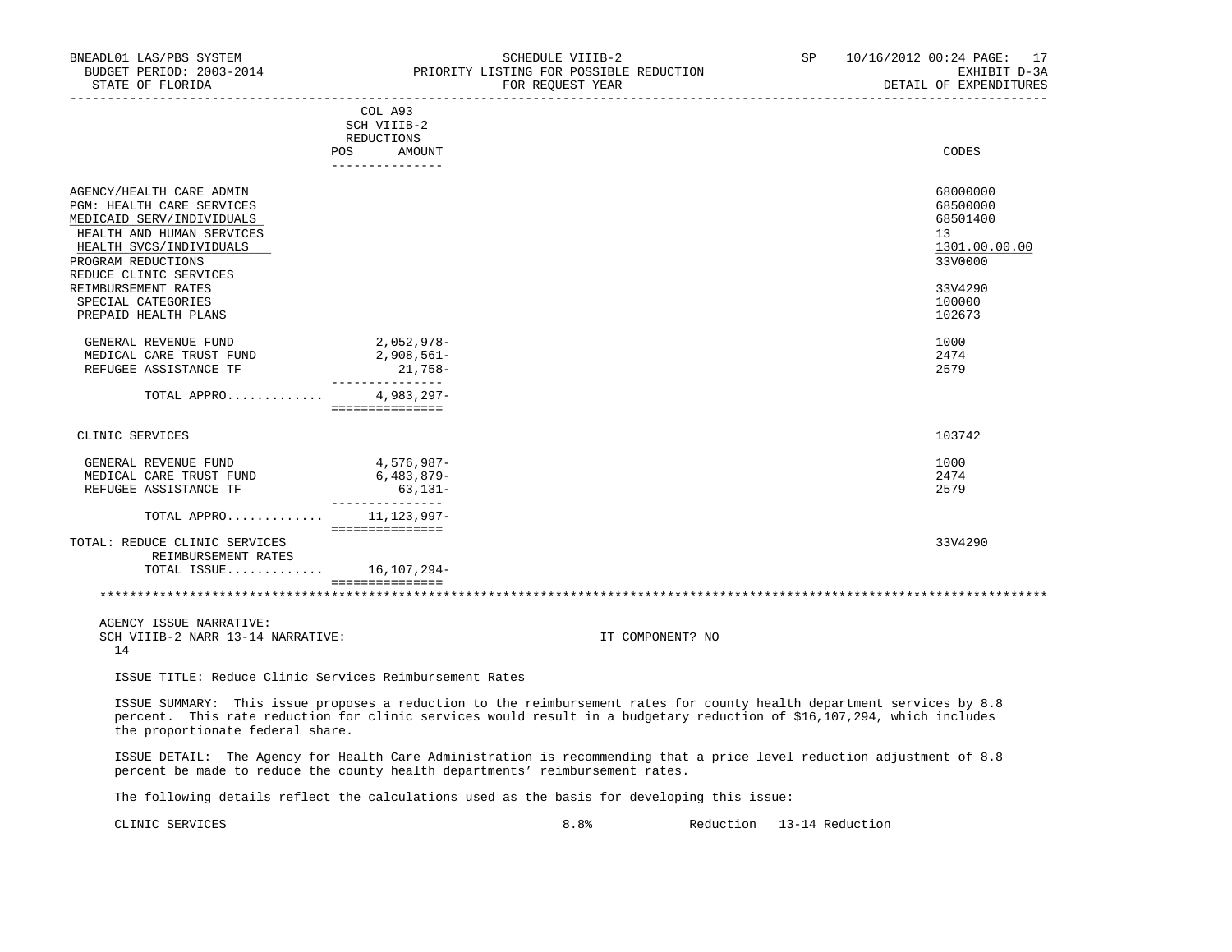| BNEADL01 LAS/PBS SYSTEM<br>EXERCISE THE CONSTRUCTION<br>BUDGET PERIOD: 2003-2014 TRIORITY LISTING FOR POSSIBLE REDUCTION<br>STATE OF FLORIDA |                                  | SCHEDULE VIIIB-2<br>FOR REQUEST YEAR                                                   |                                         | SP <sub>2</sub> | 10/16/2012 00:24 PAGE: 18<br>EXHIBIT D-3A<br>DETAIL OF EXPENDITURES |
|----------------------------------------------------------------------------------------------------------------------------------------------|----------------------------------|----------------------------------------------------------------------------------------|-----------------------------------------|-----------------|---------------------------------------------------------------------|
|                                                                                                                                              | COL A93<br>SCH VIIIB-2           |                                                                                        |                                         |                 |                                                                     |
|                                                                                                                                              | REDUCTIONS                       |                                                                                        |                                         |                 |                                                                     |
|                                                                                                                                              | POS<br>AMOUNT<br>--------------- |                                                                                        |                                         |                 | CODES                                                               |
|                                                                                                                                              |                                  |                                                                                        |                                         |                 |                                                                     |
| AGENCY/HEALTH CARE ADMIN<br>PGM: HEALTH CARE SERVICES                                                                                        |                                  |                                                                                        |                                         |                 | 68000000<br>68500000                                                |
| MEDICAID SERV/INDIVIDUALS                                                                                                                    |                                  |                                                                                        |                                         |                 | 68501400                                                            |
| HEALTH AND HUMAN SERVICES                                                                                                                    |                                  |                                                                                        |                                         |                 | 13                                                                  |
| HEALTH SVCS/INDIVIDUALS                                                                                                                      |                                  |                                                                                        |                                         |                 | 1301.00.00.00                                                       |
| PROGRAM REDUCTIONS                                                                                                                           |                                  |                                                                                        |                                         |                 | 33V0000                                                             |
| REDUCE CLINIC SERVICES                                                                                                                       |                                  |                                                                                        |                                         |                 |                                                                     |
| REIMBURSEMENT RATES                                                                                                                          |                                  |                                                                                        |                                         |                 | 33V4290                                                             |
| Medicaid Caseload<br>Medicaid Utilization Rate                                                                                               | 1,403,435                        | 1,403,435                                                                              |                                         |                 |                                                                     |
|                                                                                                                                              | $4.76%$<br>66,870                | 4.76%                                                                                  |                                         |                 |                                                                     |
| Medicaid Utilization<br>Medicaid Services Per Month (66,870)<br>\$157.53                                                                     |                                  | 66,870                                                                                 |                                         |                 |                                                                     |
| Medicaid Total Cost \$126,409,052                                                                                                            |                                  | \$143.67<br>143.07 (11,123,097) (11,123,997)<br>(11,123,997) (11,123,997) (11,123,997) | (S13.86)                                |                 |                                                                     |
|                                                                                                                                              |                                  |                                                                                        |                                         |                 |                                                                     |
| PREPAID HEALTH PLAN                                                                                                                          |                                  |                                                                                        |                                         |                 |                                                                     |
| Caseload                                                                                                                                     | 1,363,120                        | 1,363,120                                                                              |                                         |                 |                                                                     |
| Unit Cost                                                                                                                                    | \$227.48                         | \$227.12                                                                               |                                         |                 |                                                                     |
| Total Cost                                                                                                                                   | \$3,721,052,257                  | \$3,715,072,301                                                                        | (\$.366)<br>(\$5,979,956) (\$4,983,297) |                 |                                                                     |
| Legislative authority is needed to achieve reduction.                                                                                        |                                  |                                                                                        |                                         |                 |                                                                     |
| <b>BUDGET SUMMARY:</b>                                                                                                                       |                                  |                                                                                        |                                         |                 |                                                                     |
| FY 13-14                                                                                                                                     |                                  | Recurring                                                                              |                                         |                 |                                                                     |
| Clinic Service (103742)                                                                                                                      |                                  |                                                                                        |                                         |                 |                                                                     |
| General Revenue (1000-2)                                                                                                                     |                                  | (\$4,576,987)                                                                          |                                         |                 |                                                                     |
| Medical Care Trust Fund (2474-3)                                                                                                             |                                  | (\$6,483,879)                                                                          |                                         |                 |                                                                     |
| Refugee Assistance Trust Fund (2579-3)                                                                                                       |                                  | $($ \$63,131)                                                                          |                                         |                 |                                                                     |
| Total                                                                                                                                        |                                  | ( \$11, 123, 997)                                                                      |                                         |                 |                                                                     |
| Prepaid Health Plans (102673)                                                                                                                |                                  |                                                                                        |                                         |                 |                                                                     |
| General Revenue (1000-2)                                                                                                                     |                                  | (\$2,052,978)                                                                          |                                         |                 |                                                                     |
| Medical Care Trust Fund (2474-3)                                                                                                             |                                  | (\$2,908,561)                                                                          |                                         |                 |                                                                     |
| Refugee Assistance Trust Fund (2579-3)                                                                                                       |                                  | (\$21,758)                                                                             |                                         |                 |                                                                     |
| Total                                                                                                                                        |                                  | ( \$4, 983, 297)                                                                       |                                         |                 |                                                                     |
| Issue Total                                                                                                                                  |                                  |                                                                                        |                                         |                 |                                                                     |
| General Revenue (1000-2)                                                                                                                     |                                  | (\$6,629,965)                                                                          |                                         |                 |                                                                     |
| Medical Care Trust Fund (2474-3)                                                                                                             |                                  | ( \$9,392,440)                                                                         |                                         |                 |                                                                     |
| Refugee Assistance Trust Fund (2579-3)<br>Total                                                                                              |                                  | (\$84,889)<br>(\$16,107,294)                                                           |                                         |                 |                                                                     |
|                                                                                                                                              |                                  |                                                                                        |                                         |                 |                                                                     |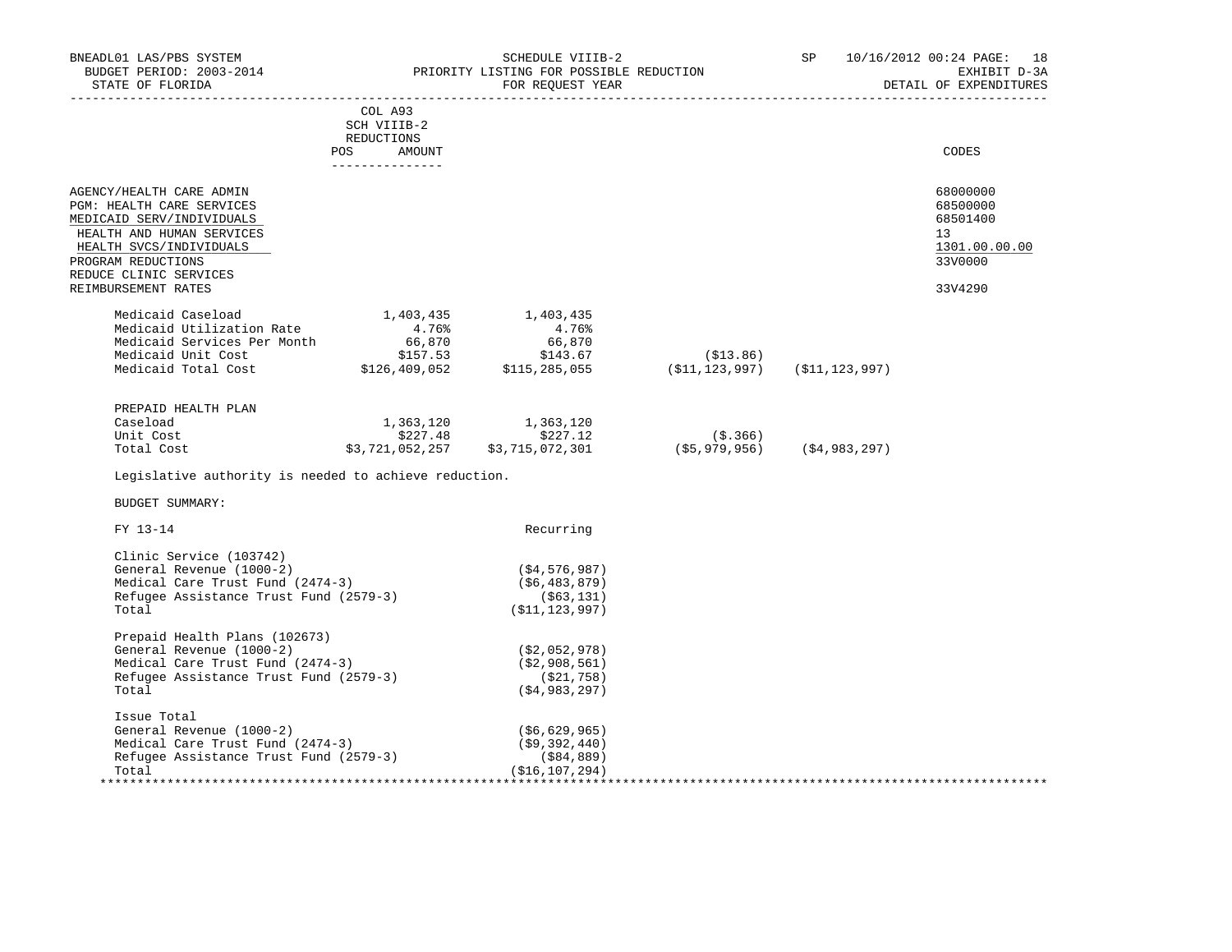| BNEADL01 LAS/PBS SYSTEM<br>BUDGET PERIOD: 2003-2014<br>STATE OF FLORIDA                                                                                                                                                                             | SCHEDULE VIIIB-2<br>PRIORITY LISTING FOR POSSIBLE REDUCTION<br>FOR REOUEST YEAR | 10/16/2012 00:24 PAGE: 19<br>SP<br>EXHIBIT D-3A<br>DETAIL OF EXPENDITURES                         |
|-----------------------------------------------------------------------------------------------------------------------------------------------------------------------------------------------------------------------------------------------------|---------------------------------------------------------------------------------|---------------------------------------------------------------------------------------------------|
|                                                                                                                                                                                                                                                     | COL A93<br>SCH VIIIB-2<br>REDUCTIONS<br><b>POS</b><br>AMOUNT                    | CODES                                                                                             |
| AGENCY/HEALTH CARE ADMIN<br><b>PGM: HEALTH CARE SERVICES</b><br>MEDICAID SERV/INDIVIDUALS<br>HEALTH AND HUMAN SERVICES<br>HEALTH SVCS/INDIVIDUALS<br>PROGRAM REDUCTIONS<br>ELIMINATE PODIATRIST PROGRAM<br>SPECIAL CATEGORIES<br>PHYSICIAN SERVICES |                                                                                 | 68000000<br>68500000<br>68501400<br>13<br>1301.00.00.00<br>33V0000<br>33V4540<br>100000<br>102541 |
| GENERAL REVENUE FUND<br>MEDICAL CARE TRUST FUND<br>REFUGEE ASSISTANCE TF                                                                                                                                                                            | 1,111,153-<br>1,574,090-<br>7,870-                                              | 1000<br>2474<br>2579                                                                              |
| TOTAL APPRO                                                                                                                                                                                                                                         | $2,693,113-$                                                                    |                                                                                                   |
|                                                                                                                                                                                                                                                     |                                                                                 |                                                                                                   |

 AGENCY ISSUE NARRATIVE: SCH VIIIB-2 NARR 13-14 NARRATIVE: IT COMPONENT? NO 10

ISSUE TITLE: Elimination of the Podiatrist Program

 ISSUE SUMMARY: This issue proposes the elimination of podiatrist services as a covered Medicaid benefit for adults. The elimination of podiatrist services would result in a budgetary reduction of \$2,693,113, which includes the proportionate federal share.

 ISSUE DETAIL: Podiatrists treat corns, calluses, ingrown toenails, bunions, heel spurs and arch problems in addition to ankle and foot injuries, deformities, infections, and foot complaints associated with diabetes and other diseases. They perform surgery and prescribe medications along with physical therapy to treat these problems. Under Medicaid, podiatrist services are not a mandatory benefit, but are an optional service. It is within each state's discretion whether to include podiatrist services as a covered Medicaid benefit. Currently 30 state Medicaid programs cover podiatrist services.

 For Fiscal Year 2013-2014, there will be an estimated 25,584 adult beneficiaries who would utilize this optional service and that would be impacted by the elimination of the podiatrist program. This change in policy would require an amendment of the Florida Medicaid State Plan and legislative approval including a revision to Florida Statutes. Additionally, this would require a change to Florida Administrative Code for deletion of the Podiatrist Services Coverage and Limitations Handbook rule. This change in policy would be effective October 1, 2013.

Legislative authority is needed to achieve this reduction.

BUDGET SUMMARY:

FY 13-14 Recurring

Physician Services (102541)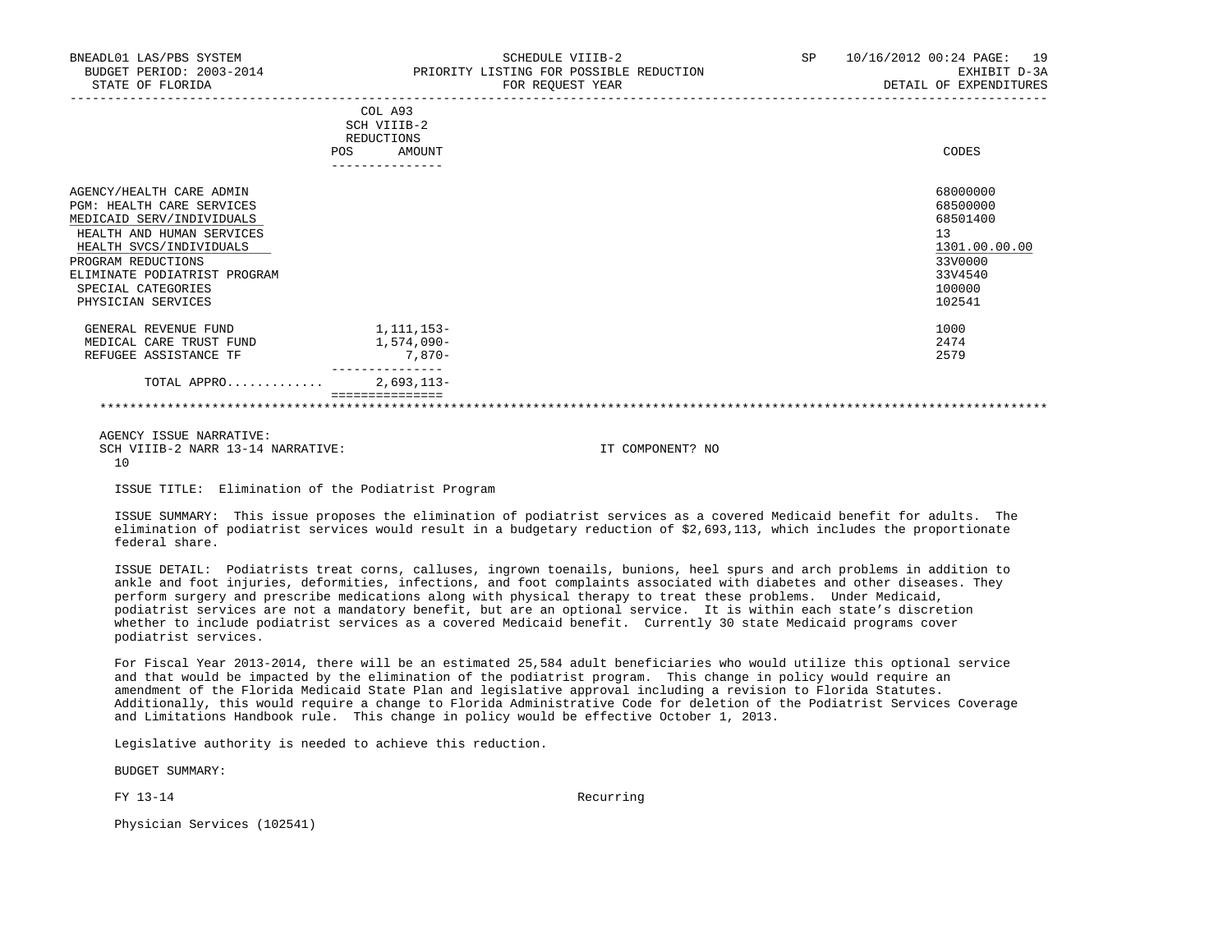| BNEADL01 LAS/PBS SYSTEM<br>BUDGET PERIOD: 2003-2014<br>STATE OF FLORIDA<br>_________________                                                                                                     |                                                                       | SCHEDULE VIIIB-2<br>PRIORITY LISTING FOR POSSIBLE REDUCTION<br>FOR REOUEST YEAR | SP <sub>2</sub> | 10/16/2012 00:24 PAGE:<br>20<br>EXHIBIT D-3A<br>DETAIL OF EXPENDITURES                     |
|--------------------------------------------------------------------------------------------------------------------------------------------------------------------------------------------------|-----------------------------------------------------------------------|---------------------------------------------------------------------------------|-----------------|--------------------------------------------------------------------------------------------|
|                                                                                                                                                                                                  | COL A93<br>SCH VIIIB-2<br>REDUCTIONS<br>POS AMOUNT<br>--------------- |                                                                                 |                 | CODES                                                                                      |
| AGENCY/HEALTH CARE ADMIN<br>PGM: HEALTH CARE SERVICES<br>MEDICAID SERV/INDIVIDUALS<br>HEALTH AND HUMAN SERVICES<br>HEALTH SVCS/INDIVIDUALS<br>PROGRAM REDUCTIONS<br>ELIMINATE PODIATRIST PROGRAM |                                                                       |                                                                                 |                 | 68000000<br>68500000<br>68501400<br>13 <sup>°</sup><br>1301.00.00.00<br>33V0000<br>33V4540 |
| General Revenue (1000-2)<br>Medical Care Trust Fund (2474-3)<br>Refugee Assistance Trust Fund (2579-3)<br>Total                                                                                  |                                                                       | ( \$1, 111, 153)<br>(\$1,574,090)<br>(\$7,870)<br>( \$2,693,113)                |                 |                                                                                            |
| Issue Total                                                                                                                                                                                      |                                                                       | ( \$2,693,113)                                                                  |                 |                                                                                            |
| NURSING HOME RATE REDUCTION<br>SPECIAL CATEGORIES<br>HOSPICE SERVICES                                                                                                                            |                                                                       |                                                                                 |                 | 33V7010<br>100000<br>101575                                                                |
| GENERAL REVENUE FUND<br>MEDICAL CARE TRUST FUND                                                                                                                                                  | 8,820,465-<br>12,495,303-<br>_______________                          |                                                                                 |                 | 1000<br>2474                                                                               |
| TOTAL APPRO                                                                                                                                                                                      | 21,315,768-<br>===============                                        |                                                                                 |                 |                                                                                            |
| NURSING HOME CARE                                                                                                                                                                                |                                                                       |                                                                                 |                 | 102233                                                                                     |
| GENERAL REVENUE FUND<br>MEDICAL CARE TRUST FUND                                                                                                                                                  | 104,670,611-<br>148,279,149-<br>_______________                       |                                                                                 |                 | 1000<br>2474                                                                               |
| TOTAL APPRO 252,949,760-                                                                                                                                                                         | ===============                                                       |                                                                                 |                 |                                                                                            |
| TOTAL: NURSING HOME RATE REDUCTION<br>TOTAL ISSUE $274, 265, 528 -$                                                                                                                              |                                                                       |                                                                                 |                 | 33V7010                                                                                    |
|                                                                                                                                                                                                  | <b>Boodeddeddedded</b>                                                |                                                                                 |                 |                                                                                            |
| AGENCY ISSUE NARRATIVE:<br>SCH VIIIB-2 NARR 13-14 NARRATIVE:<br>12                                                                                                                               |                                                                       | IT COMPONENT? NO                                                                |                 |                                                                                            |

ISSUE TITLE: Nursing Home Rate Reduction

 ISSUE SUMMARY: This issue proposes a reduction to the reimbursement rates for nursing home services by 8.8 percent. This rate reduction for nursing home services would result in a budgetary reduction of \$274,265,528, which includes the proportionate federal share.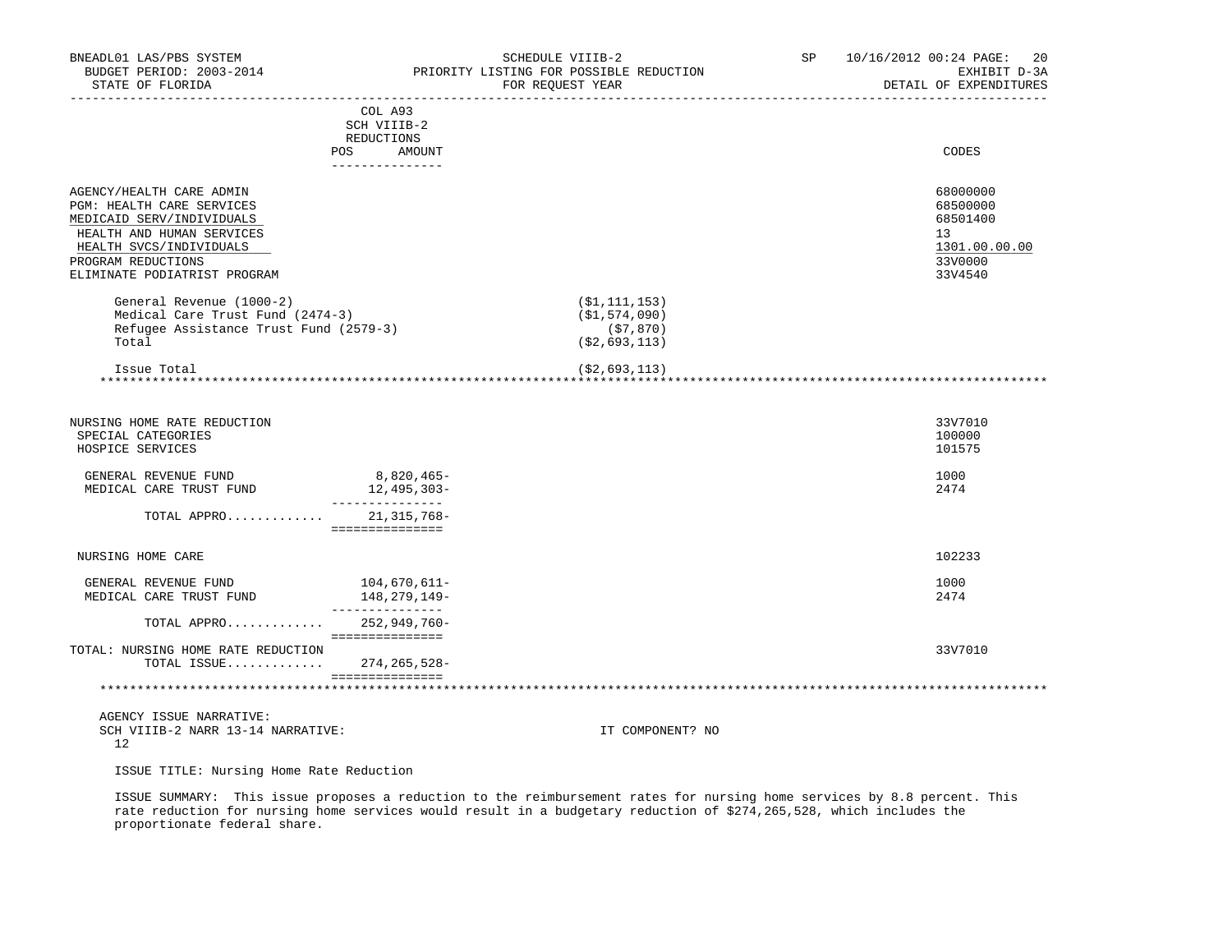| BNEADL01 LAS/PBS SYSTEM<br>BUDGET PERIOD: 2003-2014<br>STATE OF FLORIDA | SCHEDULE VIIIB-2<br>PRIORITY LISTING FOR POSSIBLE REDUCTION<br>FOR REOUEST YEAR | SP<br>10/16/2012 00:24 PAGE:<br>21<br>EXHIBIT D-3A<br>DETAIL OF EXPENDITURES |
|-------------------------------------------------------------------------|---------------------------------------------------------------------------------|------------------------------------------------------------------------------|
|                                                                         | COL A93<br>SCH VIIIB-2<br>REDUCTIONS                                            |                                                                              |
|                                                                         | AMOUNT<br>POS.                                                                  | CODES                                                                        |
| AGENCY/HEALTH CARE ADMIN                                                |                                                                                 | 68000000                                                                     |
| PGM: HEALTH CARE SERVICES                                               |                                                                                 | 68500000                                                                     |
| MEDICAID SERV/INDIVIDUALS                                               |                                                                                 | 68501400                                                                     |
| HEALTH AND HUMAN SERVICES                                               |                                                                                 | 13                                                                           |
| HEALTH SVCS/INDIVIDUALS                                                 |                                                                                 | 1301.00.00.00                                                                |
| PROGRAM REDUCTIONS                                                      |                                                                                 | 33V0000                                                                      |
| NURSING HOME RATE REDUCTION                                             |                                                                                 | 33V7010                                                                      |

 ISSUE DETAIL: The Agency for Health Care Administration is recommending that a price level reduction adjustment of 8.8 percent be made to reduce the Nursing Home rates.

The following details reflect the calculations used as the basis for developing this issue:

| NURSING HOME SERVICES       |               | 8.8 <sup>°</sup>                                               | Reduction                                             | 13-14 Reduction                                                        |
|-----------------------------|---------------|----------------------------------------------------------------|-------------------------------------------------------|------------------------------------------------------------------------|
| Skilled Caseload            | 10,683        |                                                                |                                                       |                                                                        |
| Skilled Care Unit Cost      | \$5,618.92    | \$5,124.45                                                     | (\$494.47)                                            |                                                                        |
| Skilled Care Total Cost     | \$720,322,836 | \$656,933,992                                                  |                                                       | ( \$63, 388, 844)                                                      |
| Crossover Caseload          | 216           | 216                                                            |                                                       |                                                                        |
| Crossover Unit Cost         | \$1,867.68    | \$1,867.68                                                     | \$0.00                                                |                                                                        |
| Crossover Total Cost        | \$4,841,027   | \$4,841,027                                                    | \$0                                                   | \$0                                                                    |
| Intermediate Care Caseload  | 31,543        | 31,543                                                         |                                                       |                                                                        |
| Intermediate Care Unit Cost |               | \$5,127.72                                                     | (\$494.78)                                            |                                                                        |
|                             |               | \$1,940,924,064                                                |                                                       | ( \$187, 283, 592)                                                     |
| General Care Caseload       | 394           | 394                                                            |                                                       |                                                                        |
| General Care Unit Cost      | \$5,473.47    |                                                                |                                                       |                                                                        |
| General Care Total Cost     | \$25,878,554  | \$23,601,230                                                   |                                                       | ( \$2, 277, 324)                                                       |
|                             | \$11,002,179  | \$11,002,179                                                   | \$0                                                   | \$0                                                                    |
| HOSPICE SERVICES            |               |                                                                |                                                       |                                                                        |
| Caseload                    | 10,907        | 10,907                                                         |                                                       |                                                                        |
| Unit Cost                   | \$2,606.60    | \$2,443.74                                                     | ( \$162.86)                                           |                                                                        |
| Total Cost                  | \$341,162,076 | \$319,846,308                                                  | ( \$21, 315, 768 )                                    | ( \$21, 315, 768)                                                      |
|                             |               | Intermediate Care Total Cost<br>Special Payments Nursing Homes | 10,683<br>\$5,622.50<br>\$2,128,207,656<br>\$4,991.80 | ( \$63, 388, 844)<br>(\$187,283,592)<br>(\$481.67)<br>( \$2, 277, 324) |

Legislative authority is needed to achieve reduction.

BUDGET SUMMARY:

| FY 13-14                                                                                               | Recurring                                                |
|--------------------------------------------------------------------------------------------------------|----------------------------------------------------------|
| Nursing Home Service (102233)<br>General Revenue (1000-2)<br>Medical Care Trust Fund (2474-3)<br>Total | (S104, 670, 611)<br>(S148, 279, 149)<br>(5252, 949, 760) |
|                                                                                                        |                                                          |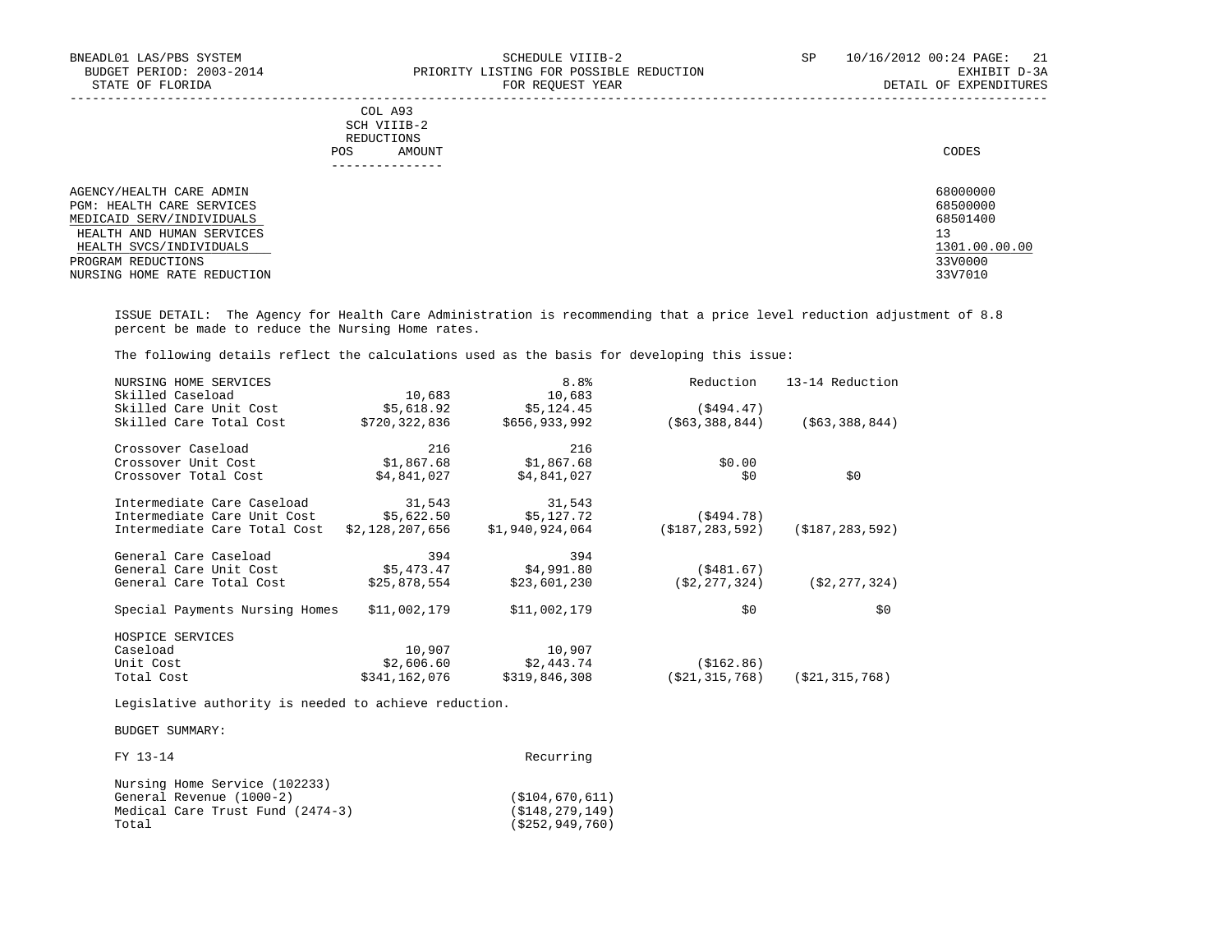| BNEADL01 LAS/PBS SYSTEM<br>BUDGET PERIOD: 2003-2014<br>STATE OF FLORIDA                                                                                                                         |                                                                          | SCHEDULE VIIIB-2<br>PRIORITY LISTING FOR POSSIBLE REDUCTION<br>FOR REQUEST YEAR | 10/16/2012 00:24 PAGE:<br>SP and the set of the set of the set of the set of the set of the set of the set of the set of the set of the s | -22<br>EXHIBIT D-3A<br>DETAIL OF EXPENDITURES                                 |
|-------------------------------------------------------------------------------------------------------------------------------------------------------------------------------------------------|--------------------------------------------------------------------------|---------------------------------------------------------------------------------|-------------------------------------------------------------------------------------------------------------------------------------------|-------------------------------------------------------------------------------|
|                                                                                                                                                                                                 | COL A93<br>SCH VIIIB-2<br>REDUCTIONS<br>POS<br>AMOUNT<br>_______________ |                                                                                 |                                                                                                                                           | CODES                                                                         |
| AGENCY/HEALTH CARE ADMIN<br>PGM: HEALTH CARE SERVICES<br>MEDICAID SERV/INDIVIDUALS<br>HEALTH AND HUMAN SERVICES<br>HEALTH SVCS/INDIVIDUALS<br>PROGRAM REDUCTIONS<br>NURSING HOME RATE REDUCTION |                                                                          |                                                                                 |                                                                                                                                           | 68000000<br>68500000<br>68501400<br>13<br>1301.00.00.00<br>33V0000<br>33V7010 |
| Hospice Services (101575)<br>General Revenue (1000-2)<br>Medical Care Trust Fund (2474-3)<br>Total                                                                                              |                                                                          | (\$8,820,465)<br>( \$12, 495, 303)<br>( \$21, 315, 768)                         |                                                                                                                                           |                                                                               |
| Issue Total<br>General Revenue (1000-2)<br>Medical Care Trust Fund (2474-3)<br>Total                                                                                                            |                                                                          | (\$113,491,076)<br>( \$160, 774, 452)<br>( \$274, 265, 528 )                    |                                                                                                                                           |                                                                               |
| HOSPITAL OUTPATIENT RATE REDUCTION<br>SPECIAL CATEGORIES<br>HOSPITAL OUTPATIENT SVCS                                                                                                            |                                                                          |                                                                                 |                                                                                                                                           | 33V7020<br>100000<br>101596                                                   |
| GENERAL REVENUE FUND<br>GRANTS AND DONATIONS TF<br>MEDICAL CARE TRUST FUND<br>REFUGEE ASSISTANCE TF                                                                                             | 21,188,685-<br>14,347,352-<br>50,386,875-<br>146,123-                    |                                                                                 |                                                                                                                                           | 1000<br>2339<br>2474<br>2579                                                  |
| TOTAL APPRO 86,069,035-                                                                                                                                                                         | ________________<br>----------------                                     |                                                                                 |                                                                                                                                           |                                                                               |
| PREPAID HEALTH PLANS                                                                                                                                                                            |                                                                          |                                                                                 |                                                                                                                                           | 102673                                                                        |
| GENERAL REVENUE FUND<br>MEDICAL CARE TRUST FUND<br>REFUGEE ASSISTANCE TF                                                                                                                        | 13,754,573-<br>19,485,093-<br>145,770-<br>________________               |                                                                                 |                                                                                                                                           | 1000<br>2474<br>2579                                                          |
| TOTAL APPRO                                                                                                                                                                                     | 33,385,436-<br>===============                                           |                                                                                 |                                                                                                                                           |                                                                               |
| TOTAL: HOSPITAL OUTPATIENT RATE REDUCTION<br>TOTAL ISSUE 119,454,471-                                                                                                                           | ===============                                                          |                                                                                 |                                                                                                                                           | 33V7020                                                                       |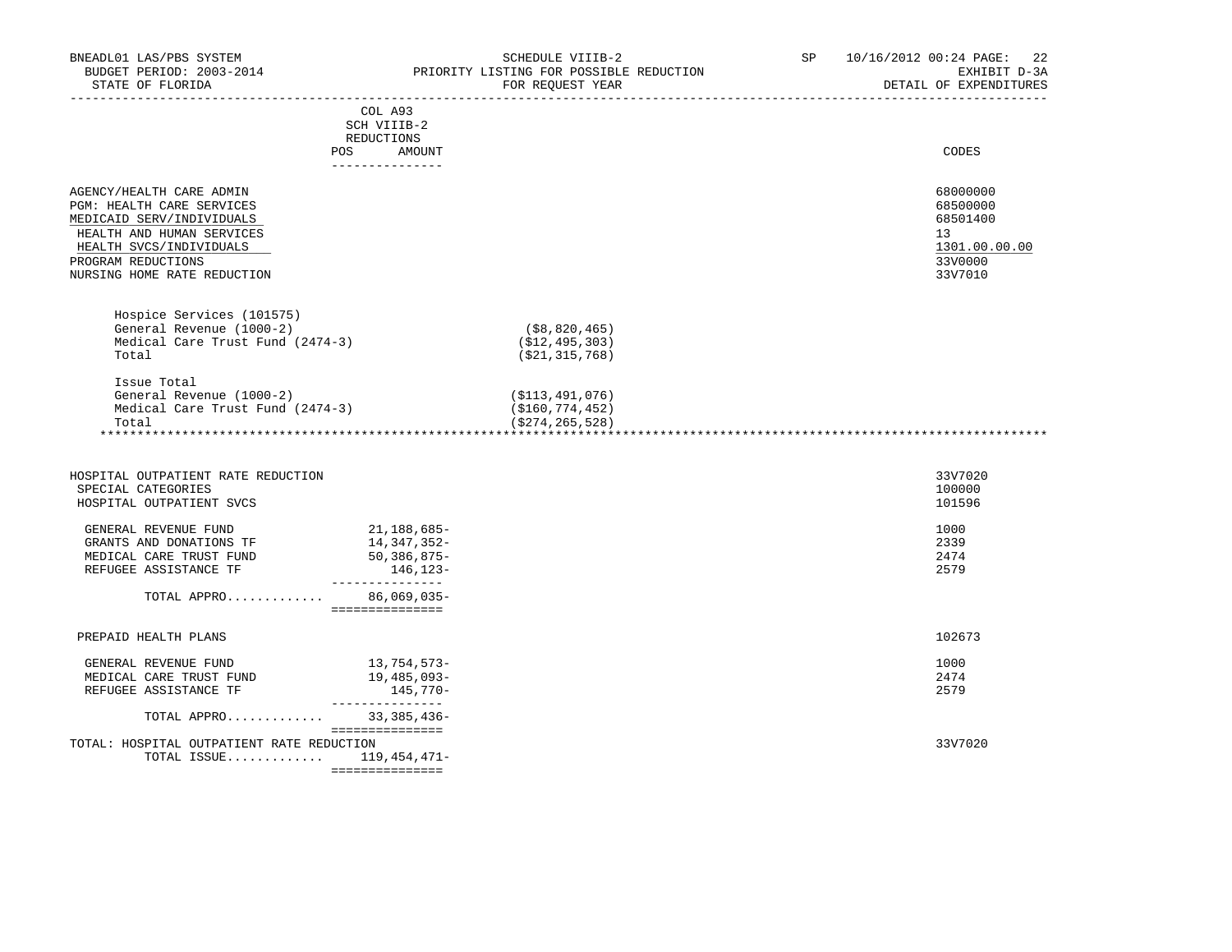|     | COL A93     |       |
|-----|-------------|-------|
|     | SCH VIIIB-2 |       |
|     | REDUCTIONS  |       |
| POS | AMOUNT      | CODES |
|     |             |       |

| AGENCY/HEALTH CARE ADMIN           | 68000000      |
|------------------------------------|---------------|
| PGM: HEALTH CARE SERVICES          | 68500000      |
| MEDICAID SERV/INDIVIDUALS          | 68501400      |
| HEALTH AND HUMAN SERVICES          |               |
| HEALTH SVCS/INDIVIDUALS            | 1301.00.00.00 |
| PROGRAM REDUCTIONS                 | 33V0000       |
| HOSPITAL OUTPATIENT RATE REDUCTION | 33V7020       |
|                                    |               |

-----------------------------------------------------------------------------------------------------------------------------------

 AGENCY ISSUE NARRATIVE: SCH VIIIB-2 NARR 13-14 NARRATIVE: IT COMPONENT? NO 11

ISSUE TITLE: Hospital Outpatient Rate Reduction

 ISSUE SUMMARY: This issue proposes to reduce the reimbursement rates for hospital outpatient services by 8.8 percent. This rate reduction for hospital outpatient services would result in a budgetary reduction of \$119,454,471, which includes the proportionate federal share.

 ISSUE DETAIL: The Agency for Health Care Administration is recommending that a price level reduction adjustment of 8.8 percent be made to reduce the Hospital Outpatient Services.

The following details reflect the calculations used as the basis for developing this issue:

| HOSPITAL OUTPATIENT SERVICES |                 | 8.8 <sup>°</sup> | Reduction      | 13-14 Reduction   |
|------------------------------|-----------------|------------------|----------------|-------------------|
| Medicaid Caseload            | 1,403,435       | 1,403,435        |                |                   |
| Medicaid Utilization Rate    | 77.68%          | 77.68%           |                |                   |
| Medicaid Services Per Month  | 1,090,168       | 1,090,168        |                |                   |
| Medicaid Unit Cost           | \$74.76         | \$68.18          | (\$7)          |                   |
| Medicaid Total Cost          | \$978,057,216   | \$891,988,181    | (\$86,069,035) | ( \$86, 069, 035) |
| PREPAID HEALTH PLAN          |                 |                  |                |                   |
| Caseload                     | 1,363,120       | 1,363,120        |                |                   |
| Unit Cost                    | \$227.48        | \$225.03         | (S2.45)        |                   |
| Total Cost                   | \$3,721,052,257 | \$3,680,989,734  | (\$40,062,523) | (533, 385, 436)   |

Legislative authority is needed to achieve reduction.

| FY 13-14                               | Recurring         |
|----------------------------------------|-------------------|
| Hospital Outpatient Service (101596)   |                   |
| General Revenue (1000-2)               | (S21, 188, 685)   |
| Grants & Donations Trust Fund (2339-2) | (S14, 347, 352)   |
| Medical Care Trust Fund (2474-3)       | ( \$50, 386, 875) |
| Refugee Assistance Trust Fund (2579-3) | (S146, 123)       |
| Total                                  | ( \$86, 069, 035) |
|                                        |                   |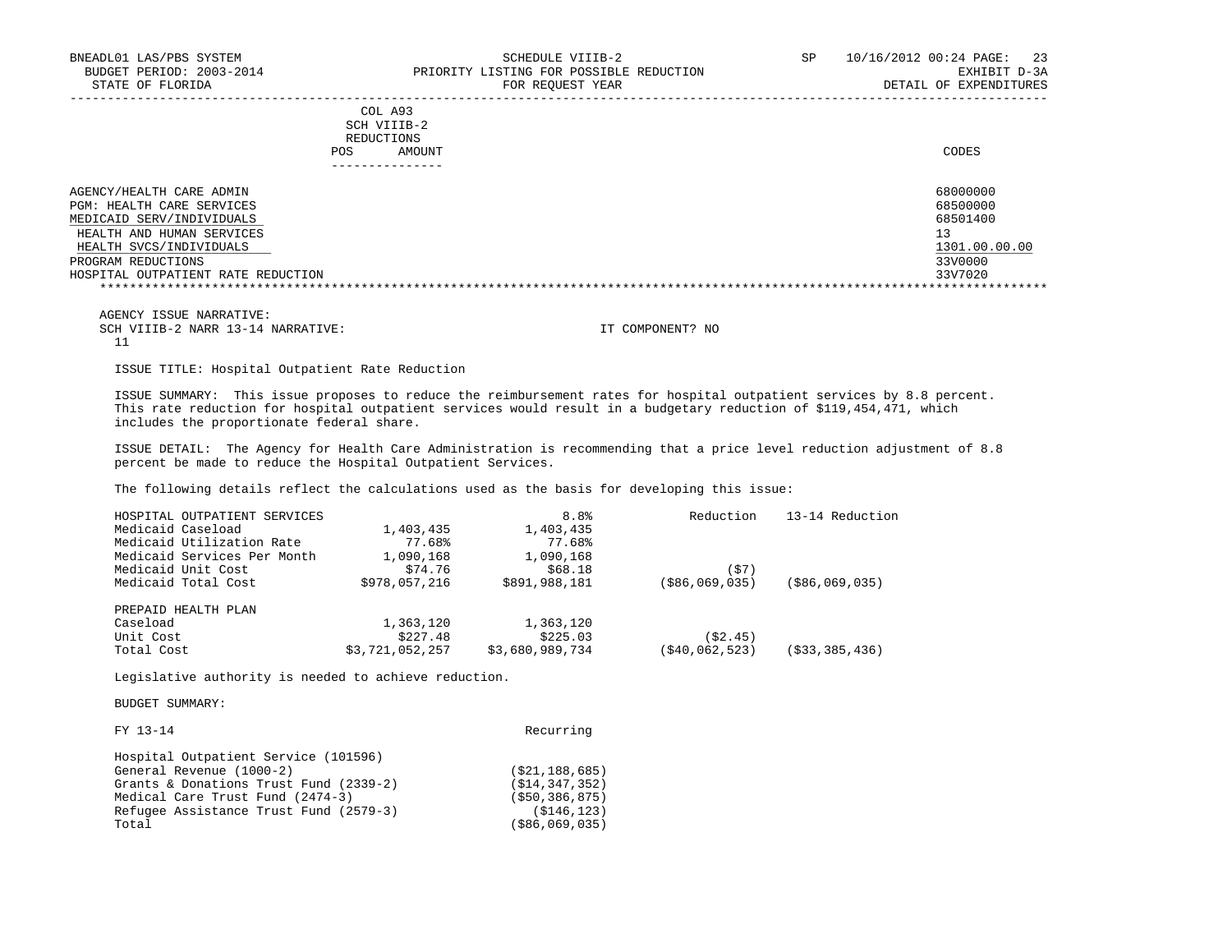| BNEADL01 LAS/PBS SYSTEM<br>STATE OF FLORIDA                                |                                         | SCHEDULE VIIIB-2<br>BUDGET PERIOD: 2003-2014 PRIORITY LISTING FOR POSSIBLE REDUCTION<br>FOR REQUEST YEAR | SP | 10/16/2012 00:24 PAGE: 24<br>EXHIBIT D-3A<br>DETAIL OF EXPENDITURES |
|----------------------------------------------------------------------------|-----------------------------------------|----------------------------------------------------------------------------------------------------------|----|---------------------------------------------------------------------|
|                                                                            | COL A93                                 |                                                                                                          |    |                                                                     |
|                                                                            | SCH VIIIB-2                             |                                                                                                          |    |                                                                     |
|                                                                            | REDUCTIONS                              |                                                                                                          |    |                                                                     |
|                                                                            | <b>POS</b><br>AMOUNT<br>_______________ |                                                                                                          |    | CODES                                                               |
|                                                                            |                                         |                                                                                                          |    |                                                                     |
| AGENCY/HEALTH CARE ADMIN                                                   |                                         |                                                                                                          |    | 68000000                                                            |
| PGM: HEALTH CARE SERVICES                                                  |                                         |                                                                                                          |    | 68500000                                                            |
| MEDICAID SERV/INDIVIDUALS                                                  |                                         |                                                                                                          |    | 68501400                                                            |
| HEALTH AND HUMAN SERVICES                                                  |                                         |                                                                                                          |    | 13                                                                  |
| HEALTH SVCS/INDIVIDUALS                                                    |                                         |                                                                                                          |    | 1301.00.00.00                                                       |
| PROGRAM REDUCTIONS                                                         |                                         |                                                                                                          |    | 33V0000                                                             |
| HOSPITAL OUTPATIENT RATE REDUCTION                                         |                                         |                                                                                                          |    | 33V7020                                                             |
|                                                                            |                                         |                                                                                                          |    |                                                                     |
| Prepaid Health Plans (102673)                                              |                                         |                                                                                                          |    |                                                                     |
| General Revenue (1000-2)                                                   |                                         | (\$13,754,573)                                                                                           |    |                                                                     |
| Medical Care Trust Fund (2474-3)                                           |                                         | ( \$19,485,093)                                                                                          |    |                                                                     |
| Refugee Assistance Trust Fund (2579-3)                                     |                                         | $(\$145,770)$                                                                                            |    |                                                                     |
| Total                                                                      |                                         | ( \$33, 385, 436)                                                                                        |    |                                                                     |
| Issue Total                                                                |                                         |                                                                                                          |    |                                                                     |
| General Revenue (1000-2)                                                   |                                         | (\$34,943,258)                                                                                           |    |                                                                     |
| Grants & Donations Trust Fund $(2339-2)$                                   |                                         | ( \$14, 347, 352)                                                                                        |    |                                                                     |
| Medical Care Trust Fund (2474-3)<br>Refugee Assistance Trust Fund (2579-3) |                                         | (\$69,871,968)                                                                                           |    |                                                                     |
|                                                                            |                                         | ( \$291, 893)                                                                                            |    |                                                                     |
| Total                                                                      |                                         | (S119, 454, 471)                                                                                         |    |                                                                     |
|                                                                            |                                         |                                                                                                          |    |                                                                     |
| INTERMEDIATE CARE FACILITY FOR                                             |                                         |                                                                                                          |    |                                                                     |
| THE DEVELOPMENTALLY DISABLED                                               |                                         |                                                                                                          |    |                                                                     |
| (ICF-DD) RATE REDUCTION                                                    |                                         |                                                                                                          |    | 33V7050                                                             |
| SPECIAL CATEGORIES                                                         |                                         |                                                                                                          |    | 100000                                                              |
| ICF/DD COMMUNITY                                                           |                                         |                                                                                                          |    | 101649                                                              |
|                                                                            |                                         |                                                                                                          |    |                                                                     |
| GENERAL REVENUE FUND                                                       | 7,044,371-<br>9,979,242-                |                                                                                                          |    | 1000                                                                |
| MEDICAL CARE TRUST FUND                                                    | _________________                       |                                                                                                          |    | 2474                                                                |
| TOTAL APPRO 17,023,613-                                                    |                                         |                                                                                                          |    |                                                                     |
|                                                                            | ===============                         |                                                                                                          |    |                                                                     |
| $\ldots$                                                                   |                                         |                                                                                                          |    |                                                                     |

 AGENCY ISSUE NARRATIVE: SCH VIIIB-2 NARR 13-14 NARRATIVE: IT COMPONENT? NO 13

ISSUE TITLE: Intermediate Care Facility for the Developmentally Disabled (ICF-DD) Rate Reduction

 ISSUE SUMMARY: This issue proposes a reduction to the reimbursement rates for ICF/DD services by 8.8 percent. This rate reduction for ICF/DD services would result in a budgetary reduction of \$17,023,613, which includes the proportionate federal share.

This issue would be effective October 1, 2013.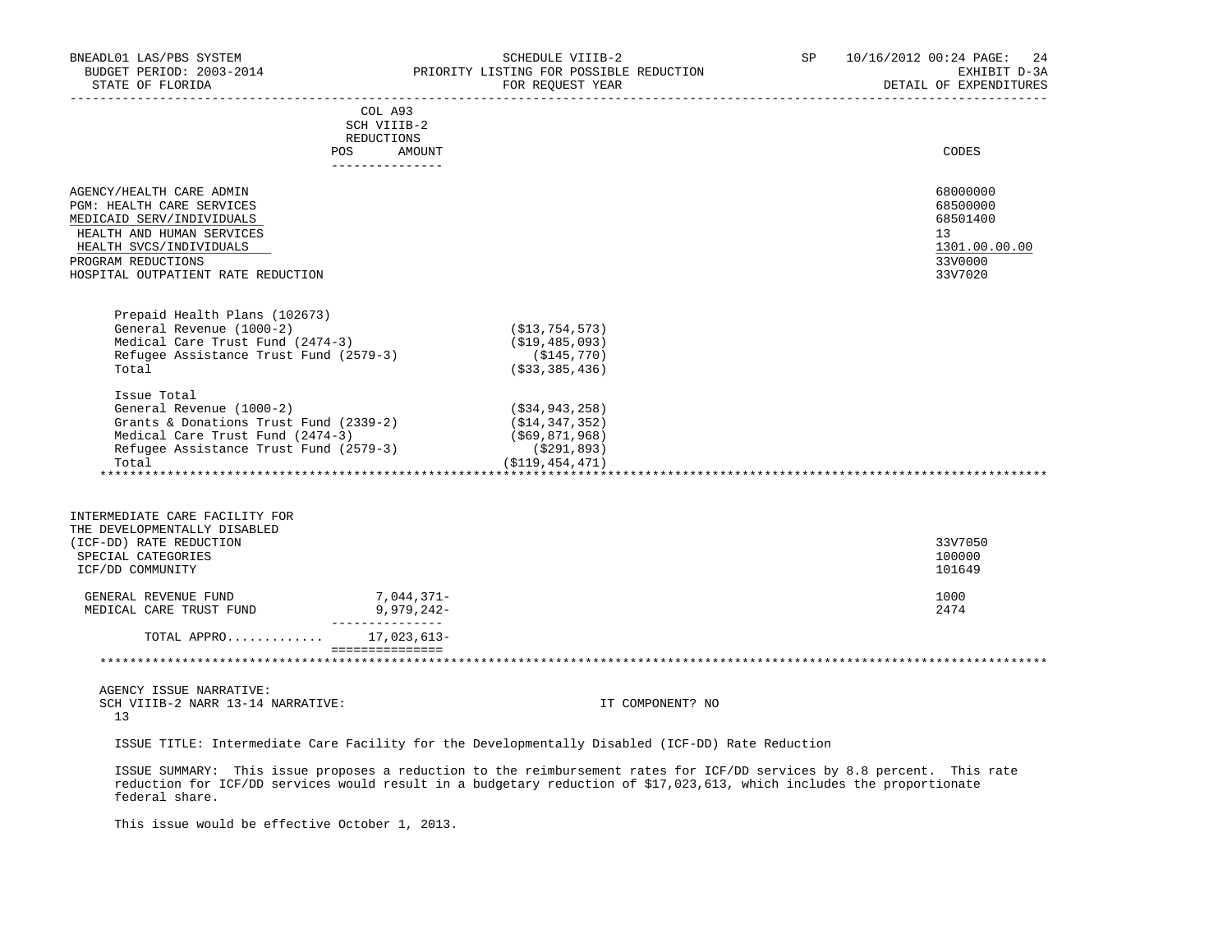| BNEADL01 LAS/PBS SYSTEM<br>BUDGET PERIOD: 2003-2014<br>STATE OF FLORIDA | SCHEDULE VIIIB-2<br>PRIORITY LISTING FOR POSSIBLE REDUCTION<br>FOR REOUEST YEAR | SP<br>10/16/2012 00:24 PAGE: 25<br>EXHIBIT D-3A<br>DETAIL OF EXPENDITURES |
|-------------------------------------------------------------------------|---------------------------------------------------------------------------------|---------------------------------------------------------------------------|
|                                                                         | COL A93<br>SCH VIIIB-2<br>REDUCTIONS<br>AMOUNT<br>POS.                          | CODES                                                                     |
| AGENCY/HEALTH CARE ADMIN                                                |                                                                                 | 68000000                                                                  |
| PGM: HEALTH CARE SERVICES                                               |                                                                                 | 68500000                                                                  |
| MEDICAID SERV/INDIVIDUALS                                               |                                                                                 | 68501400                                                                  |
| HEALTH AND HUMAN SERVICES                                               |                                                                                 | 13                                                                        |
| HEALTH SVCS/INDIVIDUALS                                                 |                                                                                 | 1301.00.00.00                                                             |
| PROGRAM REDUCTIONS                                                      |                                                                                 | 33V0000                                                                   |
| INTERMEDIATE CARE FACILITY FOR                                          |                                                                                 |                                                                           |
| THE DEVELOPMENTALLY DISABLED                                            |                                                                                 |                                                                           |
| (ICF-DD) RATE REDUCTION                                                 |                                                                                 | 33V7050                                                                   |

 ISSUE DETAIL: Medicaid reimburses for services rendered by state owned and operated intermediate care facilities for the developmentally disabled (ICF/DD). Medicaid reimbursement for ICF/DD services includes the following: Basic wardrobe, dental care, food and food supplements, medical supplies, durable medical equipment, eyeglasses, hearing aids, nursing services, rehabilitative care, room and board, training and help with daily living skills, therapy, and transportation.

 The Agency for Health Care Administration is recommending that a price level reduction adjustment of 8.8 percent be made to reduce the ICF/DD rates.

The following details reflect the calculations used as the basis for developing this issue:

| ICF-DD COMMUNITY |               | 8.8 <sup>°</sup> | Reduction      | 13-14 Reduction  |
|------------------|---------------|------------------|----------------|------------------|
| Caseload Private | 1,178         | 1,178            |                |                  |
| Unit Cost        | \$9,379.14    | \$8,553.78       | ( \$825.36)    |                  |
| Total Cost       | \$132,583,522 | \$120,916,234    | (\$11,667,288) | $($ \$8,750,466) |
| Caseload Cluster | 624           | 624              |                |                  |
| Unit Cost        | \$13,583.94   | \$12,388.55      | (S1, 195.39)   |                  |
| Total Cost       | \$101,716,519 | \$92,765,462     | (\$8,951,057)  | (56, 713, 292)   |
| Caseload Six bed | 226           | 226              |                |                  |
| Unit Cost        | \$8,714.61    | \$7,947.72       | (\$666.89)     |                  |
| Total Cost       | \$23,634,023  | \$21,554,217     | 52,079,806)    | (\$1,559,855)    |
|                  |               |                  |                |                  |

Legislative authority is needed to achieve reduction.

BUDGET SUMMARY:

FY 13-14 Recurring

| Special Category:                |                 |  |
|----------------------------------|-----------------|--|
| ICF/DD Community (101649)        |                 |  |
| General Revenue (1000-2)         | (57, 044, 371)  |  |
| Medical Care Trust Fund (2474-3) | (59, 979, 242)  |  |
| Issue Total                      | (517, 023, 613) |  |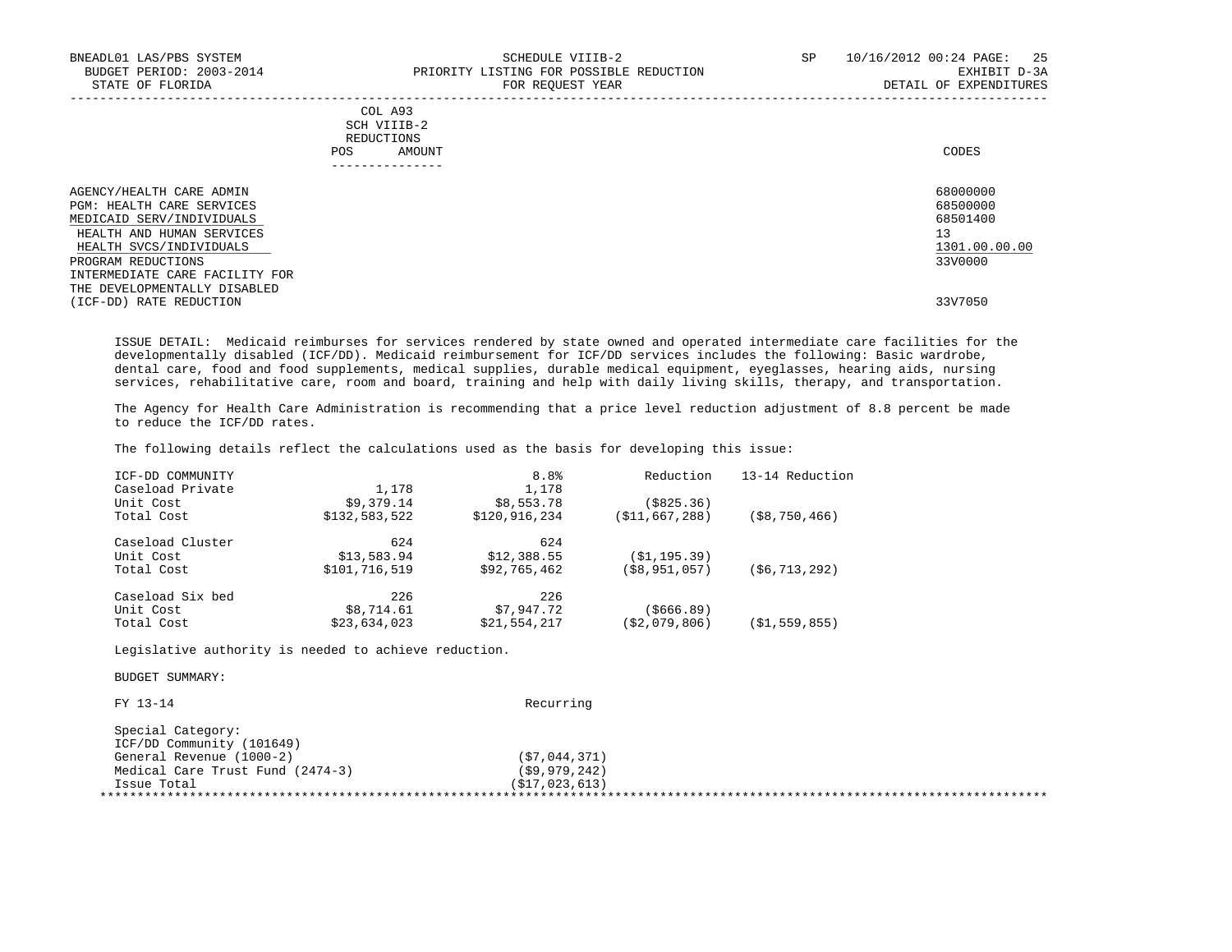-----------------------------------------------------------------------------------------------------------------------------------

|            | _______________ |       |
|------------|-----------------|-------|
| POS        | AMOUNT          | CODES |
| REDUCTIONS |                 |       |
|            | SCH VIIIB-2     |       |
|            | COL A93         |       |

| AGENCY/HEALTH CARE ADMIN<br>PGM: HEALTH CARE SERVICES<br>MEDICAID SERV/INDIVIDUALS<br>HEALTH AND HUMAN SERVICES<br>HEALTH SVCS/INDIVIDUALS |                | 68000000<br>68500000<br>68501400<br>13<br>1301.00.00.00 |
|--------------------------------------------------------------------------------------------------------------------------------------------|----------------|---------------------------------------------------------|
| TOTAL: HEALTH SVCS/INDIVIDUALS                                                                                                             |                | 1301.00.00.00                                           |
| BY FUND TYPE<br>GENERAL REVENUE FUND                                                                                                       | 224,113,558-   | 1000                                                    |
| TRUST FUNDS                                                                                                                                | 363,105,513-   | 2000                                                    |
| TOTAL PROG COMP                                                                                                                            | 587,219,071-   |                                                         |
|                                                                                                                                            | -------------- |                                                         |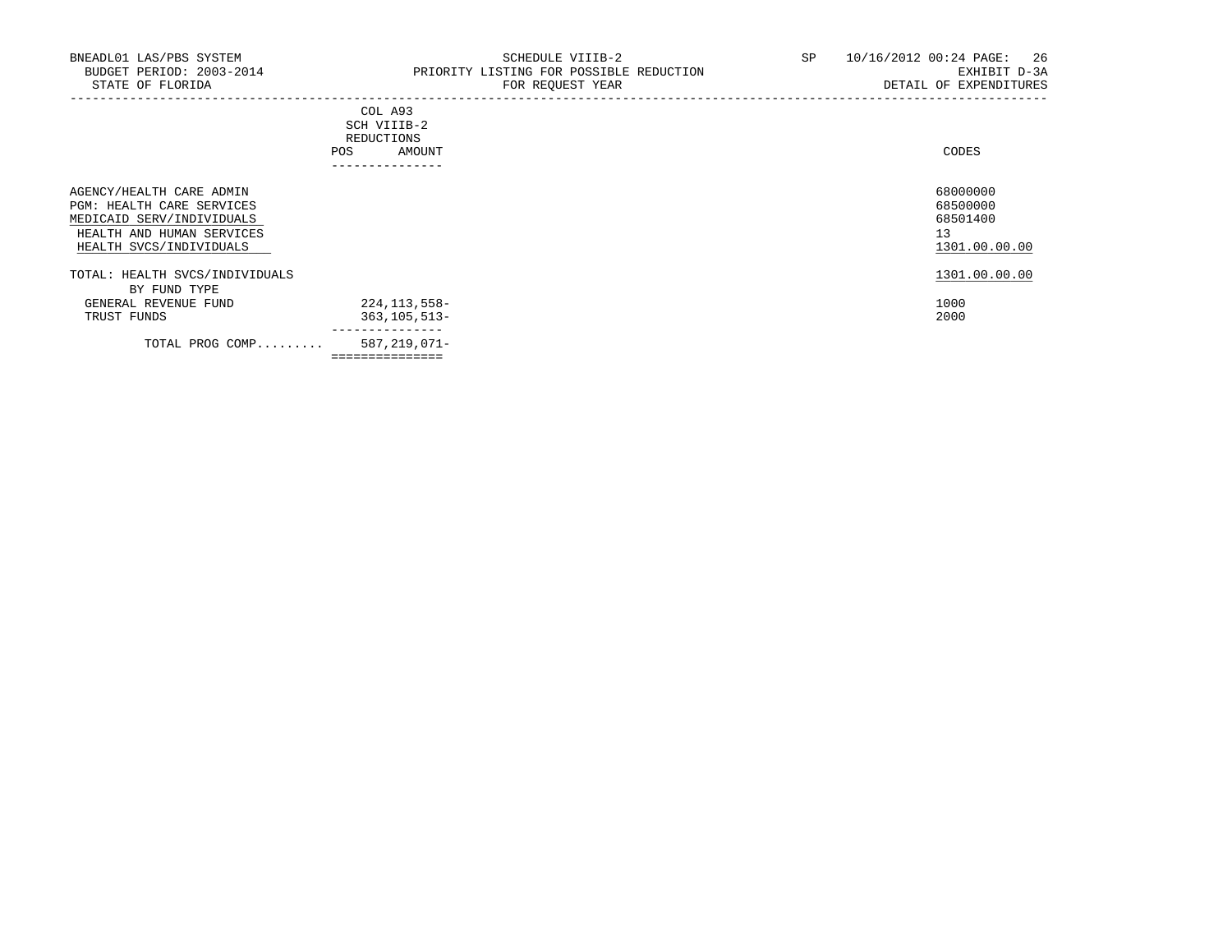| BUDGET PERIOD: 2003-2014<br>STATE OF FLORIDA                                                                                                                                                    | PRIORITY LISTING FOR POSSIBLE REDUCTION<br>FOR REQUEST YEAR                     | EXHIBIT D-3A<br>DETAIL OF EXPENDITURES                             |
|-------------------------------------------------------------------------------------------------------------------------------------------------------------------------------------------------|---------------------------------------------------------------------------------|--------------------------------------------------------------------|
|                                                                                                                                                                                                 | COL A93<br>SCH VIIIB-2<br>REDUCTIONS<br>AMOUNT<br><b>POS</b><br>--------------- | CODES                                                              |
| AGENCY/HEALTH CARE ADMIN<br><b>PGM: HEALTH CARE SERVICES</b><br>MEDICAID LONG TERM CARE<br>HEALTH AND HUMAN SERVICES<br>LONG-TERM CARE<br>PROGRAM REDUCTIONS<br>COMPANION TO ISSUES PROPOSED BY |                                                                                 | 68000000<br>68500000<br>68501500<br>13<br>1303.00.00.00<br>33V0000 |
| OTHER HEALTH AND HUMAN SERVICES<br>AGENCIES<br>SPECIAL CATEGORIES<br>HOME & COMMUNITY BASED SVC                                                                                                 |                                                                                 | 33V0530<br>100000<br>101554                                        |
| MEDICAL CARE TRUST FUND 161,591,283-                                                                                                                                                            | ===============                                                                 | 2474                                                               |
| ALF WAIVER                                                                                                                                                                                      |                                                                                 | 101557                                                             |
| MEDICAL CARE TRUST FUND 37,257,303-                                                                                                                                                             | -----------------                                                               | 2474                                                               |
| NURSNG HOME DIVRSN WAIVER                                                                                                                                                                       |                                                                                 | 109970                                                             |
| MEDICAL CARE TRUST FUND 359,036,110-                                                                                                                                                            | ===============                                                                 | 2474                                                               |
| TOTAL: COMPANION TO ISSUES PROPOSED BY<br>OTHER HEALTH AND HUMAN SERVICES<br>AGENCIES                                                                                                           |                                                                                 | 33V0530                                                            |
| TOTAL ISSUE 557,884,696-                                                                                                                                                                        | ================                                                                |                                                                    |
|                                                                                                                                                                                                 |                                                                                 |                                                                    |

BNEADL01 LAS/PBS SYSTEM SCHEDULE VIIIB-2 SCHEDULE VIIIB-2 SP 10/16/2012 00:24 PAGE: 27

AGENCY ISSUE NARRATIVE:

SCH VIIIB-2 NARR 13-14 NARRATIVE: IT COMPONENT? NO 2

ISSUE TITLE: Companion to Issues Proposed by Other Health and Human Services Agencies

 ISSUE SUMMARY: This issue is a companion issue to issues proposed by other state health and human services agencies that impact Medicaid Services.

 ISSUE DETAIL: This issue proposes to reduce double budget authority in the Medical Care Trust Fund in the Medicaid Long Term Care (LTC) budget entity to reflect the actions recommended by the Department of Elder Affairs (DOEA) and the Department of Children and Families (DCF) in the home and community based services waiver (HCBSW) categories. This reduction in the amount of \$557,884,696 will keep the double budget authority in the HCBSW categories in balance with the federal financial participation rate.

 DOEA (via Issue 1700010) and DCF (via Issue 1700110) request the transfer of funding appropriated for its long term care waivers to the Agency for Health Care Administration (AHCA) to implement the LTC component of the Statewide Medicaid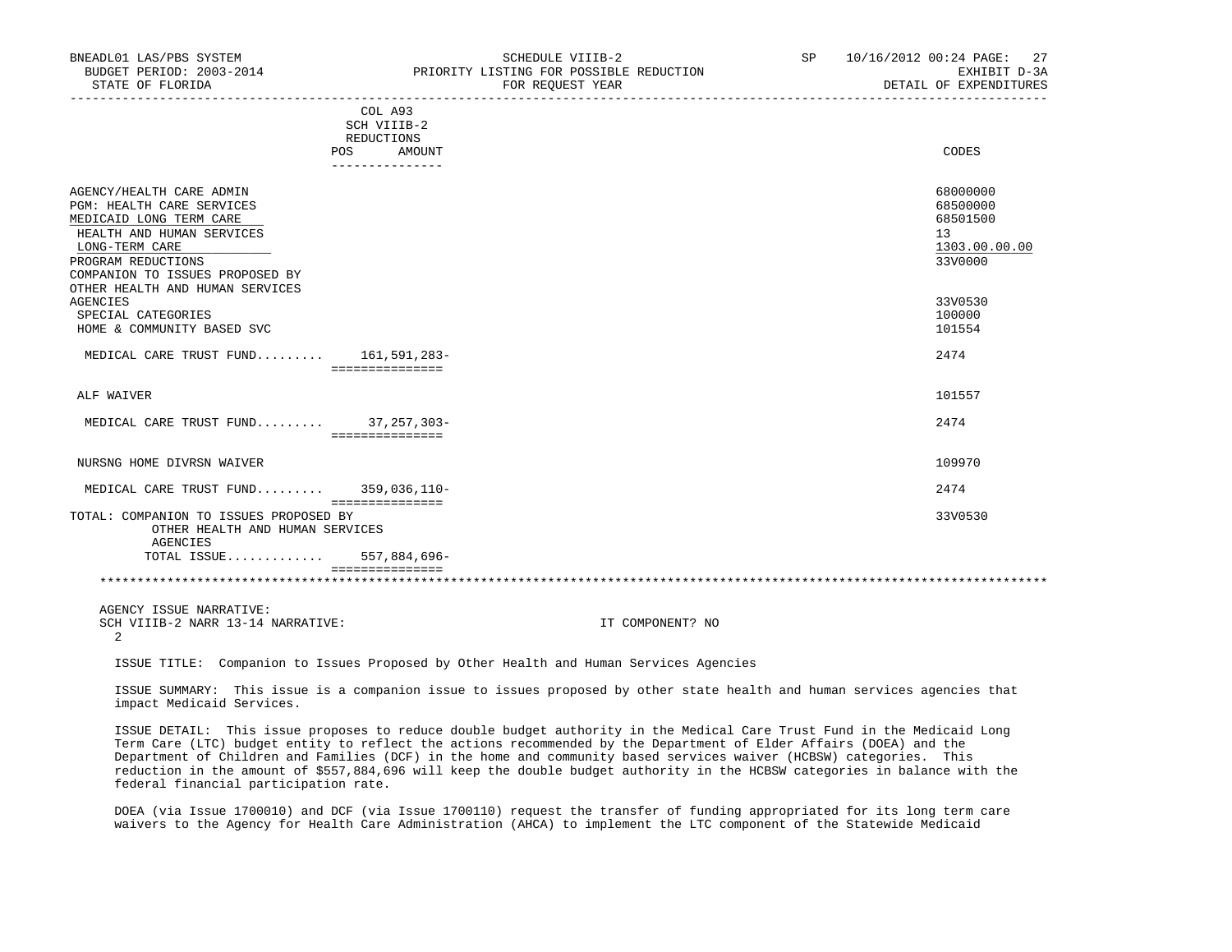| BNEADL01 LAS/PBS SYSTEM<br>BUDGET PERIOD: 2003-2014<br>STATE OF FLORIDA                                                                |                                             | SCHEDULE VIIIB-2<br>PRIORITY LISTING FOR POSSIBLE REDUCTION<br>FOR REQUEST YEAR | SP | -28<br>10/16/2012 00:24 PAGE:<br>EXHIBIT D-3A<br>DETAIL OF EXPENDITURES |
|----------------------------------------------------------------------------------------------------------------------------------------|---------------------------------------------|---------------------------------------------------------------------------------|----|-------------------------------------------------------------------------|
|                                                                                                                                        | COL A93<br>SCH VIIIB-2<br>REDUCTIONS<br>POS | AMOUNT                                                                          |    | CODES                                                                   |
| AGENCY/HEALTH CARE ADMIN<br><b>PGM: HEALTH CARE SERVICES</b><br>MEDICAID LONG TERM CARE<br>HEALTH AND HUMAN SERVICES<br>LONG-TERM CARE |                                             |                                                                                 |    | 68000000<br>68500000<br>68501500<br>13<br>1303.00.00.00                 |
| PROGRAM REDUCTIONS<br>COMPANION TO ISSUES PROPOSED BY<br>OTHER HEALTH AND HUMAN SERVICES                                               |                                             |                                                                                 |    | 33V0000                                                                 |
| AGENCIES                                                                                                                               |                                             |                                                                                 |    | 33V0530                                                                 |

 Managed Care (SMMC) program, effective July 1, 2013. Upon full implementation of the SMMC program, the Aged and Disabled waiver, the Channeling waiver, the Assisted Living Facility waiver, and the Capitated Nursing Home Diversion waiver will cease to exist. The LTC program is projected to begin enrollment on August 1, 2013. DOEA and DCF request that its General Revenue and trust fund authority for the impacted waiver categories be transferred to AHCA to pay the claims for client services through the fiscal agent.

 BUDGET SUMMARY: Transfer amounts from DOEA and DCF reflect the entire base budget appropriation for the impacted long-term care waivers.

| FY 13-14                                          | Recurring          |
|---------------------------------------------------|--------------------|
| Home and Community Based Services Waiver (101554) |                    |
| Medical Care Trust Fund (2474-2)                  | ( \$68, 161, 867)  |
| Medical Care Trust Fund (2474-3)                  | $($ \$93,429,416)  |
| Total                                             | ( \$161, 591, 283) |
| Assisted Living Facility Waiver (101557)          |                    |
| Medical Care Trust Fund (2474-2)                  | (S15, 748, 662)    |
| Medical Care Trust Fund (2474-3)                  | ( \$21,508,641)    |
| Total                                             | ( \$37, 257, 303)  |
| Capitated Nursing Home Diversion Waiver (109970)  |                    |
| Medical Care Trust Fund (2474-2)                  | (S151, 764, 563)   |
| Medical Care Trust Fund (2474-3)                  | (S207, 271, 547)   |
| Total                                             | ( \$359, 036, 110) |
| Issue Total                                       |                    |
| Medical Care Trust Fund (2474-2)                  | (S235, 675, 092)   |
| Medical Care Trust Fund (2474-3)                  | ( \$322, 209, 604) |
| Total                                             | (5557, 884, 696)   |

TOTAL: LONG-TERM CARE 1303.00.00 COLLECTERM CARE

 BY FUND TYPE TRUST FUNDS..................... 557,884,696- 2000 ===============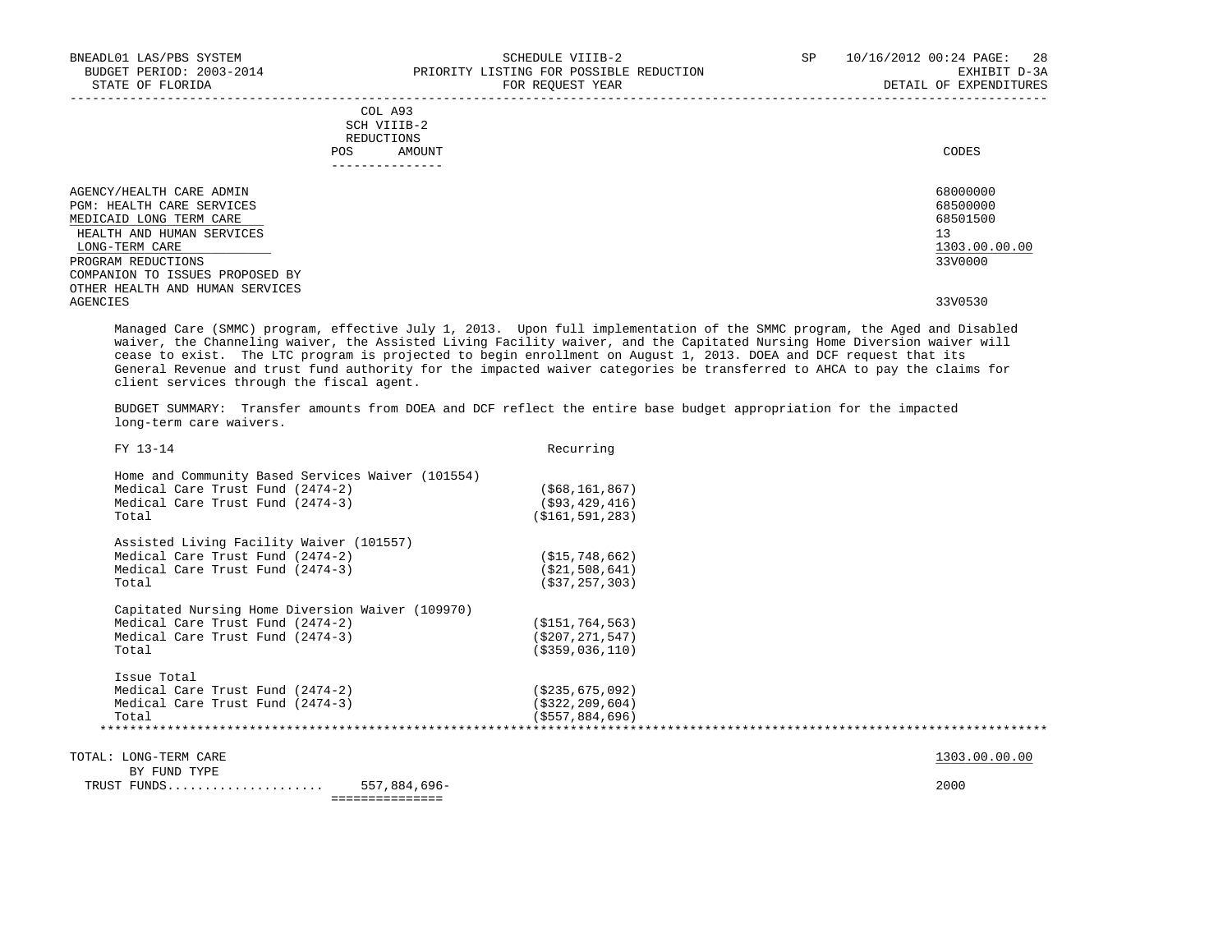| BUDGET PERIOD: 2003-2014<br>STATE OF FLORIDA                                                                                                                                                                                                           |                                                       | PRIORITY LISTING FOR POSSIBLE REDUCTION<br>FOR REQUEST YEAR                                                                                                                                                                                       | EXHIBIT D-3A<br>DETAIL OF EXPENDITURES                                                  |
|--------------------------------------------------------------------------------------------------------------------------------------------------------------------------------------------------------------------------------------------------------|-------------------------------------------------------|---------------------------------------------------------------------------------------------------------------------------------------------------------------------------------------------------------------------------------------------------|-----------------------------------------------------------------------------------------|
|                                                                                                                                                                                                                                                        | COL A93<br>SCH VIIIB-2<br>REDUCTIONS<br>POS<br>AMOUNT |                                                                                                                                                                                                                                                   | CODES                                                                                   |
| AGENCY/HEALTH CARE ADMIN<br><b>PGM: HLTH CARE REGULATION</b><br>HEALTH CARE REGULATION<br>PUBLIC PROTECTION<br>FACILITY REGULATION<br>PROGRAM REDUCTIONS<br>ADMINISTRATIVE REDUCTION IN OTHER<br>PERSONAL SERVICES CATEGORY<br>OTHER PERSONAL SERVICES |                                                       |                                                                                                                                                                                                                                                   | 68000000<br>68700000<br>68700700<br>12<br>1204.01.00.00<br>33V0000<br>33V0510<br>030000 |
| HEALTH CARE TRUST FUND 35,000-                                                                                                                                                                                                                         |                                                       |                                                                                                                                                                                                                                                   | 2003                                                                                    |
|                                                                                                                                                                                                                                                        | <b>ESSESSESSESSESS</b>                                |                                                                                                                                                                                                                                                   |                                                                                         |
| AGENCY ISSUE NARRATIVE:<br>SCH VIIIB-2 NARR 13-14 NARRATIVE:<br>3                                                                                                                                                                                      |                                                       | IT COMPONENT? NO                                                                                                                                                                                                                                  |                                                                                         |
|                                                                                                                                                                                                                                                        |                                                       | ISSUE TITLE: Administrative Reduction in Other Personal Services Category                                                                                                                                                                         |                                                                                         |
| category.                                                                                                                                                                                                                                              |                                                       | ISSUE SUMMARY: This issue proposes to reduce \$1,211,650 in trust fund authority from the Other Personal Services (OPS)                                                                                                                           |                                                                                         |
| and Health Care Regulation budget entity (\$35,000).                                                                                                                                                                                                   |                                                       | ISSUE DETAIL: This proposed reduction of \$1,211,650 would result in a cutback in OPS staffing. This issue proposes to<br>reduce funding the Executive Direction/Support Services budget entity (\$1,176,650 include proportionate federal share) |                                                                                         |
| <b>BUDGET SUMMARY:</b>                                                                                                                                                                                                                                 |                                                       |                                                                                                                                                                                                                                                   |                                                                                         |
| FY 13-14                                                                                                                                                                                                                                               |                                                       | Recurring                                                                                                                                                                                                                                         |                                                                                         |
| Other Personnel Services (030000)<br>Health Care Trust Fund (2003-2)<br>Medical Care Trust Fund (2474-2)                                                                                                                                               |                                                       | 35,000)<br>(\$<br>(S 328, 234)                                                                                                                                                                                                                    |                                                                                         |

BNEADL01 LAS/PBS SYSTEM SCHEDULE VIIIB-2 SCHEDULE VIIIB-2 SP 10/16/2012 00:24 PAGE: 29

Medical Care Trust Fund (2474-3)<br>Total Care Trust Fund (2474-3) Total (\$1,211,650) Issue Total (\$1,211,650) \*\*\*\*\*\*\*\*\*\*\*\*\*\*\*\*\*\*\*\*\*\*\*\*\*\*\*\*\*\*\*\*\*\*\*\*\*\*\*\*\*\*\*\*\*\*\*\*\*\*\*\*\*\*\*\*\*\*\*\*\*\*\*\*\*\*\*\*\*\*\*\*\*\*\*\*\*\*\*\*\*\*\*\*\*\*\*\*\*\*\*\*\*\*\*\*\*\*\*\*\*\*\*\*\*\*\*\*\*\*\*\*\*\*\*\*\*\*\*\*\*\*\*\*\*\*\*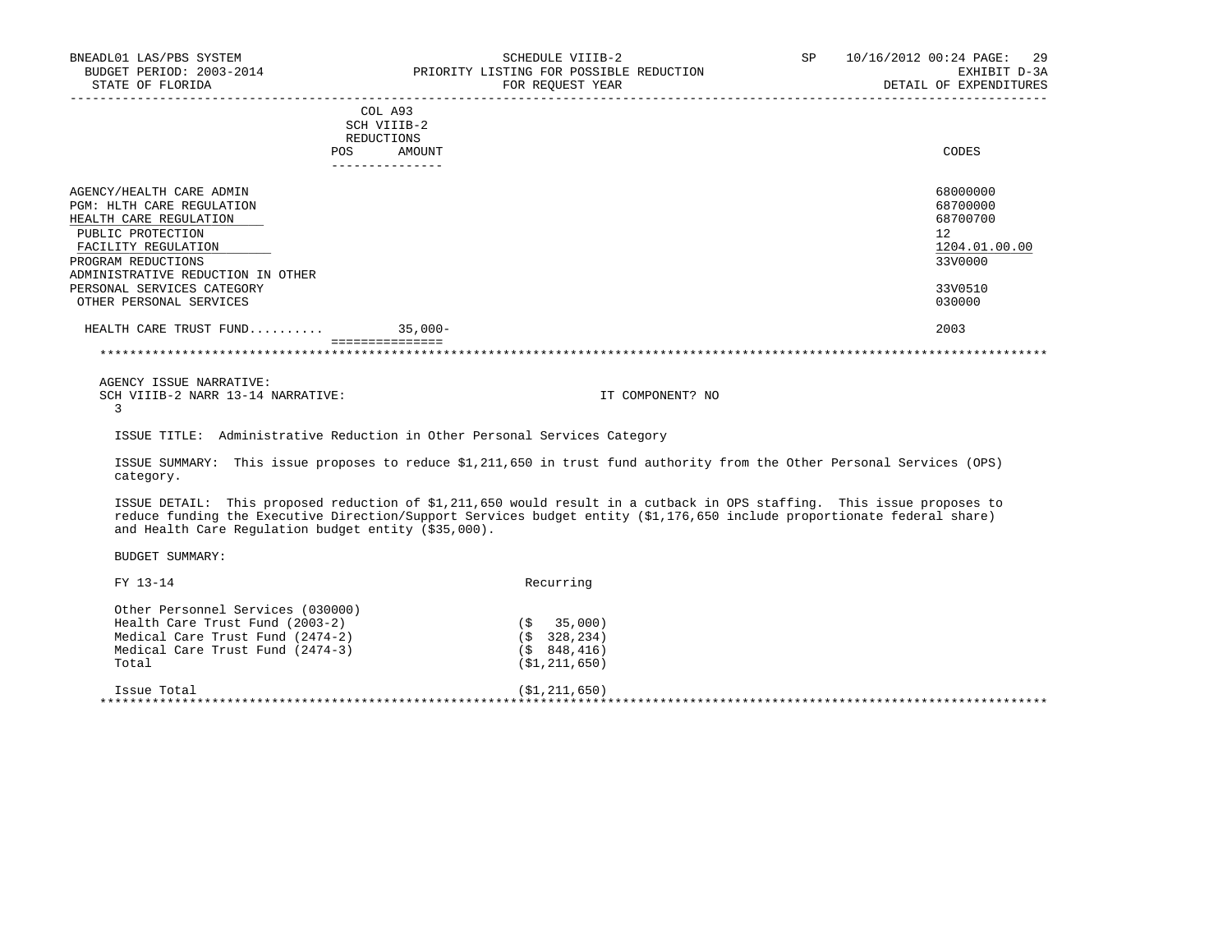|                                                                                                                                                                             | COL A93<br>SCH VIIIB-2           |                                                                              |
|-----------------------------------------------------------------------------------------------------------------------------------------------------------------------------|----------------------------------|------------------------------------------------------------------------------|
|                                                                                                                                                                             | REDUCTIONS                       |                                                                              |
|                                                                                                                                                                             | POS<br>AMOUNT<br>--------------- | CODES                                                                        |
| AGENCY/HEALTH CARE ADMIN<br>PGM: HLTH CARE REGULATION<br>HEALTH CARE REGULATION<br>PUBLIC PROTECTION<br>MANAGED CARE<br>PROGRAM REDUCTIONS<br>ELIMINATION OF THE SUBSCRIBER |                                  | 68000000<br>68700000<br>68700700<br>$12^{\circ}$<br>1205.02.00.00<br>33V0000 |
| ASSISTANCE PANEL<br>SALARY RATE                                                                                                                                             |                                  | 33V0520<br>000000                                                            |
| SALARY RATE 82, 212-                                                                                                                                                        | ===============                  |                                                                              |
| SALARIES AND BENEFITS                                                                                                                                                       | $2.00 -$                         | 010000                                                                       |
| HEALTH CARE TRUST FUND                                                                                                                                                      | $115, 515 -$<br>===============  | 2003                                                                         |
| OTHER PERSONAL SERVICES                                                                                                                                                     |                                  | 030000                                                                       |
| HEALTH CARE TRUST FUND                                                                                                                                                      | $63,568-$<br>===============     | 2003                                                                         |
| <b>EXPENSES</b>                                                                                                                                                             |                                  | 040000                                                                       |
| HEALTH CARE TRUST FUND $12,194-$                                                                                                                                            | ===============                  | 2003                                                                         |
| SPECIAL CATEGORIES<br>CONTRACTED SERVICES                                                                                                                                   |                                  | 100000<br>100777                                                             |
| HEALTH CARE TRUST FUND                                                                                                                                                      | $330 -$<br>===============       | 2003                                                                         |
| TR/DMS/HR SVCS/STW CONTRCT                                                                                                                                                  |                                  | 107040                                                                       |
| HEALTH CARE TRUST FUND                                                                                                                                                      | $712-$                           | 2003                                                                         |
| TOTAL: ELIMINATION OF THE SUBSCRIBER<br>ASSISTANCE PANEL<br>TOTAL POSITIONS 2.00-<br>TOTAL ISSUE<br>TOTAL SALARY RATE 82, 212-                                              | ===============<br>192,319-      | 33V0520                                                                      |
|                                                                                                                                                                             | ===============                  |                                                                              |

 AGENCY ISSUE NARRATIVE: SCH VIIIB-2 NARR 13-14 NARRATIVE: IT COMPONENT? NO 5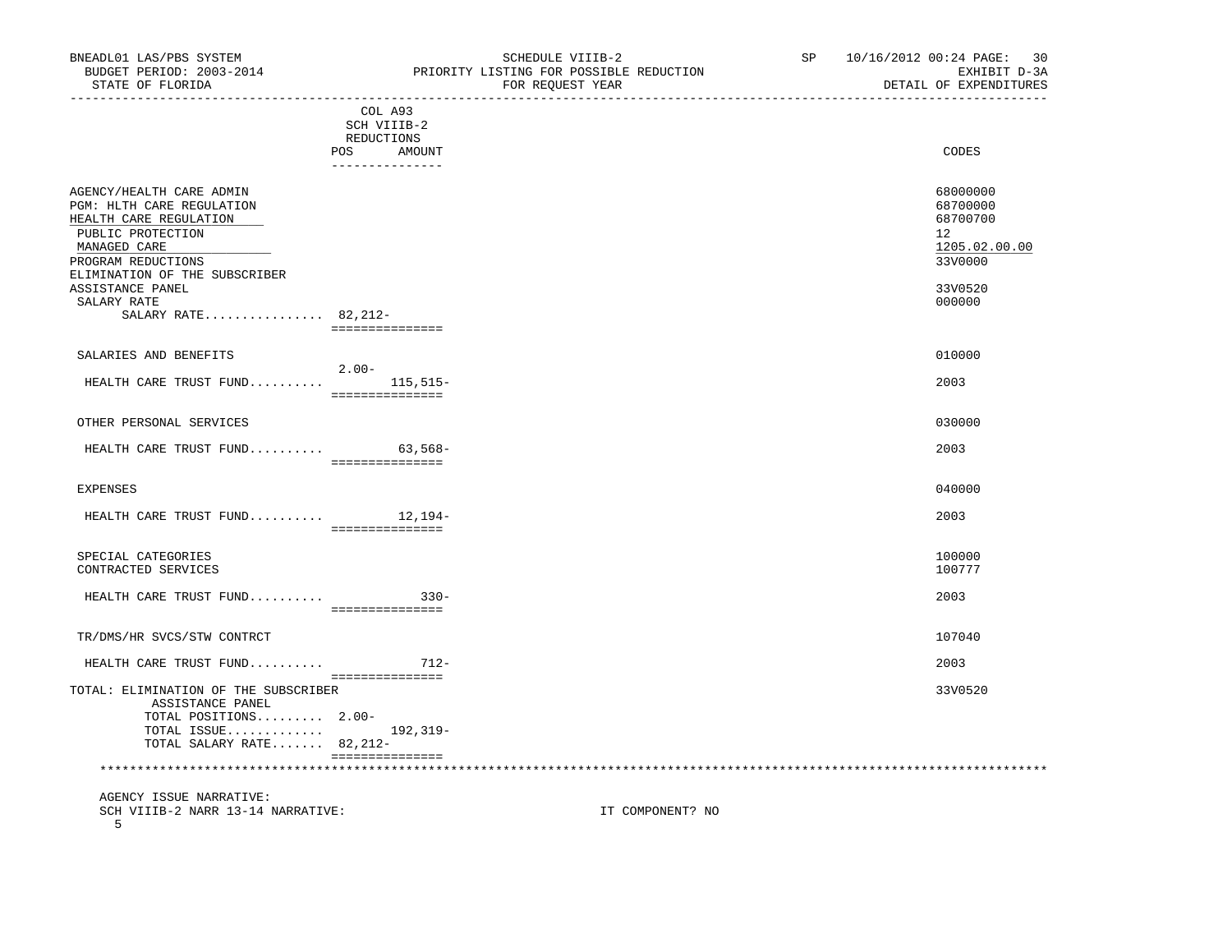### COL A93 SCH VIIIB-2 REDUCTIONS POS AMOUNT CODES ---------------

| AGENCY/HEALTH CARE ADMIN<br>PGM: HLTH CARE REGULATION<br>HEALTH CARE REGULATION<br>PUBLIC PROTECTION<br>MANAGED CARE | 68000000<br>68700000<br>68700700<br>12<br>1205.02.00.00 |
|----------------------------------------------------------------------------------------------------------------------|---------------------------------------------------------|
| PROGRAM REDUCTIONS                                                                                                   | 33V0000                                                 |
| ELIMINATION OF THE SUBSCRIBER<br>ASSISTANCE PANEL                                                                    | 33V0520                                                 |

-----------------------------------------------------------------------------------------------------------------------------------

# ISSUE TITLE: Elimination of the Subscriber Assistance Panel

 ISSUE SUMMARY: This issue proposes the elimination of the Subscriber Assistance Panel (SAP) authorized by section 408.7056, Florida Statutes, and \$192,319 in budget fund authority.

 ISSUE DETAIL: The proposed reduction of \$192,319 would result in the elimination of the SAP, which is a panel that helps health maintenance organization subscribers resolve grievances against providers. The elimination of the panel would not impact AHCA's regulatory efforts. The issue proposes to reduce two full-time equivalent (FTE) positions, salary rate and funding in the Salaries and Benefits, Other Personal Services, Expenses, and Contracted Services categories. The two FTE positions and temporary staffing are utilized to provide administrative support to the panel.

Legislative action is required to implement this reduction.

| FTE.                                                                 | $Pos.$ # | PG | Salary<br>Rate | Annual<br>Salaries | Expenses      | Contracted<br>Services | <b>HR</b><br>Services | FY 2013-14<br>Total |
|----------------------------------------------------------------------|----------|----|----------------|--------------------|---------------|------------------------|-----------------------|---------------------|
| Med/Hlth Care<br>(1)<br>Program Analyst                              | 64317    | 24 | (S41, 106)     | (S57, 758)         | ( \$6,097)    | (\$165)                | ( \$356)              | ( \$64, 358)        |
| $Med/Hlth Care$ (1)<br>Program Analyst                               | 64447    |    | 24 (\$41,106)  | (\$57,757)         | (\$6,097)     | (\$165)                | ( \$356)              | ( \$64, 357)        |
| Total                                                                |          |    | ( \$82, 212)   | (S115, 515)        | (\$12,194)    | ( \$330)               | (5712)                | (S128, 751)         |
| <b>BUDGET SUMMARY:</b>                                               |          |    |                |                    |               |                        |                       |                     |
| FY 13-14                                                             |          |    |                |                    | Recurring     |                        |                       |                     |
| Salaries and Benefits (010000)<br>Health Care Trust Fund (2003-1)    |          |    |                |                    | ( \$115, 515) |                        |                       |                     |
| Other Personnel Services (030000)<br>Health Care Trust Fund (2003-1) |          |    |                |                    | ( \$63, 568)  |                        |                       |                     |
| Expenses $(040000)$<br>Health Care Trust Fund (2003-1)               |          |    |                |                    | (S12, 194)    |                        |                       |                     |
| Contracted Services (100777)                                         |          |    |                |                    |               |                        |                       |                     |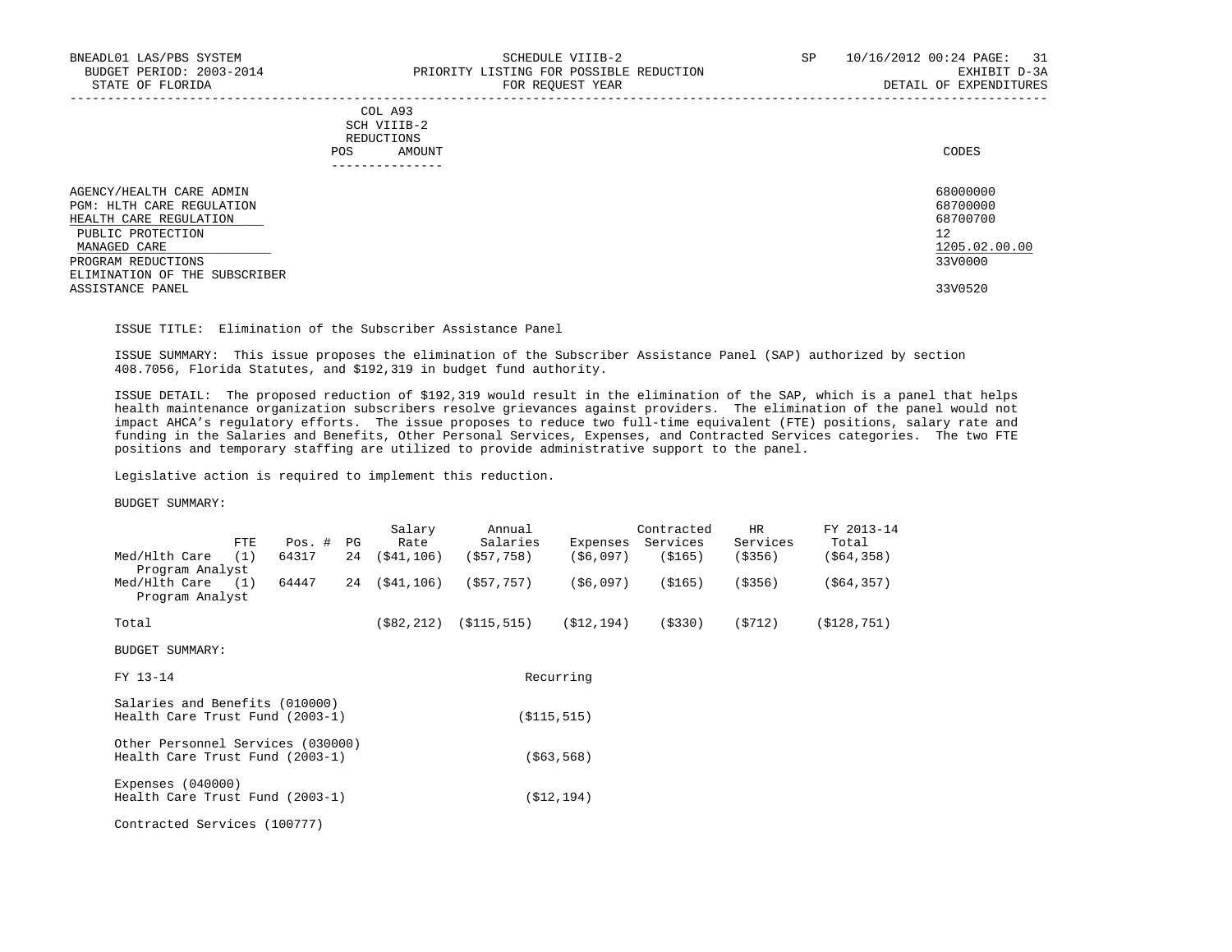| BUDGET PERIOD: 2003-2014<br>STATE OF FLORIDA                                                                                                                                | PRIORITY LISTING FOR POSSIBLE REDUCTION<br>FOR REQUEST YEAR          |               |          |                                             |                           |  | EXHIBIT D-3A<br>DETAIL OF EXPENDITURES                                          |
|-----------------------------------------------------------------------------------------------------------------------------------------------------------------------------|----------------------------------------------------------------------|---------------|----------|---------------------------------------------|---------------------------|--|---------------------------------------------------------------------------------|
|                                                                                                                                                                             | COL A93<br>SCH VIIIB-2<br>REDUCTIONS<br>POS AMOUNT<br>______________ |               |          |                                             |                           |  | CODES                                                                           |
| AGENCY/HEALTH CARE ADMIN<br>PGM: HLTH CARE REGULATION<br>HEALTH CARE REGULATION<br>PUBLIC PROTECTION<br>MANAGED CARE<br>PROGRAM REDUCTIONS<br>ELIMINATION OF THE SUBSCRIBER |                                                                      |               |          |                                             |                           |  | 68000000<br>68700000<br>68700700<br>12 <sup>°</sup><br>1205.02.00.00<br>33V0000 |
| ASSISTANCE PANEL                                                                                                                                                            |                                                                      |               |          |                                             |                           |  | 33V0520                                                                         |
| Health Care Trust Fund (2003-1)                                                                                                                                             |                                                                      |               | ( \$330) |                                             |                           |  |                                                                                 |
| TR/DMS/HR Services/STW Contract (107040)<br>Health Care Trust Fund (2003-1)                                                                                                 |                                                                      |               | (5712)   |                                             |                           |  |                                                                                 |
|                                                                                                                                                                             |                                                                      |               |          |                                             |                           |  |                                                                                 |
| Issue Total<br>Health Care Trust Fund (2003-1)<br>POSITION DETAIL OF SALARIES AND BENEFITS:                                                                                 |                                                                      | ( \$192, 319) |          | FTE BASE RATE ADDITIVES BENEFITS            | SUBTOTAL                  |  | % AND BENEFITS                                                                  |
| A93 - SCH VIIIB-2 REDUCTIONS                                                                                                                                                |                                                                      |               |          |                                             |                           |  | LAPSE LAPSED SALARIES                                                           |
| CHANGES TO CURRENTLY AUTHORIZED POSITIONS<br>5875 MEDICAL/HEALTH CARE PROGRAM ANALYST                                                                                       |                                                                      |               |          |                                             |                           |  |                                                                                 |
| 64317 001 1.00- 41,106-<br>64447 001                                                                                                                                        | $1.00 -$                                                             | 41,106-       |          | $15,450-56,556-0.00$ $56,556-56$<br>15,450- | 56,556-0.00               |  |                                                                                 |
| TOTALS FOR ISSUE BY FUND<br>2003 HEALTH CARE TRUST FUND                                                                                                                     |                                                                      |               |          |                                             |                           |  |                                                                                 |
|                                                                                                                                                                             |                                                                      |               |          | $2.00 - 82,212 - 30,900 - 113,112 -$        | --------- --------------- |  | ______________<br>==============                                                |
| OTHER SALARY AMOUNT<br>2003 HEALTH CARE TRUST FUND                                                                                                                          |                                                                      |               |          |                                             |                           |  |                                                                                 |
|                                                                                                                                                                             |                                                                      |               |          |                                             |                           |  | 56,556–<br>113,112-<br>113,112-<br>2,403-<br>______________<br>115,515–         |

BNEADL01 LAS/PBS SYSTEM SCHEDULE VIIIB-2 SCHEDULE VIIIB-2 SP 10/16/2012 00:24 PAGE: 32